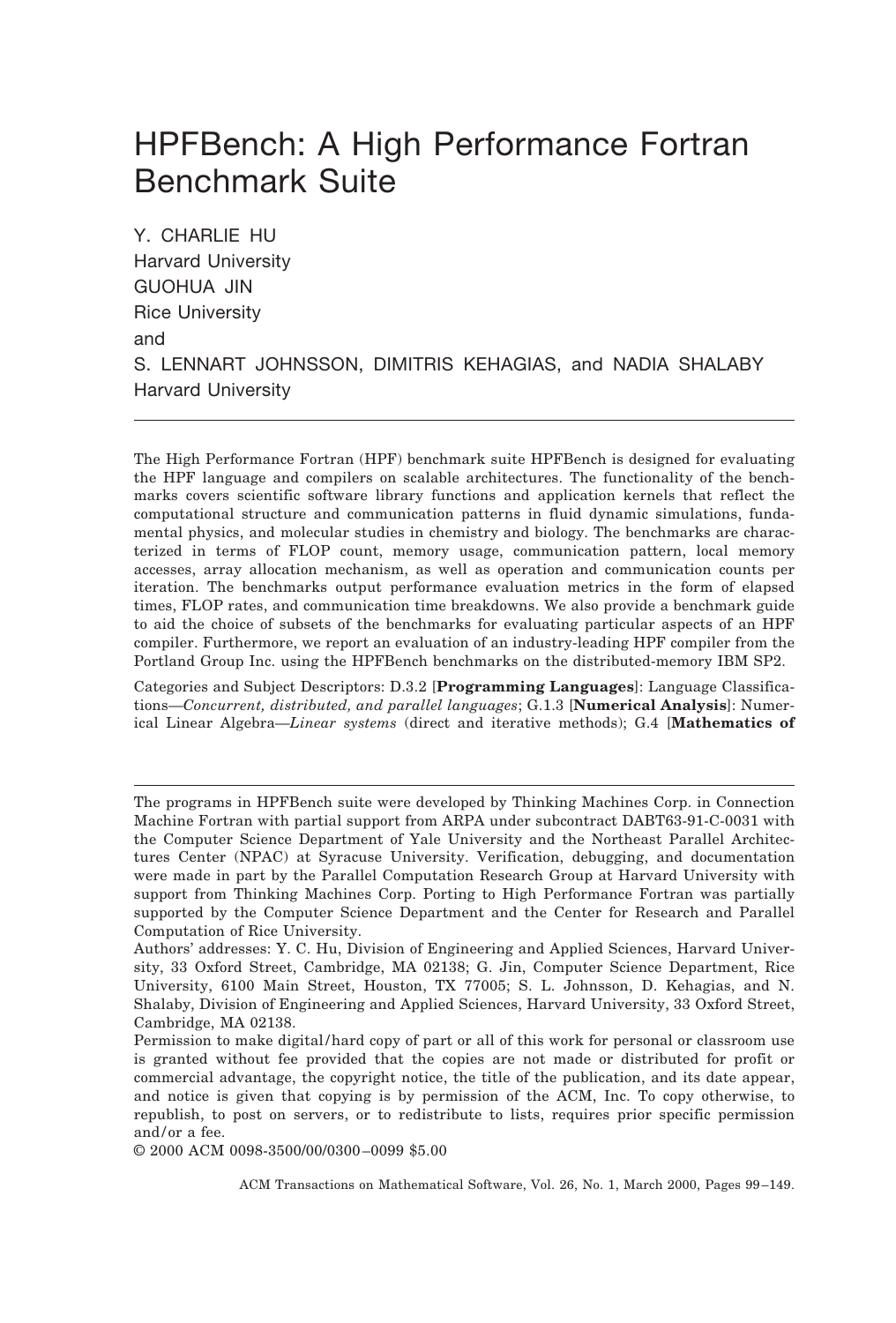100 • Y. C. Hu et al.

**Computing**]: Mathematical Software—*Efficiency*; *Parallel and vector implementations*; I.6.3 [**Simulation and Modeling**]: Applications; J.2 [**Computer Applications**]: Physical Sciences and Engineering—*Astronomy*; *Chemistry*; J.3 [**Computer Applications**]: Life and Medical Sciences—*Biology and genetics*

General Terms: Languages, Measurement, Performance

Additional Key Words and Phrases: Benchmarks, compilers, High Performance Fortran

### 1. INTRODUCTION

High Performance Fortran (HPF) [High Performance Fortran Forum 1993; 1997] is the first widely supported, efficient, and portable parallel programming language for shared- and distributed-memory systems. It continues the Fortran tradition of providing a balanced mix of features for writing portable but efficient programs, and is realized by defining a set of standard extensions to Fortran 90. High-level constructs such as *FORALL* are provided where advanced compilers are believed capable of generating efficient code for different hardware. Programmer control (such as array layout directives) is provided in areas for which compiler optimization remains a challenging problem. Thus, HPF enables application developers to write portable and efficient software that will compile and execute on traditional vector multiprocessors, shared-memory machines, distributed shared-memory machines, message passing distributed-memory machines, and distributed systems, such as networks of workstations.

Since the first release of the HPF specification in 1994, a growing number of vendors have made commercially available HPF compilers, with more vendors announcing plans to join the effort. However, there has not been a systematically designed HPF benchmark suite for evaluating the qualities of the HPF compilers, and the HPF compiler vendors have mostly relied on individual application programmers to feedback their experience often with some particular type of applications on a particular type of architecture (for example, see Hu et al. [1997]). The development of the HPFBench benchmark suite was a first effort to produce a means for evaluating HPF compilers on all scalable architectures.

The functionality of the HPFBench benchmarks covers linear algebra library functions and application kernels. The motivation for including linear algebra library functions is for measuring the capability of compilers in compiling the frequently time-dominating computations in applications.

One motivation for building libraries, in particular in the early years of new architectures, is that they may offer significantly higher performance by being implemented, at least in part, in lower-level languages to avoid deficiencies in compiler technology, or in the implementation of compilers and run-time systems. However, though the functionality of libraries is limited compared to that of applications being run on most computers, implementing libraries in low-level languages tend to be very costly, and often means that high or even good performance may not be available until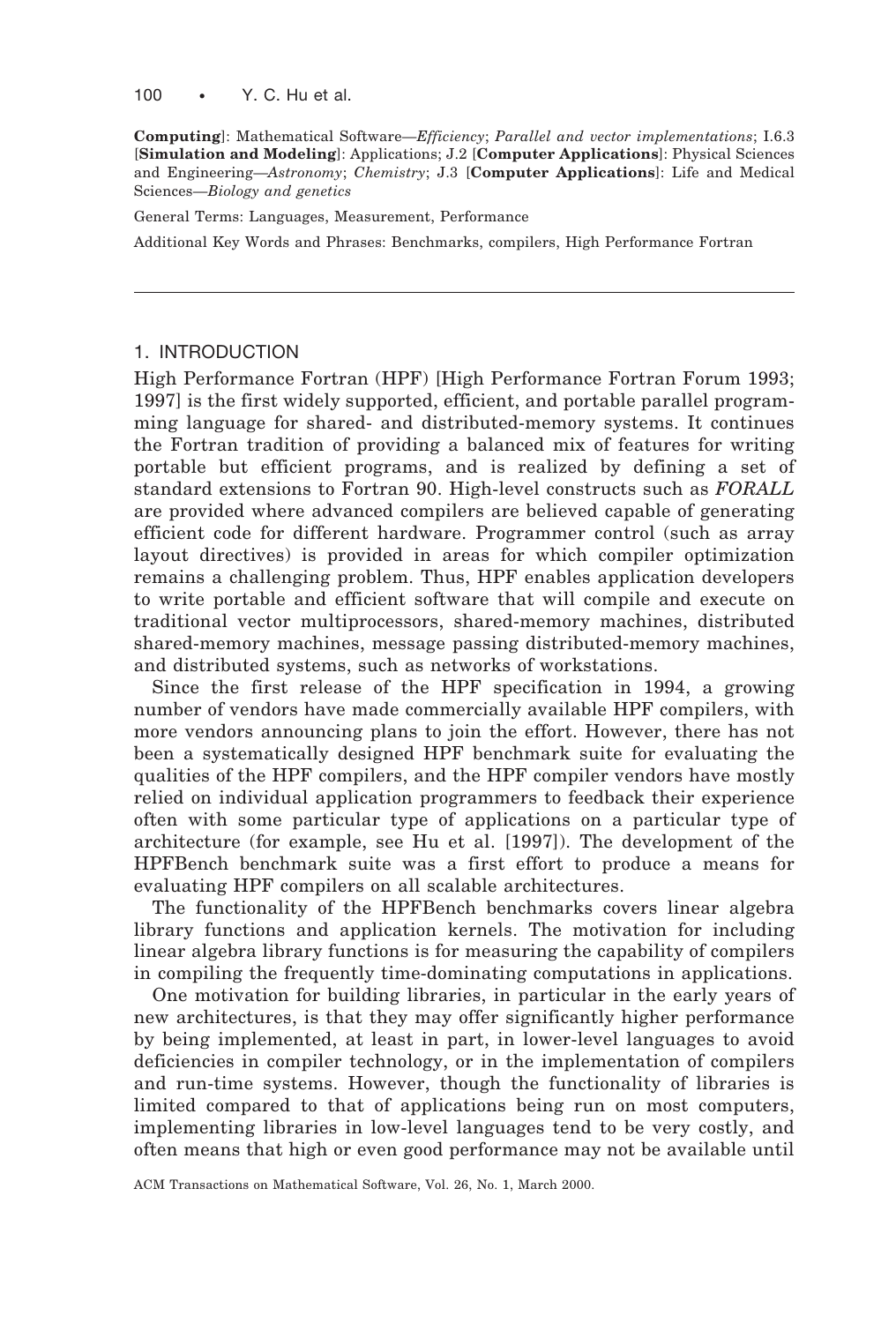late in the hardware product cycle. This in turn implies that following the rapid advances in hardware technology is very difficult, since the older generation hardware often competes successfully with the new generation because of the difference in the quality of software. Thus, it is important to minimize the amount of low-level code also in software libraries, and shift the responsibility of achieving high efficiency to the compiler.

In addition to some of the most common linear algebra functions that are frequently occurring in many science and engineering applications, the HPFBench benchmark suite also contains a set of small application codes containing typical "inner loop" constructs that are critical for performance, but that are typically not found in libraries. An example is stencil evaluations in explicit finite difference codes. The benchmarks were chosen to complement each other, such that a good coverage would be obtained of language constructs and idioms frequently used in scientific applications, and for which high performance is critical for good performance of the entire application. Much of the resources at supercomputer centers are consumed by codes used in fluid dynamic simulations, in fundamental physics, and in molecular studies in chemistry or biology. The selection of application codes in the HPFBench benchmark suite reflects this fact.

The two groups of HPFBench are listed as follows. The names by which we refer to the codes are given in parenthesis.

## **Linear algebra library functions**

- (1) *Triangular solvers:*
	- (a) *Conjugate Gradient* (conj-grad)
	- (b) *Parallel cyclic reduction* (pcr)
- (2) *Fast Fourier transform* (fft)
- (3) *Gauss-Jordan matrix inversion* (gauss-jordan)
- (4) *Jacobi eigenanalysis* (jacobi)
- (5) *LU factorization* (lu)
- (6) *Matrix-Vector multiplication* (matrix-vector)
- (7) *QR factorization and solution* (qr)

**Applications kernels** cover the following applications and methods:

- (1) *Boson:* many-body simulation (boson)
- (2) *Diffusion equation:* in three dimensions using an explicit finite difference algorithm (diff-3d)
- (3) *Poisson's equation* by the Conjugate Gradient method (ellip-2d)
- (4) *Solution of the equilibrium equations in three dimensions by the finite-element method* (fem-3d)
- (5) *Seismic processing:* generalized moveout (gmo)
- (6) *Spectral method:* integration of Kuramoto-Sivashiniski equations (ks-spectral)
- (7) *Molecular dynamics, Leonard-Jones force law:*
	- (a) with local forces only (mdcell)
	- (b) with long-range forces (md)
- (8) *Generic direct N-body solvers* with long-range forces (for vortices) (n-body)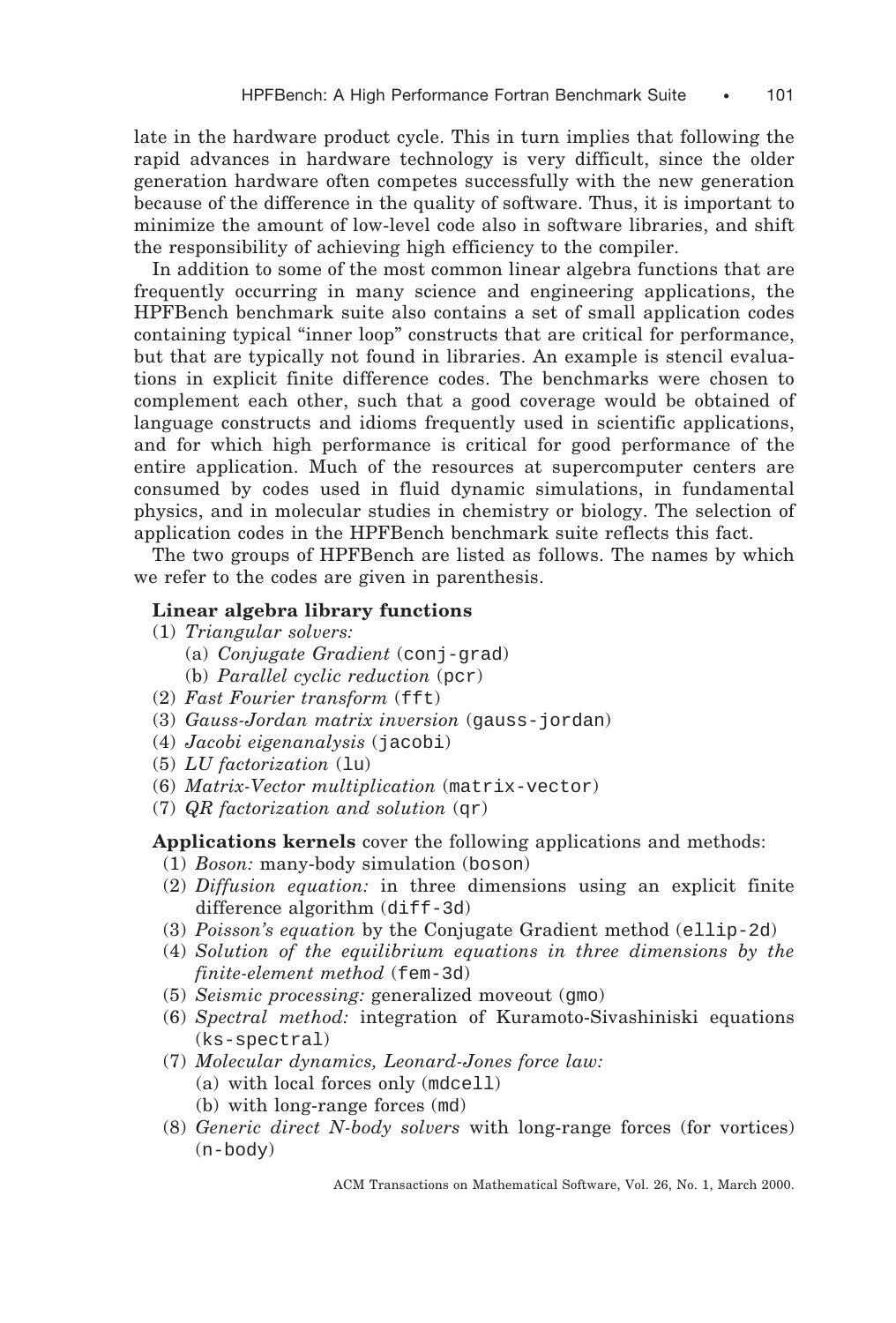102 • Y. C. Hu et al.

- (9) *Particle-in-cell* in two dimensions: (a) straightforward implementation (pic-simple)
	- (b) sophisticated implementation (pic-gather-scatter)
- (10) *QCD kernel:* staggered fermion Conjugate Gradient method (qcdkernel)
- (11) *Quantum Monte-Carlo* (qmc)
- (12) *Quadratic programming* (qptransport)
- (13) *Solution of nonsymmetric linear equations* using the Conjugate Gradient Method (rp)
- (14) *Euler fluid flow in two dimensions using an explicit finite difference scheme* (step4)
- (15) *Wave propagation in one dimension* (wave-1d)

The concept of measuring performance using benchmark codes is not new. Earlier efforts on benchmarking supercomputer performance (see, for example Wueller-Wichards and Gentzsch [1982], Lubeck et al. [1985], and Dongarra et al. [1987]) focused on ad hoc approaches to the evaluation of systems rather than on potential standardization of the benchmark process. Later benchmarking efforts emphasized more on the methodology and metrics applied to the evaluation of supercomputing systems. In particular, the well-known sets include the Livermore Fortran kernels [McMahon 1988], the LINPACK [Dongarra 1989], and the NAS kernels from NASA/ Ames [Bailey and Barton 1985]. Each of these benchmark sets contains codes that closely relate to one particular type of science and engineering research in a particular environment. Furthermore, the benchmarks are mostly designed for measuring uniprocessors though the NAS parallel benchmarks [Bailey et al. 1994] are "paper and pencil" benchmarks that specify the task to be performed and allow the implementor to choose algorithms as well as programming model, and the newer NAS parallel benchmarks 2.0 [Bailey et al. 1995] consists of MPI-based source implementations. The Perfect Club benchmarks [Berry et. al. 1989; Cybenko et al. 1990; Sinvhal-Sharma et al. 1991] is a collection of Fortran 77 application codes originally designed for the evaluation of sequential architectures, though there have been efforts in porting the codes to parallel machines [Cybenko et al. 1990]. Different from earlier benchmarks, the Perfect Club benchmarks focus on whole application codes from several areas of engineering and scientific computing.

The benchmark package most closely related to HPFBench is the PARK-BENCH benchmark suite [Hockney and Berry 1994], which represents an international collaborative effort on providing a focused parallel machine benchmarking activities and setting standards for benchmarking methodologies. PARKBENCH suite defines four areas of benchmarking focus, and is collecting actual benchmarks from existing benchmarks suites or from users' submissions. The programming models of the benchmark codes are planned to be both message passing and HPF. The four benchmarking focuses include low-level benchmarks for measuring basic computer characteristics, kernel benchmarks to test typical scientific subroutines, compact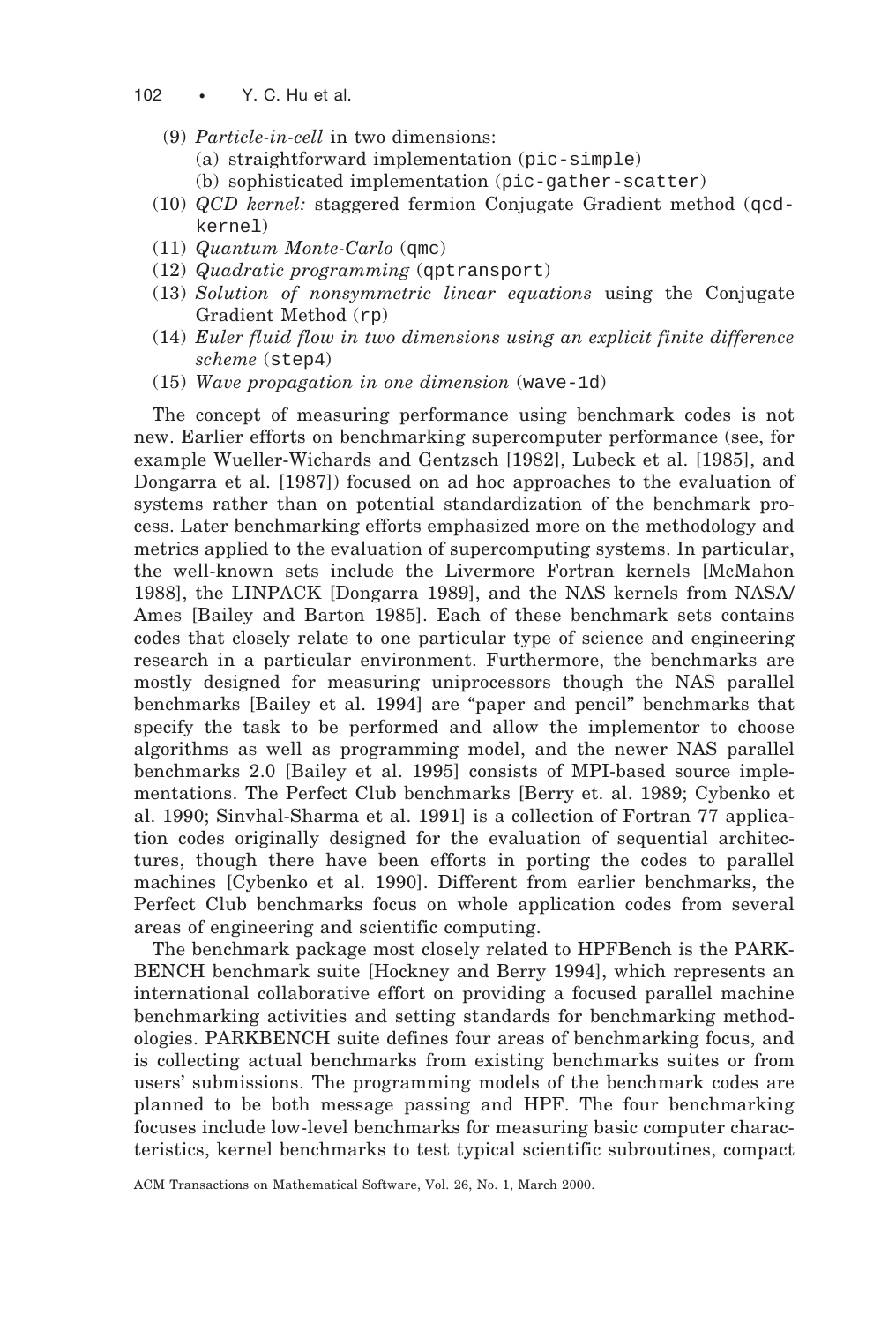applications to test complete problems, and HPF kernels to test the capabilities of HPF compilers. The motivation for kernel benchmarks and compact applications resembles that of the linear algebra functions and applications kernels in our HPFBench suite, while the HPF kernels in PARKBENCH are for testing different phases of compilations rather than benchmarking whole HPF codes. At the release of the first PARKBENCH report in 1994, the suite contained very few actual codes, and the compact applications were largely missing. The HPFBench efforts were first started in 1990 and therefore overlapped with the PARKBENCH effort. Furthermore, to our knowledge, the HPFBench suite is the first benchmark suite that focuses entirely on the High Performance Fortran programming environments.

In this article, we strive to provide sufficient insight into the benchmark codes for prospective users to choose one or a subset of codes that would best expose and measure specific features of a compiler or system. The source code and the details required for the use of the suite are covered online at http://dacnet.rice.edu/Depts/CRPC/HPFF/benchmarks. The online documentation gives information about how to run the programs and, for each code, the meaning of the arguments, memory requirements as derived from array declarations and layout directives (excluding temporary arrays generated by the compiler and the run-time system), and floating-point operations as a function of input arguments in order to allow for an estimate of the resources and time required to run the code. In all, there are 25 benchmarks in the suite, comprising about 16,000 lines of source code. The full HPFBench benchmark suite (including the sample data files) occupies 2.64MB.

Section 2 describes the methodology of HPFBench. Section 3 summarizes, for each of the HPFBench benchmarks, the employed data structures and their layout, the floating-point operation count, the dominating communication patterns, and some characteristics of the implementation. Section 4 reports on an evaluation of an industry-leading HPF compiler from the Portland Group Inc. using the HPFBench benchmarks on the distributedmemory IBM SP2. Finally, Section 5 summarizes the article.

## 2. THE HPFBENCH METHODOLOGY

## 2.1 Language Aspects

The HPFBench benchmark codes are written entirely in High Performance Fortran 1.0 standard [High Performance Fortran Forum 1993]. High Performance Fortran is an extension of Fortran 90. The main differences are a set of data-mapping compiler directives for explicit management of data distribution among processor memories and some parallel constructs for expressing additional parallelism.

2.1.1 *Fortran 90*. Compared to constructs in Fortran 77, some of the new constructs in Fortran 90 specify data references on whole arrays, or segments thereof, such as *CSHIFT*, *EOSHIFT*, *SPREAD*, and *SUM*. In the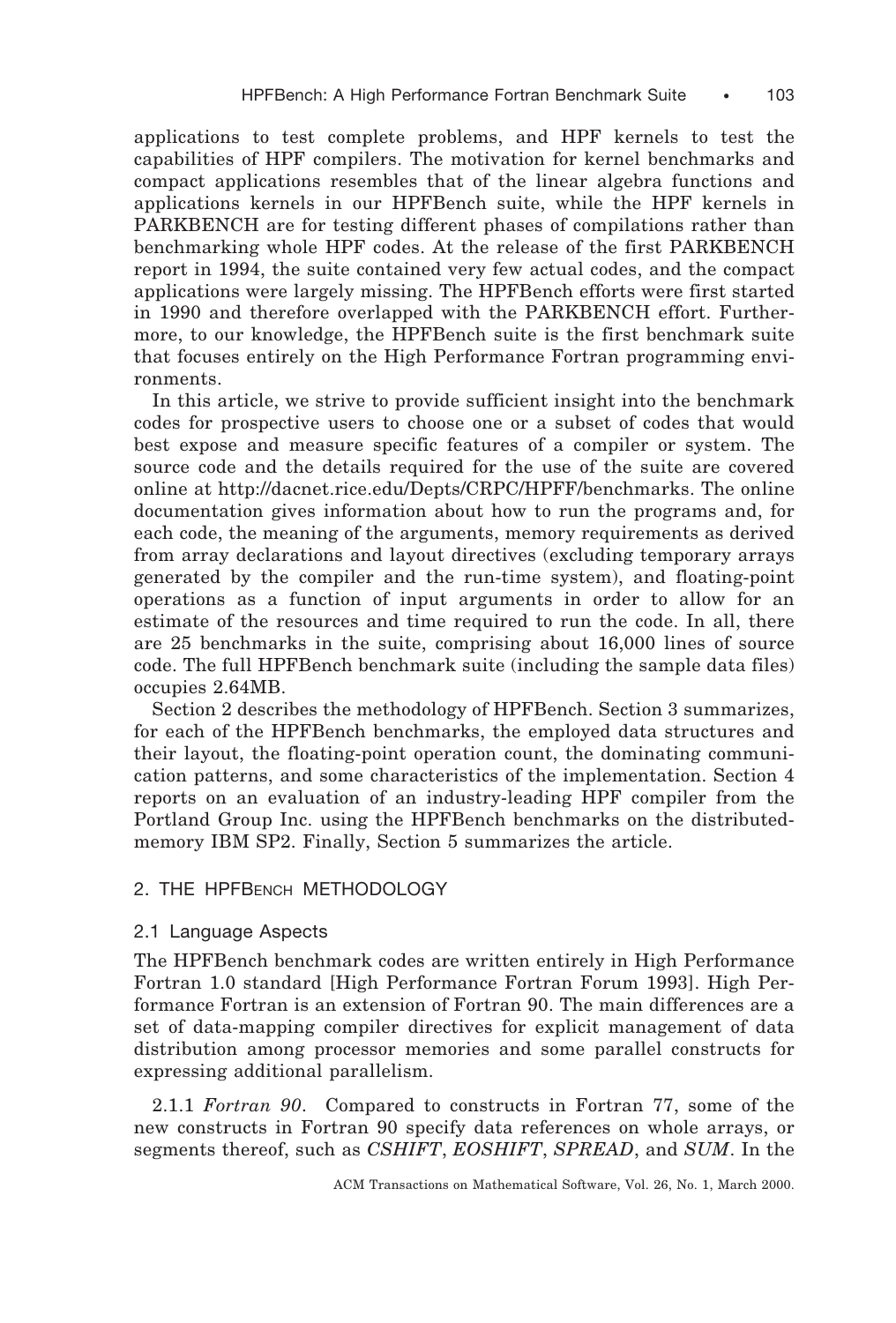context of distributed-memory architectures, these functions define *collective communication* patterns, and are often implemented as library functions, whether explicitly available to the user (as part of the run-time system supporting the compiler) or only callable by the compiler. By specifying the collective communication explicitly, path selection and scheduling can be optimized without sophisticated code analysis. Another Fortran 90 construct is the triplet notation for array sectioning in expressions, which, in general, imply both local memory data motion and communication.

Fortran 90 memory management is more complex than in Fortran 77, and its effective handling is critical for any compiler and associated run-time system for high-performance systems. Thus, Fortran 90 offers both heap- and stack-based dynamic array allocation, and allows the programmer to declare arrays as static, allocatable, or automatic. Dummy array arguments passed in subroutine calls allow for run-time memory management in the form of adjustable, assumed-shape, and assumed-size arrays. The HPFBench codes all declare explicit-shape arrays that either are static or automatic, and the dummy arrays are all adjustable, except in a few cases where static arrays are declared.

In some execution models, like vector architectures, one processor, the Control Processor, (for vector architectures the scalar processor) performs scalar operations and instruction storage and broadcast. Therefore, the use of scalar variables in array expressions often implies communication between the Control Processor and the processing elements. Since this communication is critical for all operations, the communication network between the Control Processor and the processing elements is often of a higher capacity than the network between the processing elements, but not of as high a capacity as that between individual processing elements and their associated memory. Several of the HPFBench codes contain constructs that imply communication between the Control Processor and the processing elements. The HPFBench n-body code contains constructs that allow for a clear comparison between the two networks: Control Processor to and from processing elements, and between processing elements.

2.1.2 *HPF Extensions*. The main extensions of HPF on top of Fortran 90 are

- (1) data-mapping directives,
- (2) parallel *FORALL* statements and constructs and *INDEPENDENT DO*,
- (3) a set of library procedures, and
- (4) interfaces to extrinsic procedures.

Data-mapping directives, including data alignment and distribution directives, allow the programmer to advise the compiler how to assign array elements to processor memories. HPF 1.0 standard defines three kinds of distributions for each array axis: local to a processor, block, and cyclic. Tables V and IX list the distribution of arrays used in dominating compu-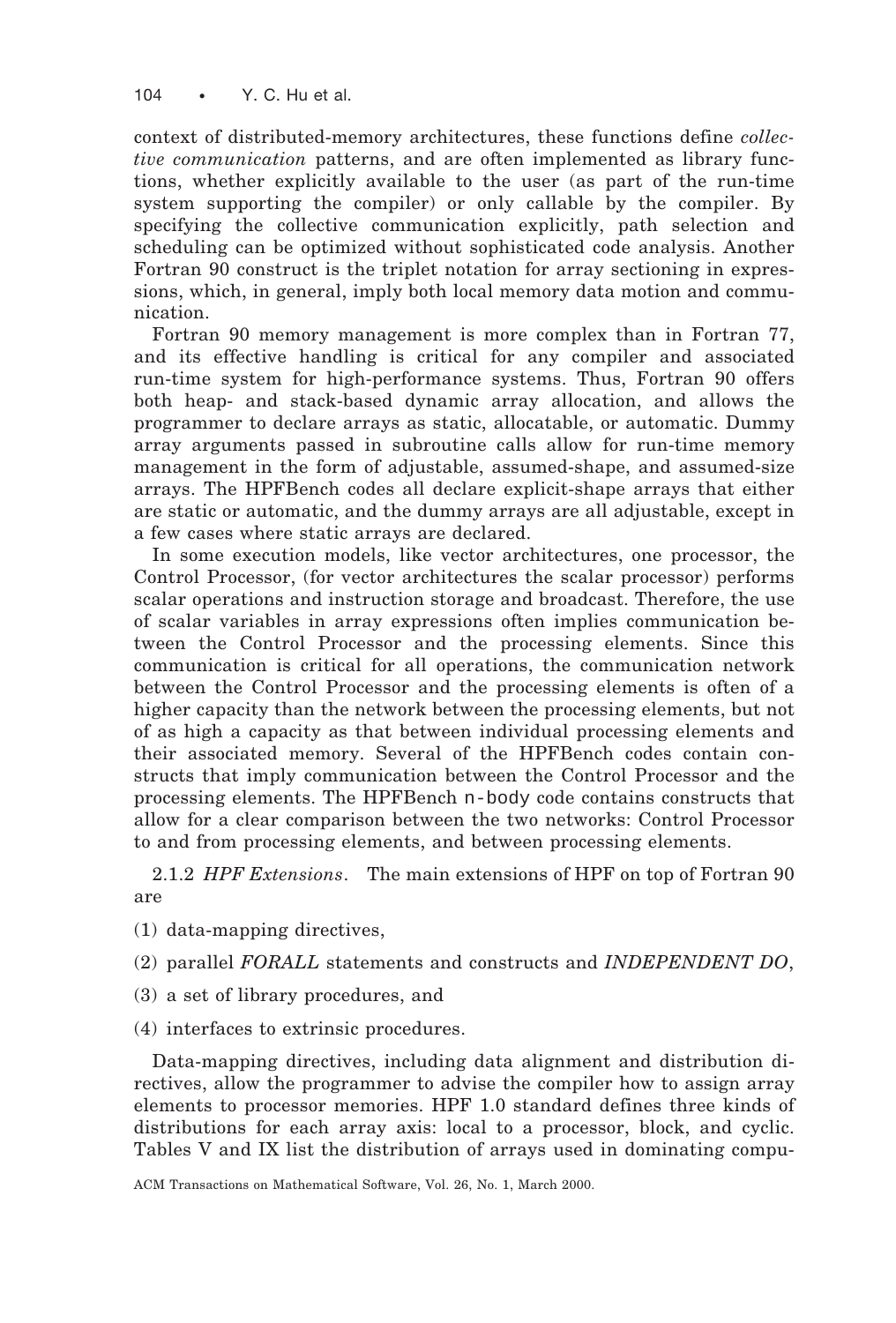| Language       | Array Data Structures                                                       |                                                                                                         |                                                    |                      |
|----------------|-----------------------------------------------------------------------------|---------------------------------------------------------------------------------------------------------|----------------------------------------------------|----------------------|
| Constructs     | 1D                                                                          | 2D                                                                                                      | 3D                                                 | $(4-7)-D$            |
| <b>CSHIFT</b>  | $ft-1d$<br>conj-grad<br>jacobi<br>$\text{pcr}(1)$<br>qptransport<br>wave-1d | $fft-2d$<br>ks-sprectral<br>jacobi<br>$\text{pcr}(2)$<br>ellip-2d<br>n-body<br>step4, pic-simple        | $ft-3d$<br>boson<br>rp<br>$\text{pcr}(3)$          | mdcell<br>qcd-kernel |
| Array Sections |                                                                             |                                                                                                         | diff-3d                                            |                      |
| <b>SPREAD</b>  |                                                                             | $matrix-vector(1)$<br>qr:factor/qr:solve<br>gauss-jordan<br>jacobi<br>lu:nopivot/lu:pivot<br>md, n-body | $matrix-vector(2,3,4)$                             |                      |
| <b>SUM</b>     |                                                                             | $matrix-vector(1)$<br>qr:factor/qr:solve<br>ellip-2d<br>ks-spectral<br>md<br>qmc                        | $matrix-vector(2,3,4)$<br>rp                       |                      |
| MAXVAL, MINVAL |                                                                             |                                                                                                         | mdcell                                             | qmc                  |
| <b>MAXLOC</b>  |                                                                             | gauss-jordan<br>lu:pivot                                                                                |                                                    |                      |
| <b>WHERE</b>   | $fft-1d$                                                                    | $ft-2d$<br>jacobi<br>qr:factor/qr:solve                                                                 | $fft-3d$<br>fem-3d<br>mdcell<br>pic-gather-scatter |                      |
| Mask in SUM    |                                                                             | qr:factor/qr:solve                                                                                      |                                                    |                      |
| Mask in MAXLOC |                                                                             | gauss-jordan                                                                                            |                                                    |                      |

Table I. Summary of Fortran 90 Constructs in the HPFBench Benchmark Codes

tations of the linear algebra and application kernel codes, respectively. All codes using arrays of two or more dimensions include layout directives, which affect the storage-to-sequence association.

Parallel *FORALL* statements and constructs and *INDEPENDENT DO* allow fairly general array sectioning and specifications of parallel computations. The HPFBench benchmark suite contains the *FORALL* construct in a variety of situations: applied to data within individual processors only (i.e., no communication required), applied to a mixture of local and remote data, with and without masks, etc.

HPF also defines a set of library procedures which serve as interfaces to run-time systems for collective communications. A subset of HPF library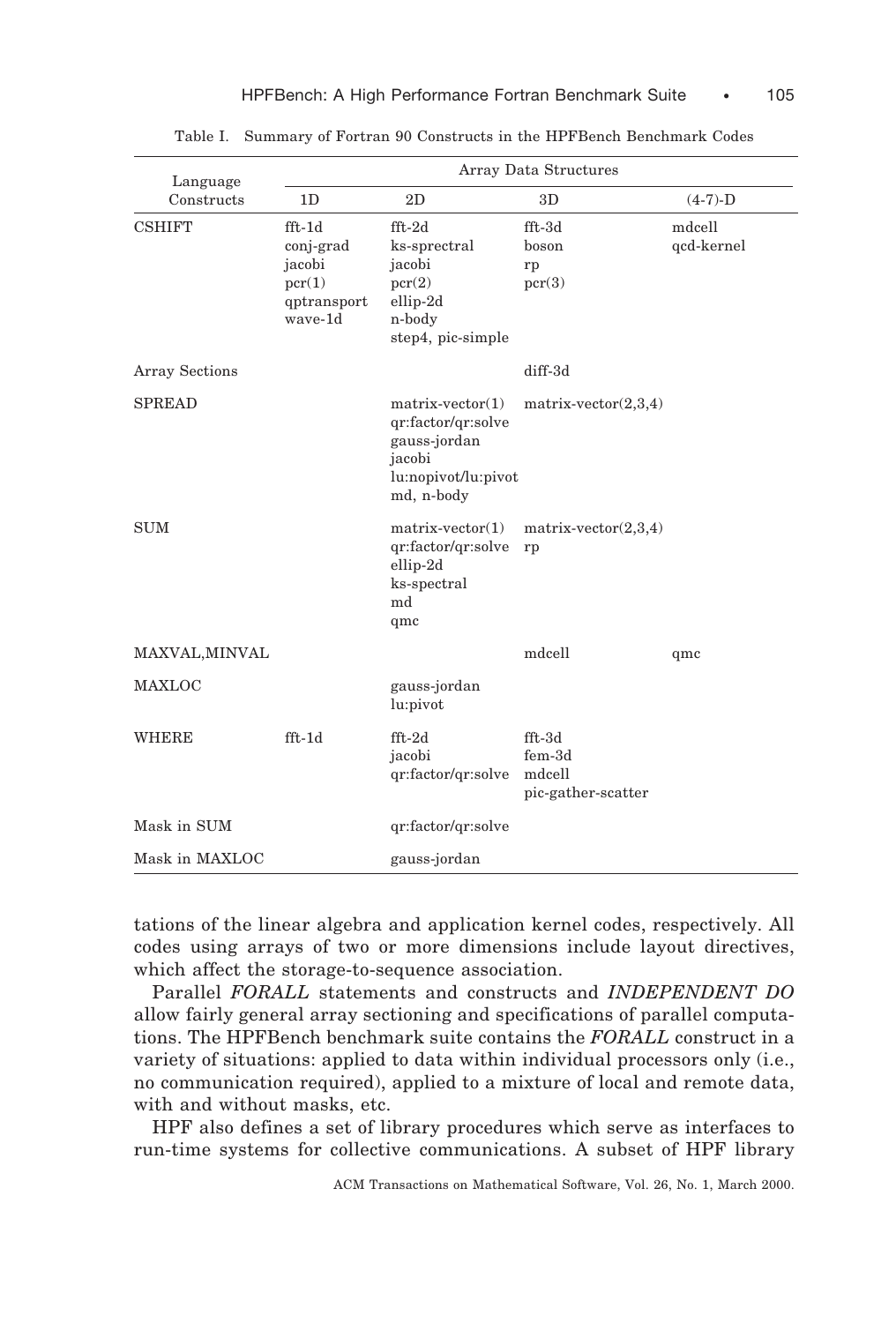#### 106 • Y. C. Hu et al.

| Language                           | Array Data Structures             |                                                       |                              |           |  |
|------------------------------------|-----------------------------------|-------------------------------------------------------|------------------------------|-----------|--|
| Constructs                         | 1D                                | 2D                                                    | 3D                           | $(4-7)-D$ |  |
| <b>Layout Directives</b>           |                                   | All Codes                                             |                              |           |  |
| <b>FORALL</b>                      |                                   | jacobi<br>diff-2d<br>gmo<br>pic-simple                | mdcell<br>pic-gather-scatter |           |  |
| <b>INDEPENDENT DO</b>              |                                   |                                                       | mdcell                       |           |  |
| Mask in FORALL                     | boson                             | pic-simple                                            | pic-gather-scatter           |           |  |
| sum_prefix/copy_prefix qptransport |                                   | qmc                                                   | pic-gather-scatter           |           |  |
| sum_scatter                        |                                   | pic-simple                                            | pic-gather-scatter           |           |  |
| copy_scatter                       | wave-1d                           | lu:pivot<br>gauss-jordan<br>mdcell<br>pic-simple, qmc |                              |           |  |
| grade_up                           | pic-gather-scatter<br>qptransport |                                                       |                              |           |  |

Table II. Summary of HPF Language Constructs in the HPFBench Benchmark Codes

procedures are tested in a few HPFBench codes. These include scatter and vector scatter operations, parallel prefix operations, and the sort operation.

Lastly, HPF defines extrinsic mechanism by which an HPF program can interoperate with program units written in other programming paradigms, such as explicit message-passing SPMD style. Extrinsic procedures are not used by any of the HPFBench benchmark codes.

The Fortran 90 and HPF unique language constructs used in the HPF-Bench benchmark suite are summarized in Tables I and II.

#### 2.2 Performance Metrics

The primary performance metrics that are output by each HPFBench benchmark code are as follows:

- —*Elapsed time (in seconds):* total wall clock time spent in executing the benchmark.
- —*Elapsed FLOP rate (in MFLOPs):* number of million floating-point operations per second obtained by dividing the stated FLOP count for the benchmark by the elapsed time.
- —*Communication time breakdowns:* the amount of wall clock time spent in each of the different communications performed in the benchmark.

A frequently used performance measurement, arithmetic efficiency, is computed by dividing the FLOP rate by the peak FLOP rate of all the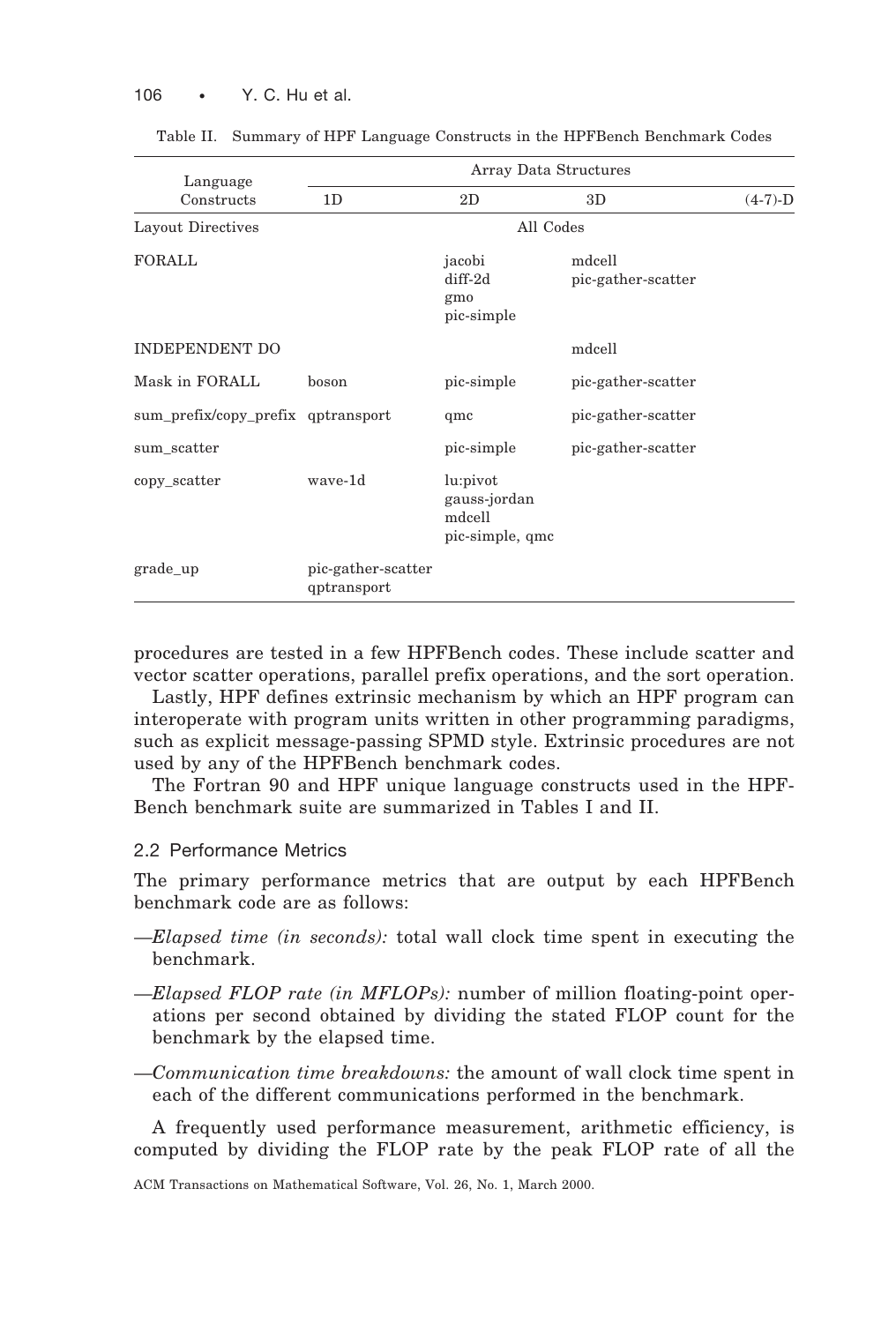| Operation Type      | <b>FLOPs</b> |
|---------------------|--------------|
| $+,-, \times$       |              |
| $\div$ .            |              |
| log, exp, sin, cos, |              |

Table III. Number of FLOPs Accounted for Each Operation Type

participating processors. Since the peak FLOP rate varies with the underlying machines and can be easily calculated once fixing a target machine, we leave this measurement out from the output of the benchmarks.

For benchmarks with different subroutines, performance metrics for different modules of a benchmark are reported separately. For instance, the factorization and solution times for qr are reported separately.

In addition to the above performance metrics that each benchmark outputs at the run-time, the following metrics of the benchmarks are detailed in Section 3 which gives the benchmark descriptions. Such metrics characterize the benchmarks in the HPFBench suite and can be used to assist a user in choosing appropriate benchmarks for his or her specific evaluation needs.

—*FLOP count:* In counting the number of FLOPs we adopt the operation counts suggested in Hennessy and Patterson [1990] which were also used in Livermore Fortran kernels [McMahon 1988] and PARKBENCH [Hockney and Berry 1994], and summarized in Table III, for addition, subtraction, multiplication, division, square root, logarithms, exponentials, and trigonometric functions. For reduction and parallel prefix operations, such as the intrinsic *SUM* and segmented *Scan*s, we use the sequential FLOP count, i.e.,  $N-1$  for  $N$  element one-dimensional arrays.

The performance evaluation and analysis are based on the execution semantics of HPF. Thus, the execution of the statement  $vtv =$ sum( $v * v$ , mask) implies that the self inner product of the vector v is executed for all elements, rather than only the unmasked ones. As for the summation that is performed under mask, we only count operations associated with mask elements being *true* when the mask is data independent (predictable at compile time). Otherwise, we count operations as if all elements of the mask were true.

—*Memory usage (in bytes):* The reported memory usage only covers userdeclared data structures including all the auxiliary arrays required by the algorithm's implementation, given the data type sizes of Table IV. Temporary variables and arrays that may be generated by the compiler are not accounted for.

In the case where a lower-dimensional array *L* is aligned with a higherdimensional array *H*, *L* effectively takes up the storage of  $size\{H\}$ , and we report the collective memory of *L* and *H* to be  $2 * size\{H\}$ .

—*Communication pattern:* We specify the types of communication an algorithm exhibits, as well as the language constructs with which they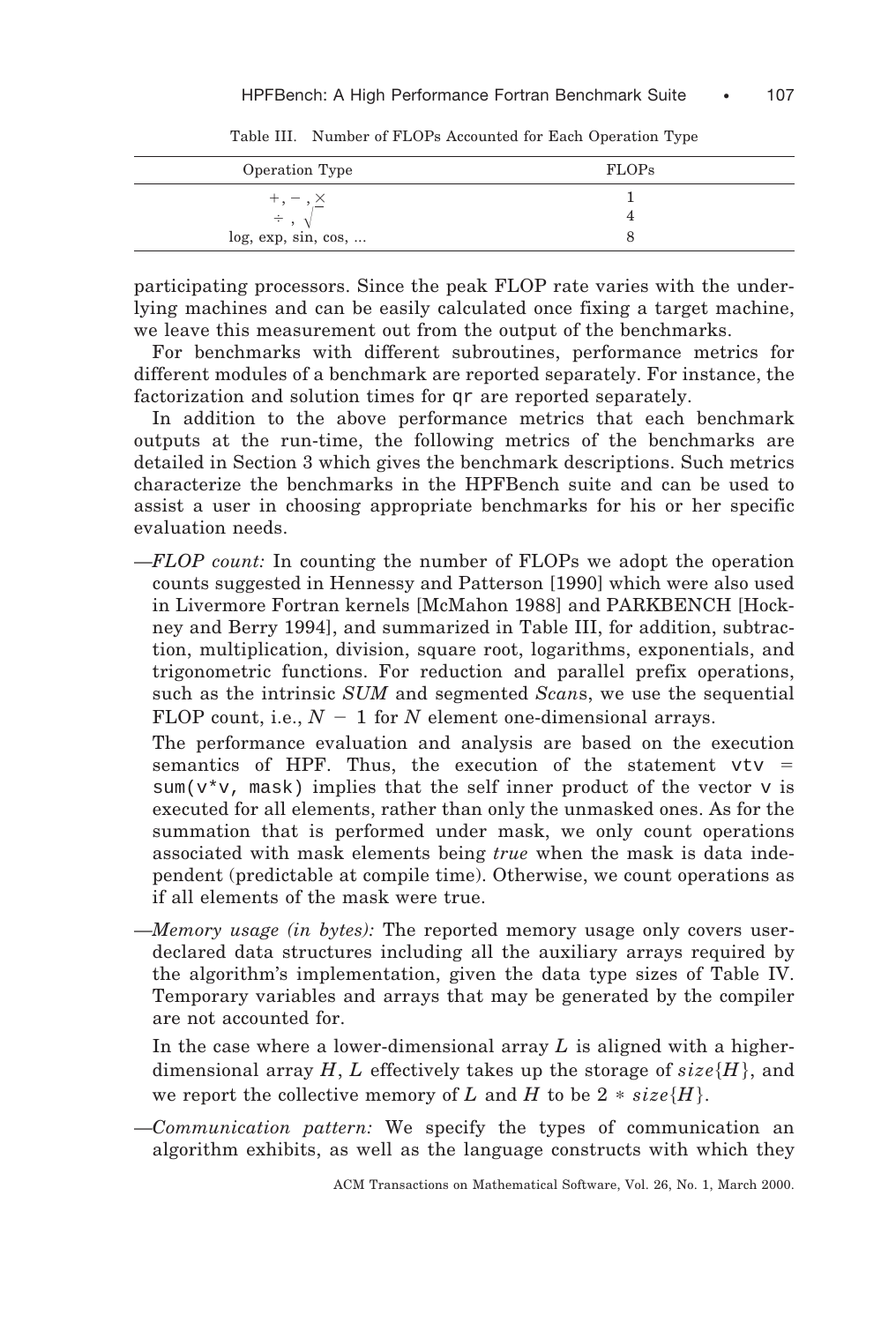#### 108 • Y. C. Hu et al.

| Data Type                                         | Size |
|---------------------------------------------------|------|
| integer<br>logical                                |      |
| double-precision real<br>double-precision complex | 16   |

Table IV. Data Type Sizes (in bytes) for Standard 32–Bit-Based Arithmetic Architectures

are expressed. These communication types include stencils, gather, scatter, reduction, broadcast (*SPREAD*), all-to-all broadcast (AABC) [Johnsson and Ho 1989], all-to-all personalized communication (AAPC) [Johnsson and Ho 1989], butterfly, *Scan*, circular shift (*CSHIFT*), send, get, and sort. It should be noted that more complex patterns (such as stencils and AABC) can be implemented by more than one simpler communication function (for instance *CSHIFT*s, *SPREAD*s, etc.).

- —*Operation count per iteration (in FLOPs):* We give the number of floatingpoint operations for one iteration in the main loop. This metric serves as the first order approximation to the computational grain size of the benchmark, giving insight into how the program scales with increasing problem sizes.
- —*Communication count per loop iteration:* We group the communication patterns invoked by this benchmark and specify exactly how many such patterns are used within the main computational loop. This metric, together with the operation count per iteration, give the relative ratio between computation and communication in the benchmark.

# 2.3 Benchmark Guide

In this section, we provide some guidelines on how to select benchmarks from the HPFBench suite for evaluating specific features of an HPF compiler.

First, the salient features of the HPFBench benchmark listed in the previous section codes are summarized in a set of tables through out the article as follows.

- —*Language constructs:* Tables I and II.
- —*Data Layout:* Table V for linear algebra functions and Table IX for application kernels.
- —*Collective communications:* The use of certain types of collective communications is covered by Tables VI and X for linear algebra and application kernels, respectively. Implementation techniques for some of the communications in the application kernels are covered in Table XI.
- —*Computation/communication ratio, memory usage:* The number of arithmetic operations per communication as well as the benchmark's memory usage is listed in Table VII for library codes and in Table XII for application kernels.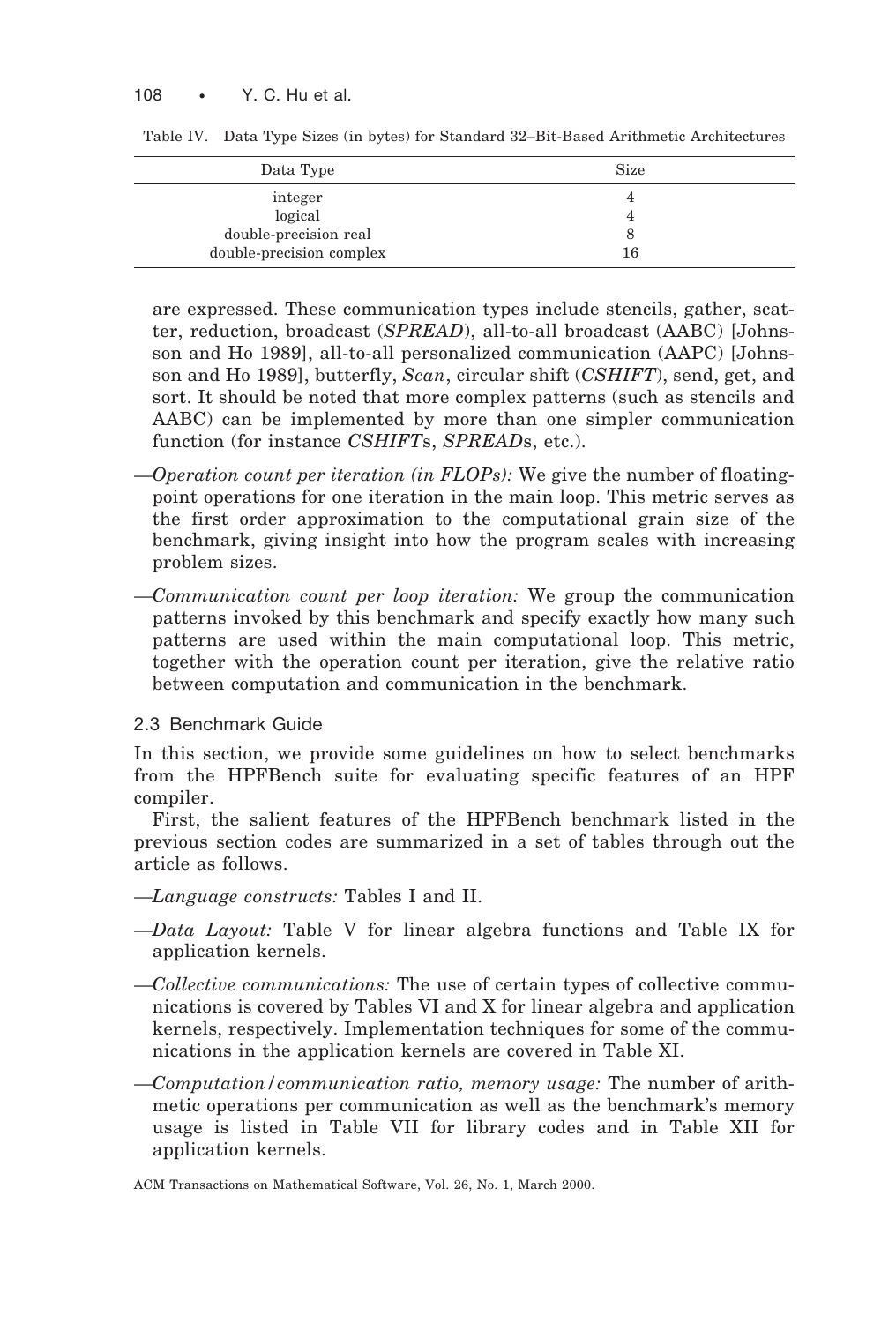We now discuss how one can use the features summarized in various tables to help choosing appropriate benchmarks to evaluate specific features of a compiler.

Since individual processor performance is critical for high performance on any scalable architecture, the HPFBench benchmark suite includes two codes that do not invoke any interprocessor communication: matrixvector(3) and gmo.

Broadcast, reduction, and nearest-neighbor array communication are important programming primitives that appear in several benchmarks, some of which largely depend on these primitives for efficient execution. For instance, on most architectures, the matrix-vector multiplication benchmark will be dominated by the time for broadcast (*SPREAD*) and reduction (*SUM*). *SPREAD* is also likely to dominate the execution time for the Gauss-Jordan matrix inversion benchmark, while *CSHIFT* is expected to have a significant impact on the performance for both tridiagonal system solvers, the FFT, and several of the application kernels implementing stencils through *CSHIFT*s, such as boson, ellip-2d, mdcell, rp, and wave-1d.

The linear algebra subset of the HPFBench benchmark suite is provided to enable testing the performance of compiler-generated code against that of a highly optimized library, such as the ESSL and PESSL [IBM 1996] for the IBM SP2. Performance attributes for the linear algebra codes are presented in Tables V–VII, tabulating the data representation and layout for dominating kernel computations, the communication pattern along with their associated array ranks, and the computation-to-communication ratio in the main loop. These tables can be used to decide on an appropriate benchmark code according to a given testing criteria. For instance, if a user desires to evaluate how a particular compiler implements *CSHIFT* on a two-dimensional array, Table VII indicates that there are three choices: jacobi,  $fft-2d$ , and  $per(2)$ . If having local axis (and therefore local memory addressing) in the main computational kernel is desired (or not), then by Tables V and VII the  $pcr(2)$  is picked (or ruled out). In the latter case, to decide between the jacobi and fft-2d codes, Table VII shows the other communication patterns associated with each. Hence, if minimizing other communication patterns is the goal, the fft-2d code would be selected. Conversely, if evaluating broadcasts and sends is also of interest, then jacobi would be the appropriate choice.

The application kernels of the benchmark suite are intended to cover a wide variety of scientific applications typically implemented on parallel machines. Table VIII captures some of the essential features by which many application codes are classified. Many finite difference codes using explicit solvers require emulation of grids on one or several dimensions. Depending on the layout of the associated arrays, the interprocessor may or may not correspond directly to the dimensionality of the data arrays. Table VIII specifies the interprocessor communication implied in the application kernels. The application kernels contain one code for unstructured grid computations (fem-3d), pure particle codes (n-body and md), and codes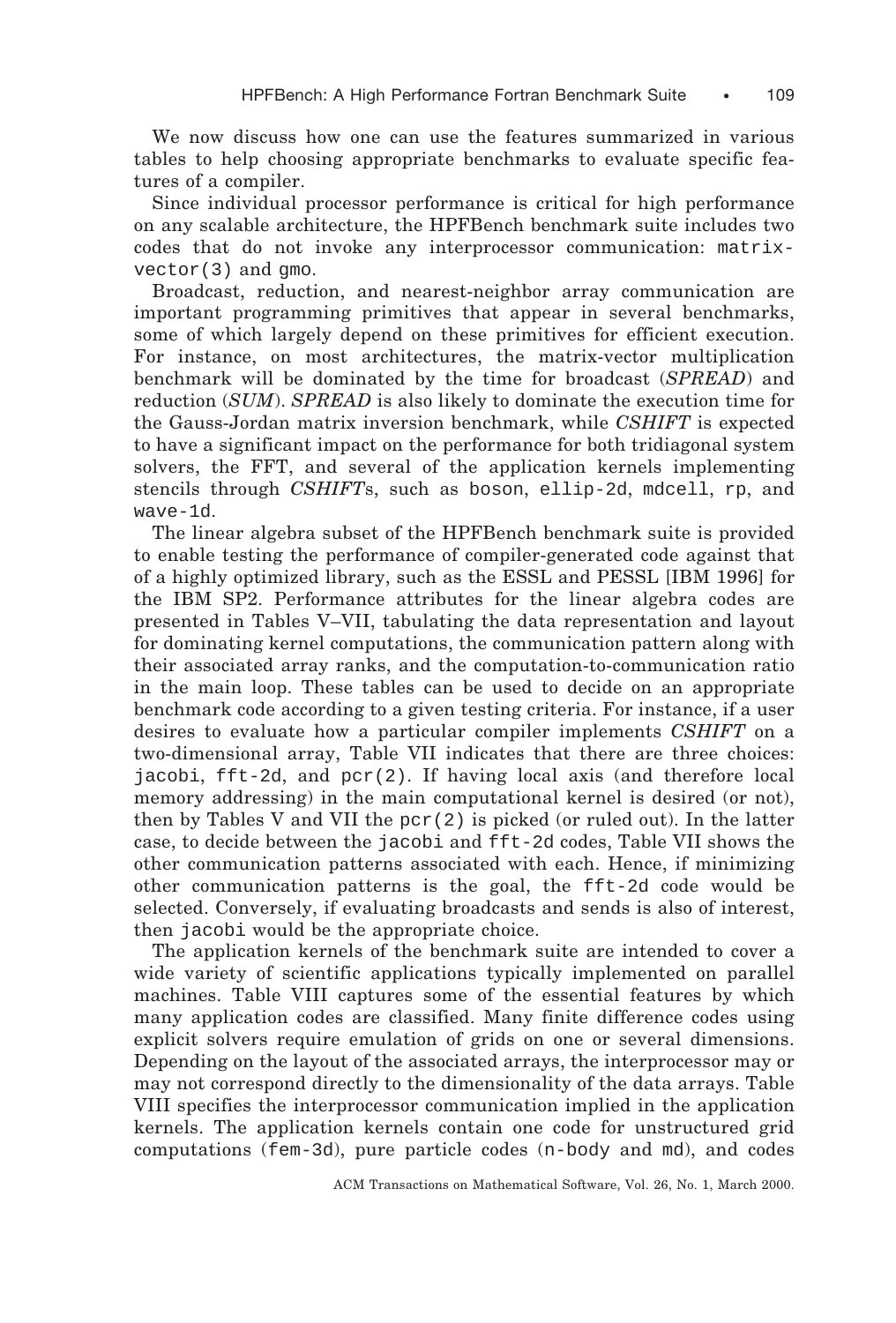# 110 • Y. C. Hu et al.

that make use of both regular grid structures and particle representations (mdcell, pic-simple, and pic-gather-scatter). Tables VIII–XII can be used to aid in the selection of one code or a subset of benchmark codes for a specific task. If, for example, an application code with an AABC is desired, then Table X yields the codes md and n-body. Table IX shows that only n-body is guaranteed to perform an AABC with respect to the processing elements, since one of the axes is local while both are distributed in md. Both codes perform AABC communication with respect to the index space. On the other hand, Table XI states that if the implementation of AABC in the form of *SPREAD*s is of interest, then md is the code of choice. Alternatively, n-body's AABC includes *CSHIFT*s and a *Broadcast* from one processor or the Control Processor.

# 2.4 Performance Evaluation

The HPFBench benchmarks are entirely written in HPF. To measure the overhead of HPF compiler-generated code on a single processor, we also provide an Fortran 77 version for each of the HPFBench benchmarks. On parallel machines, an ideal evaluation of performance of the compilergenerated code is to compare with that of a message-passing version of the same benchmark code, as message-passing codes represent the best performance tuning effort from low-level programming. Message passing implementations of LU, QR factorizations, and matrix-vector multiplication are available from IBM's PESSL library [IBM 1996], and in other libraries such as ScaLAPACK [Blackford et al. 1997] from University of Tennessee, among others. However, the functions in such libraries often use blocked algorithms for better communication aggregation and BLAS performance. A fair comparison with such library implementations thus requires sophisticated HPF implementations of the blocked algorithms.

In the absence of message-passing counterparts that implement the same algorithms as the HPFBench codes, we adopt the following two-step methodology in benchmarking different HPF compilers.

- —First, we compare the single-processor performance of the code generated by each HPF compiler versus that of the sequential version of the code compiled under a native Fortran 77 compiler on the platform. Such a comparison will expose the overhead of the HPF compiler-generated codes.
- —Second, we measure the speedups of the HPF code on parallel processors relative to the sequential code. This will provide a notion on how well the codes generated by an HPF compiler scale with the parallelism available in a scalable architecture.

# 2.5 Benchmarking Rules and Submission of Results

We encourage online submission of benchmarking results for the HPF-Bench codes. The ground rule for performance measurement is as follows: only HPF directives, including data layout for arrays and computation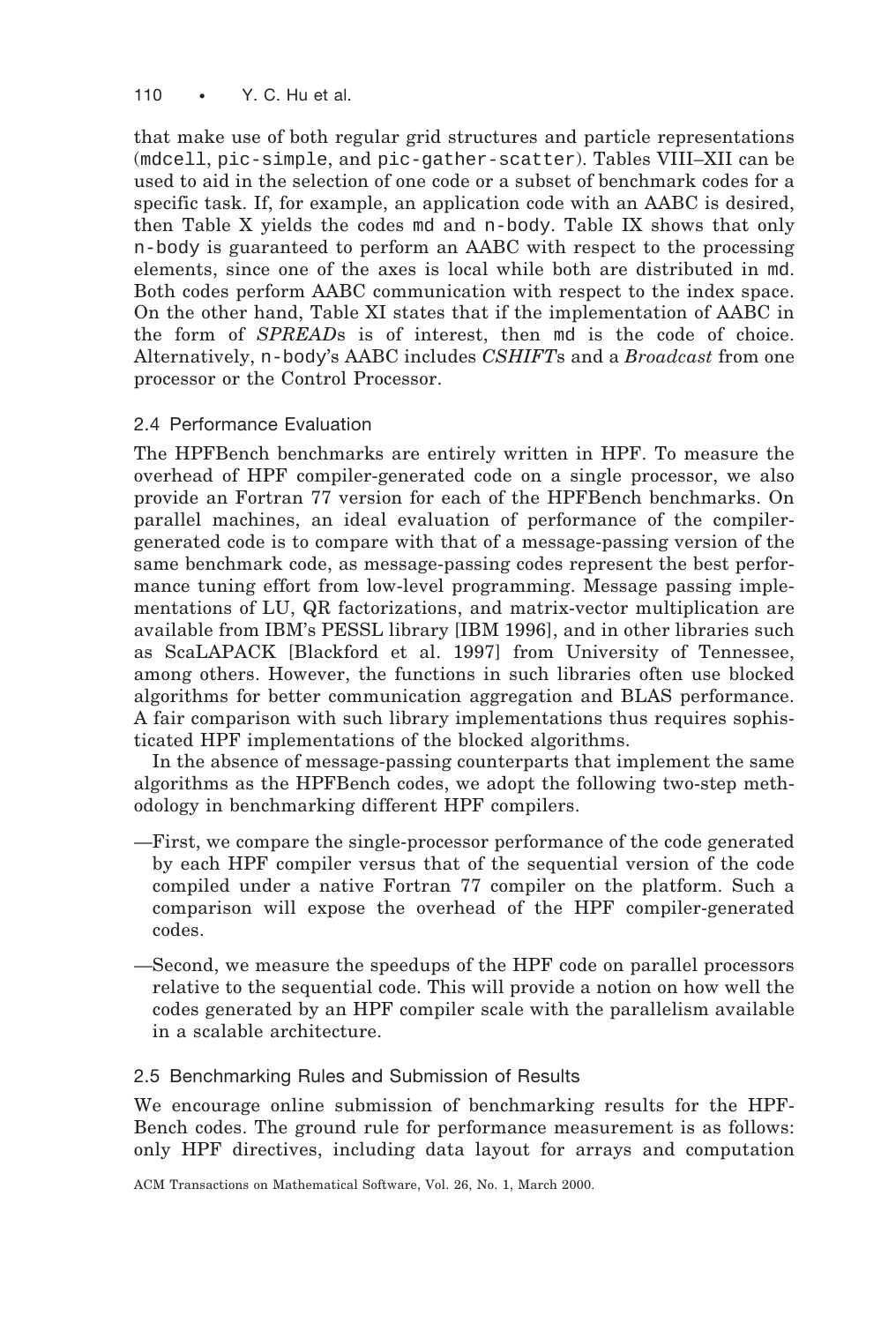partitionings, and source code segments for collective communications such as those listed in Tables VI and X can be modified (but still using HPF/F90 language features) so that maximum performance can be achieved by compiler-generated codes on a particular machine.

We encourage the submission of performance measured on both singleprocessor and parallel systems. The relative single-processor performance on the same architecture would measure the overhead of different HPF compilers, while the parallel performance reflects the scalability of the generated code.

Benchmark results can be submitted through the HPF Forum Web server accessible from the HPFBench Web page http://dacnet.rice.edu/Depts/ CRPC/HPFF/benchmarks. A complete submission of benchmarking results should include

—a detailed description of the hardware configuration including machine model, CPU, memory, cache, interconnect, and software support including operating system, compiler, and run-time libraries used for the benchmark runs;

—directive and source code changes to the original benchmark codes; and

—problem size used and output results from the benchmarks.

Due to the large numbers of benchmark codes in the HPFBench suite, we define a subset of representative benchmarks, or core benchmarks, in Section 3.4. Results for the core benchmarks are encouraged as the minimum required test set for benchmarking.

## 3. THE HPFBENCH BENCHMARK SUITE

The functionality of the HPFBench benchmarks covers linear algebra library functions that frequently appear as the time-dominant computation kernels, and application kernels that contain time-dominant computation kernels that are not linear algebra kernels. This section gives a brief description of each of the benchmark codes, together with the main data structures used, the algorithms employed, and the communication patterns.

## 3.1 Library Functions for Linear Algebra

Linear algebra functions frequently appear as the time-dominant computation kernels of large applications, and often hand-optimized as mathematical library functions by the supercomputer vendors (e.g., ESSL and PESSL [IBM 1996] from IBM). These hand-optimized implementations attempt to make efficient use of the underlying system architecture through efficient implementation of interprocessor data motion and management of local memory hierarchy and data paths in each processor. Since these are precisely the issues investigated in modern compiler design for parallel languages and on parallel machine architectures, the library subset of the HPFBench benchmark suite is provided to enable testing the performance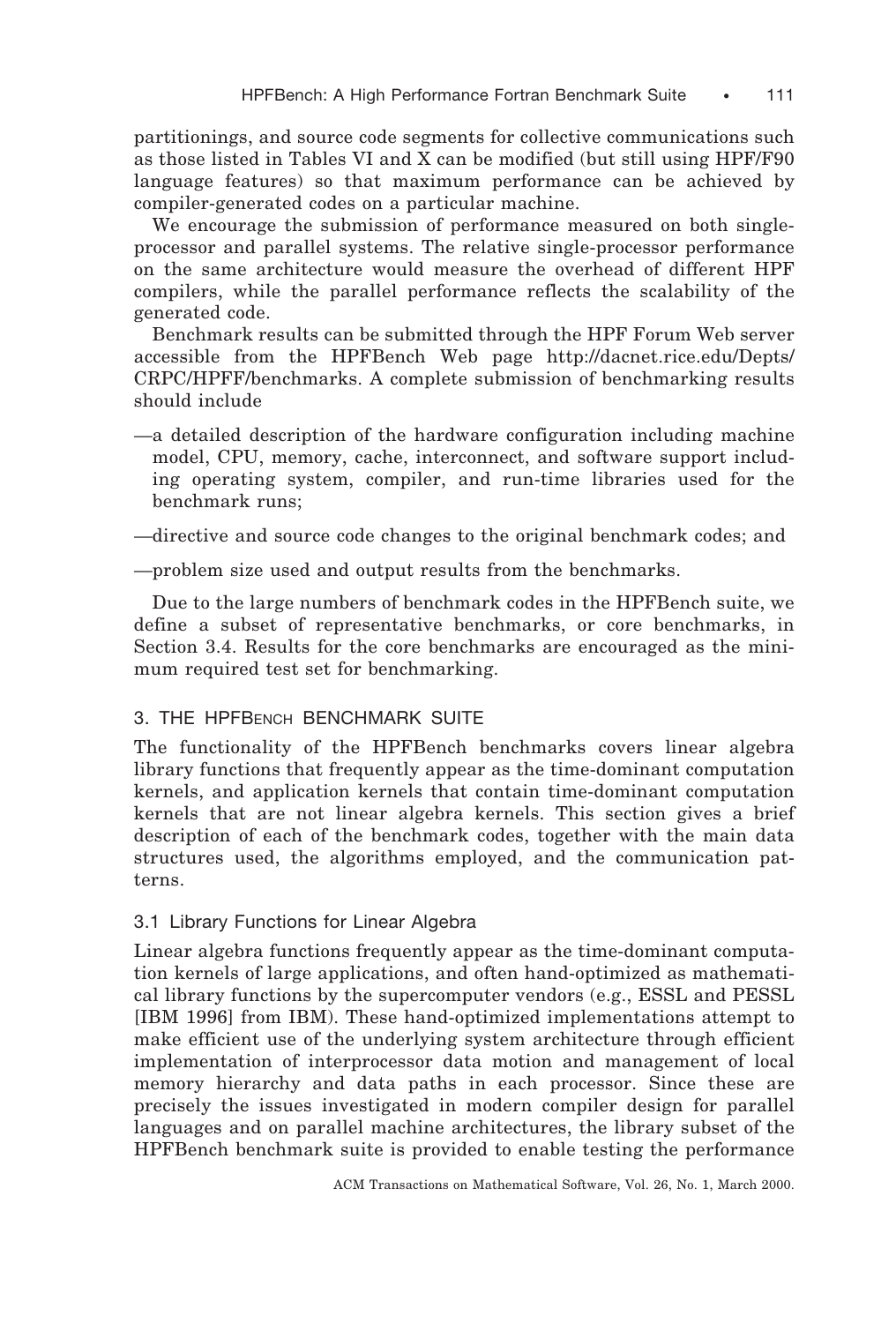Table V. Data Distributions of Arrays in Dominating Computations of the Linear Algebra Functions, as Specified Using the DISTRIBUTE Directive. The distribution of an axis is either local to a processor, denoted as "\*", or sliced into uniform blocks and distributed across the processors, denoted as "b", short for "block," or distributed across the processors in a round-robin fashion, denoted as "c", short for "cyclic. Benchmarks lu and qr are the only benchmarks that would benefit from "Cyclic" data distribution from better load balancing.

|                |                                     |      | Arrays                                 |                                      |              |
|----------------|-------------------------------------|------|----------------------------------------|--------------------------------------|--------------|
| Code           |                                     | 1D   | $2\mathrm{D}$                          | $3\mathrm{D}$                        | 4D           |
| conj-grad      |                                     | X(b) |                                        |                                      |              |
| fft:           | 1 <sub>d</sub><br>2d<br>$_{\rm 3d}$ | X(b) | X(b,b)                                 | X(b,b,b)                             |              |
| gauss-jordan   |                                     | X(b) | X(b,b)                                 |                                      |              |
| jacobi         |                                     | X(b) | X(b,b)                                 |                                      |              |
| lu             |                                     |      | $X(b,b)$ or $X(c,c)$                   |                                      |              |
| matrix-vector: | (1)<br>(2)<br>(3)<br>(4)            | X(b) | X(b,b)<br>X(b,b)<br>$X(*,b)$<br>X(b,b) | X(b,b,b)<br>$X(*,*,b)$<br>$X(*,b,b)$ |              |
| pcr:           | (1)<br>(2)<br>(3)                   | X(b) | $X(*,b)$<br>X(b,b)                     | $X(*,b,b)$<br>X(b,b,b)               | $X(*,b,b,b)$ |
| qr             |                                     |      | $X(b,b)$ or $X(c,c)$                   |                                      |              |

of compiler-generated code against that of any highly optimized library, such as the PESSL.

The linear algebra library functions subset included in the HPFBench suite is comprised of matrix-vector multiplication, dense matrix solvers, two different tridiagonal system solvers (based on parallel cyclic reduction and the Conjugate Gradient method respectively), a dense eigenanalysis routine, and an FFT routine. Most of them support multiple instances, e.g., multiple instances of tridiagonal systems are solved concurrently by calling the appropriate pcr function once.

We summarize some of the important properties of our implementations of the linear algebra benchmarks by means of three tables. Table V gives an overview of the data representation and layout for the dominating computations. Table VI shows the communication operations used along with their associated array ranks. Table VII tabulates the computation-tocommunication ratio in the main loop of each linear algebra benchmark.

3.1.1 *Conjugate Gradient* (conj-grad). This benchmark uses the Conjugate Gradient method [Golub and van Loan 1989] for the solution of a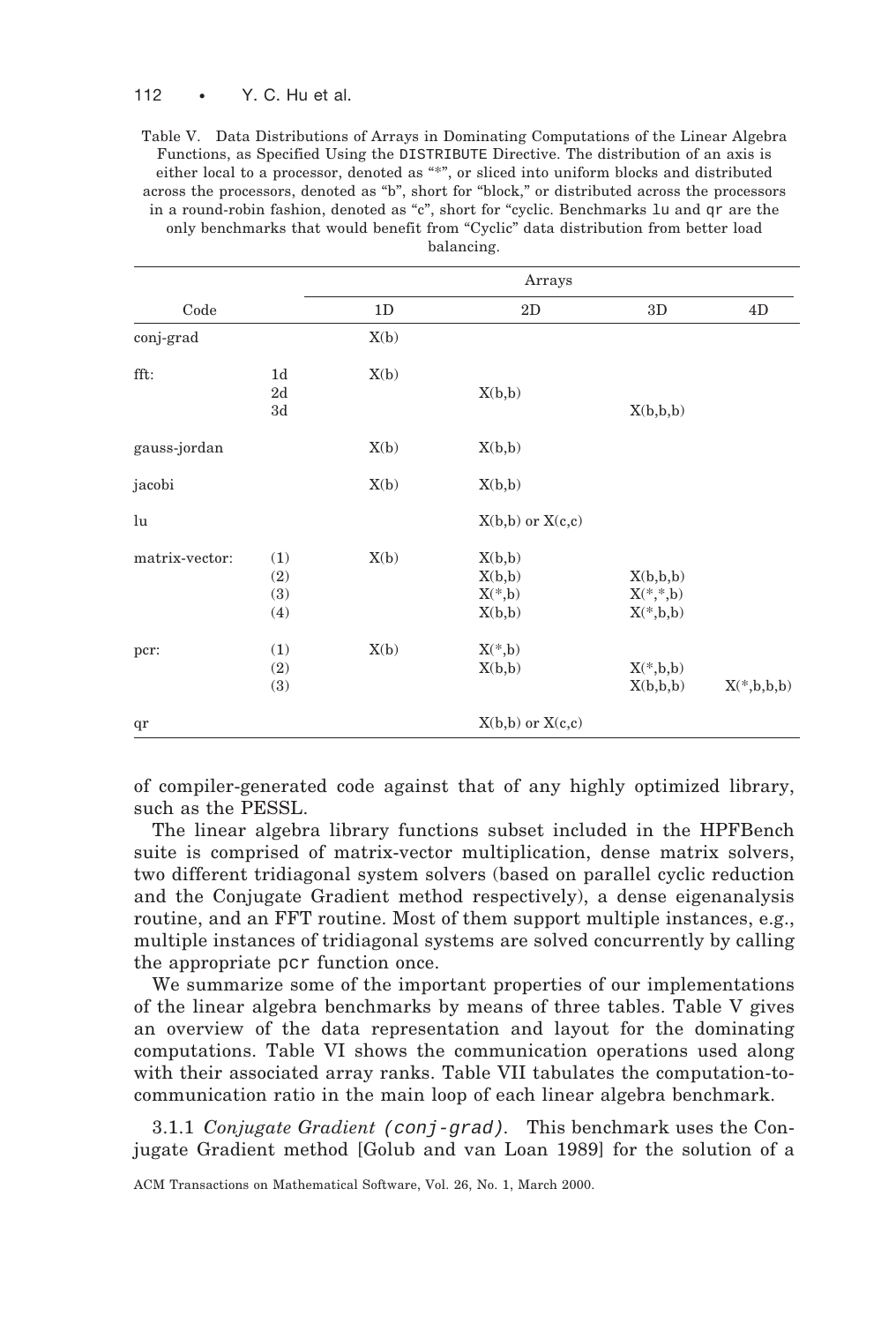|                       |                                                    | Arrays                                                               |                        |
|-----------------------|----------------------------------------------------|----------------------------------------------------------------------|------------------------|
| Communication Pattern | 1 <sub>D</sub>                                     | 2D                                                                   | 3D                     |
| Cyclic shift          | $ft-1d$<br>$\text{pcr} (1)$<br>jacobi<br>conj-grad | $ft-2d$<br>pcr $(2)$<br>jacobi                                       | $ft-3d$<br>pcr $(3)$   |
| <b>Broadcast</b>      |                                                    | $matrix-vector(1)$<br>qr: factor/qr: solve<br>gauss-jordan<br>jacobi | $matrix-vector(2,3,4)$ |
| Reduction             |                                                    | $matrix-vector(1)$<br>qr: factor/qr: solve<br>jacobi                 | $matrix-vector(2,3,4)$ |
| <b>MAXLOC</b>         |                                                    | gauss-jordan<br>lu: pivot                                            |                        |
| Scatter               |                                                    | gauss-jordan<br>$ft-2d$<br>lu: pivot                                 | fft-3d                 |
| Gather                |                                                    | gauss-jordan                                                         |                        |

Table VI. Communication Pattern of the Linear Algebra Functions (the Array Dimensions for Reduction and Broadcast Are of Source and Destination, Respectively). MAXLOC is a type of reduction that returns the index of the largest array element.

single instance of a tridiagonal system. The tridiagonal system is stored in three 1D arrays. The tridiagonal matrix-vector multiplication required in the Conjugate Gradient method corresponds to a three-point stencil in one dimension. It is implemented using *CSHIFT*s. Unlike the *CSHIFT*s in the parallel cyclic reduction method, the *CSHIFT*s in the Conjugate Gradient method are only for nearest-neighbor interactions.

3.1.2 *Fast Fourier Transform* (fft). These routines compute the complex-to-complex Cooley-Tukey FFT [Cooley and Tukey 1965]. One-, two-, or three-dimensional transforms can be carried out. In the HPFBench benchmark, the twiddle computation is included in the inner loop. It implements the butterfly communication in the FFT as a sequence of *CSHIFT*s with offsets being consecutive powers of two. The structures of the code for twoand three-dimensional transforms are similar.

In addition to *CSHIFTs* used to implement the butterfly communication, the bit-reversal operation is performed to reorder the output data points. Bit-reversal defines a communication pattern that has large demands on the network bandwidth and often cause severe network contention for many common networks and routers. With the data layout in the HPF-Bench benchmark, the bit-reversal constitutes an all-to-all personalized communication (AAPC) whenever the size of the local data set of the axis subject to bit-reversal is at least as large as the number of processing nodes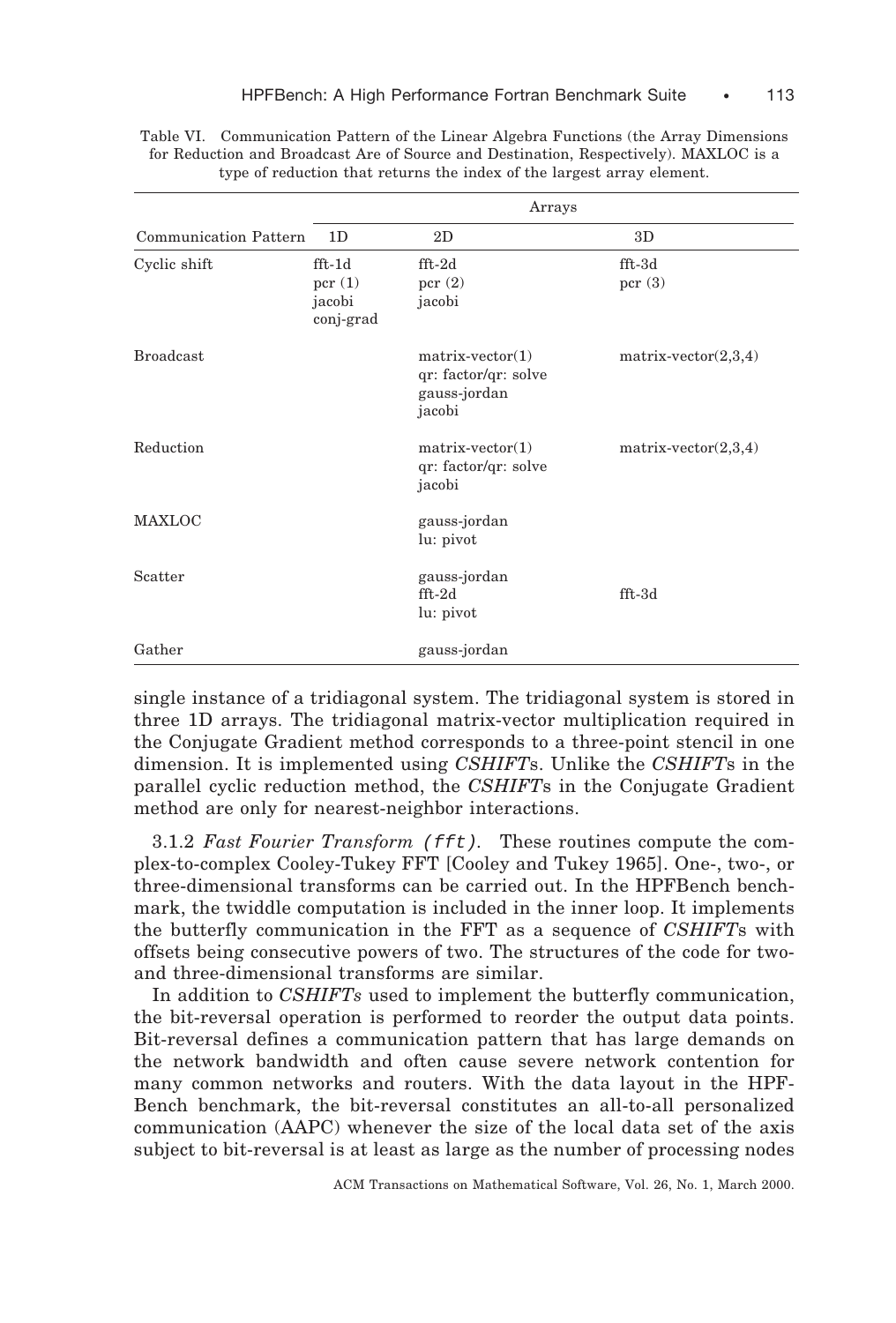Table VII. Computation-to-Communication Ratio and Memory Usage in the Linear Algebra Functions. In general, 1D, 2D, and 3D arrays are of size  $n$ ,  $n^2$ , and  $n^3$ , respectively, except matrix-vector and qr which use 2D arrays of size *mn*. matrix-vector, lu, qr, and pcr operate on multiple instances of matrices or linear systems, and the number of instances is denoted using *i*. Finally, *r* denotes the number of right-hand sides of linear systems as in lu, pcr, and qr.

| Code                     | FLOP Count<br>(per iteration) | Memory Usage<br>(in bytes)   | Communication<br>(per iteration)                                                                   |
|--------------------------|-------------------------------|------------------------------|----------------------------------------------------------------------------------------------------|
| conj-grad                | 26n                           | 40n                          | 4 CSHIFTs, 3 Reductions                                                                            |
| $fft-1d$<br>$ft-2d$      | 5n<br>$10n^2$                 | 100n<br>$115n^2$             | 2 CSHIFTs<br>4 CSHIFTs                                                                             |
| fft-3d                   | $15n^3$                       | $136n^3$                     | 6 CSHIFTs                                                                                          |
| gauss-jordan             | $n(n + 2 + 2n^2)$             | $32n^2+16n$                  | n Reduction, 3n Sends,<br>2n Gets, 2n Broadcasts                                                   |
| jacobi                   | $n(6n^2+26n)$                 | $88n^2 + 4n$                 | 2n CSHIFTs on 1D arrays,<br>2n CSHIFTs on 2D arrays,<br>2n Sends, 4n 1D to 2D<br><b>Broadcasts</b> |
| lu: nopivot<br>lu: pivot | $2/3n^3i$<br>$2/3n^3i$        | $8n(n+2r)i$<br>$8n(n + 2r)i$ | n Reduction, n Broadcast<br>n Reduction, n Broadcast                                               |
| matrix-vector            | 2nmi                          | $8(n + nm + m)i$             | 1 Broadcast, 1 Reduction                                                                           |
| pcr                      | $(5r + 12)ni$                 | $8(r + 4)ni$                 | $(2r + 4)$ CSHIFTs                                                                                 |
| qr: factor<br>qr: solve  | $(5.5m - 0.5n)n2$             | 36mn                         | 2n Reductions, 2n Broadcasts<br>$(8m - 1.5n)n^2$ 44mn + 8m(r + 1) 2n Reductions, 4n Broadcasts     |

along the axis subject to bit-reversal. A detailed analysis of the parallel FFT can be found in Johnsson et al. [1992].

The FFT is one of the most widely used algorithms in science, engineering design, and in signal processing. Being a very efficient algorithm, FFT has relatively low operation count per data point, namely,  $O(\log n)$ , but its communication is global and extensive. Hence, FFTs tend to expose weaknesses in communication systems, in particular a low bisection bandwidth. It is also a good benchmark for the handling of complex arithmetic, and (local) memory hierarchies.

3.1.3 *Gauss-Jordan Matrix Inversion* (gauss-jordan). Given a square matrix *A*, the *Gauss-Jordan* routines compute the inverse matrix of  $A$ ,  $A^{-1}$ , via the Gauss-Jordan elimination algorithm with partial pivoting [Golub and van Loan 1989; Wilkinson 1961]. Pivoting is required if the system is not symmetric positive definite. The pivot element is chosen from the pivot row, and the columns are permuted. At each pivoting iteration, this variant of the algorithm subtracts multiples of the pivot row from the rows above as well as below the pivot row. Thus, both the upper and lower triangular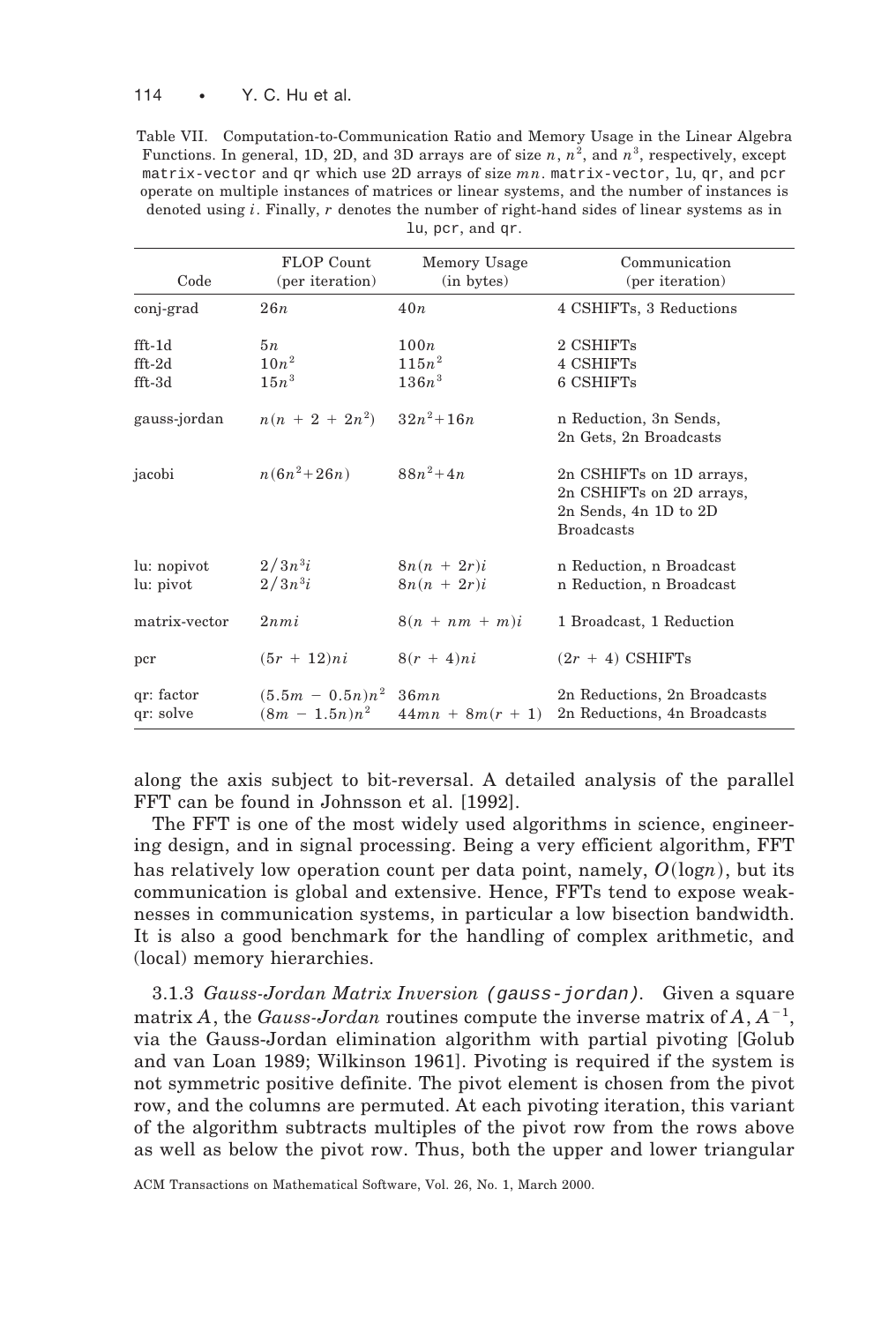| Function                      |                      | <b>HPFBench Code</b>                                                   |
|-------------------------------|----------------------|------------------------------------------------------------------------|
| Embarrassingly parallel       |                      | gmo                                                                    |
| Structured grid emulation     | 1D<br>2D<br>3D<br>4D | waye-1d<br>boson, ellip-2d, step4<br>diff-3d, rp, mdcell<br>qcd-kernel |
| Unstructured grid emulation   |                      | fem-3d                                                                 |
| Particle-particle interaction |                      |                                                                        |
| global                        | 2D                   | n-body                                                                 |
|                               | 3D                   | md                                                                     |
| local                         | 3D                   | mdcell                                                                 |
| Particle-grid interaction     | 2D<br>3D             | pic-simple<br>pic-gather-scatter, mdcell                               |
| <b>FFT</b>                    | 1D                   | wave-1d                                                                |
|                               | 2D                   | ks-spectral, pic-simple                                                |

Table VIII. Characterization of the Application Kernels

matrices are brought to zero. An analysis of the numerical behavior of the algorithm can be found in Dekker and Hoffman [1989]. Rather than replacing the original matrix with the identity matrix, this space is used to accumulate the inverse solution.

Since there is no alignment between the layout of 1D arrays used as temporary arrays in swapping rows and columns of the 2D arrays during total pivoting, data motion occurs in the swappings. *SPREAD* communication is used for spreading pivot rows and columns to 2D temporary arrays.

3.1.4 *Jacobi Eigenanalysis* (jacobi). The HPFBench routines are only valid for real symmetric matrices. Given a real symmetric matrix *A* of size  $n \times n$ , the benchmark uses the Jacobi method to compute the *eigenvalues* of the matrix *A*. *Eigenvectors* are *not* computed within the benchmark. The Jacobi method makes iterative sweeps through the matrix. In each sweep, successive rotations are applied to the matrix to zero out each off-diagonal element. A sweep consists of the application of  $n(n-1)/2$  rotations. As each element is zeroed out, the elements previously zeroed out generally become nonzero again. However, with each step, the square root of the sum of the squares of the off-diagonal elements decreases, eventually approaching zero. Thus, the matrix approaches a diagonal matrix, and the diagonal elements approach the eigenvalues. For a detailed description of this method see Golub and van Loan [1989] and Schroff and Schreiber [1988].

The Jacobi eigenanalysis benchmark is interesting in that it uses both 1D and 2D arrays with an extraction of the diagonal taking place in computing rotation factors and an alignment and broadcast taking place in applying the rotation factors. Aligning the 1D arrays with the 2D arrays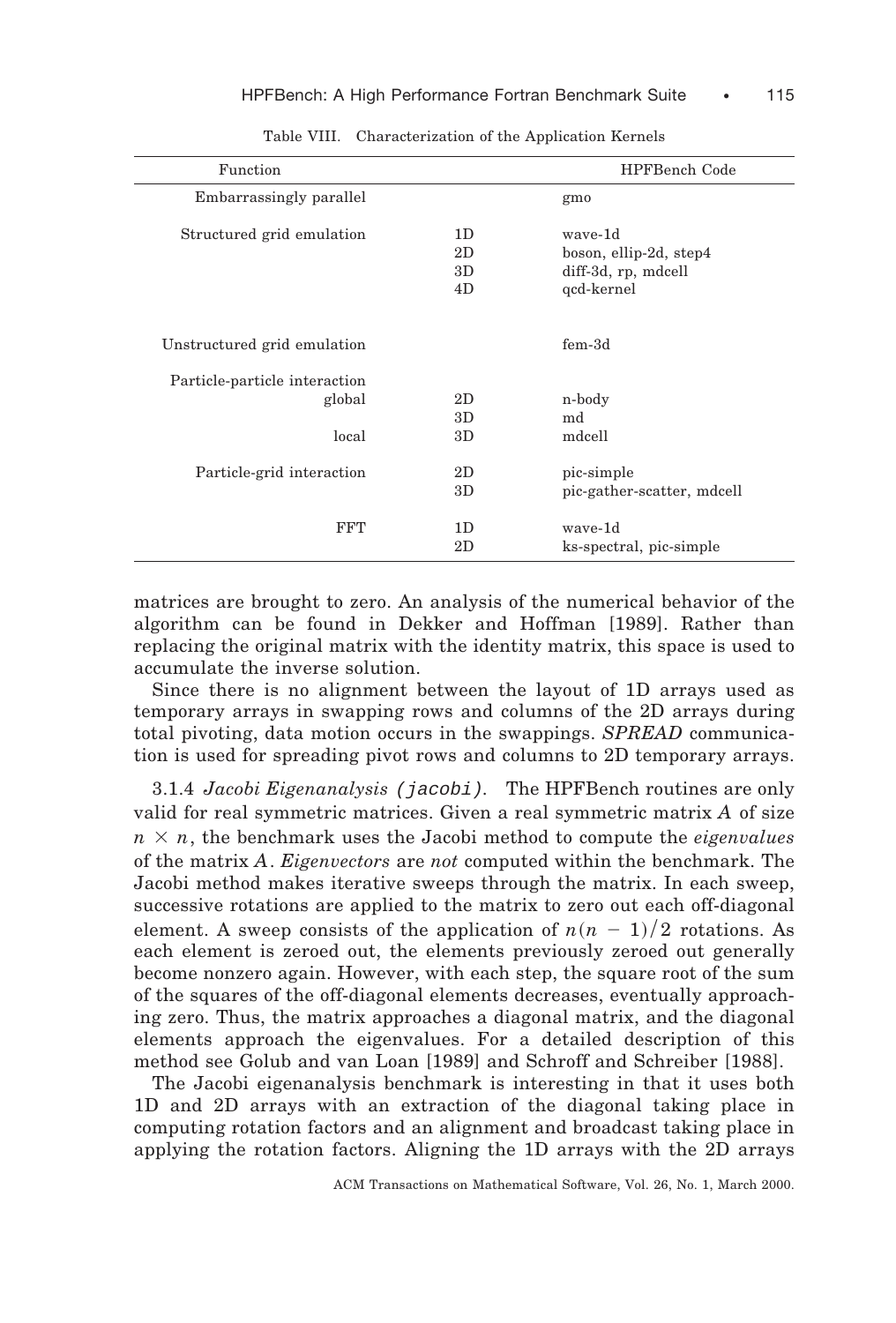|                    |      |          | Arrays     |                    |                      |
|--------------------|------|----------|------------|--------------------|----------------------|
| Code               | 1D   | 2D       | 3D         | 4D, 6D, 7D         | Unstructured Grid    |
| boson              |      |          | $X(*,b,b)$ |                    |                      |
| diff-3d            |      |          | X(b,b,b)   |                    |                      |
| ellip-2d           |      | X(b,b)   |            |                    |                      |
| fem-3d             |      |          |            |                    | $X(*,b,b), X(*,*,b)$ |
| $g_{\rm m}$        | X(b) | $X(*,b)$ |            |                    |                      |
| ks-spectral        |      | X(b,b)   |            |                    |                      |
| mdcell             |      |          |            | $X(*,b,b,b)$       |                      |
| md                 | X(b) | X(b,b)   |            |                    |                      |
| n-body             |      | $X(*,b)$ |            |                    |                      |
| pic-simple         |      | $X(*,b)$ | $X(*,b,b)$ |                    |                      |
| pic-gather-scatter |      | $X(*,b)$ | $X(*,b,b)$ |                    |                      |
| qcd-kernel         |      |          |            | $X(*,b,b,b,b,b)$   |                      |
|                    |      |          |            | $X(*,*,b,b,b,b,b)$ |                      |
| qmc                |      | X(b,b)   |            | $X(*,*,b,b)$       |                      |
| qptransport        | X(b) |          |            |                    |                      |
| rp                 |      |          | X(b,b,b)   |                    |                      |
| step4              |      |          | $X(*,b,b)$ |                    |                      |
| wave-1d            | X(b) |          |            |                    |                      |

Table IX. Data distributions of arrays in Dominating Computations of the Application Kernels, as Specified Using the DISTRIBUTE Directive. The distribution of an axis is either local to a processor, denoted as "\*", or sliced into uniform blocks and distributed across the processors, denoted as "b", short for "block." "Cyclic" distribution is not used in any of the applications benchmarks.

result in poor load balance for the computation of rotation factors, while not aligning the arrays yields good load balance, but results in a potentially high communication cost.

The main communication patterns include nearest-neighbor *CSHIFT*s under masks on 1D rotation vectors, *SPREAD*s for duplicating 1D rotation vectors into 2D arrays, and *CSHIFT*s on 2D arrays.

3.1.5 *LU Factorization* (lu). Given a dense square matrix *A* of size *n*  $\times$  *n*, and, a right-hand-side vector of size *n*, these routines solve the dense system of equations  $AX = B$  by factoring the matrix A into a lower triangular matrix L and an upper triangular matrix U, such that  $A =$ *LU*. The factorization method is Gaussian elimination with or without partial pivoting. Load balance is a well-known issue for LU factorization, and the desired array layout is cyclic distribution. Thus the lu benchmark codes uses two-dimensional arrays with cyclic distributions.

3.1.6 *Matrix-Vector Multiplication* (matrix-vector). This HPFBench benchmark is a collection of routines computing one or more matrix-vector products. Given arrays **x**, **y**, and **A** containing *multiple instances* [Johnsson et al. 1989] of the vectors *x* and *y* and the matrix *A*, respectively, the matrix-vector routines perform the operation  $y \leftarrow y + Ax$  for each instance. The matrix-vector multiplication is implemented for the following array layouts: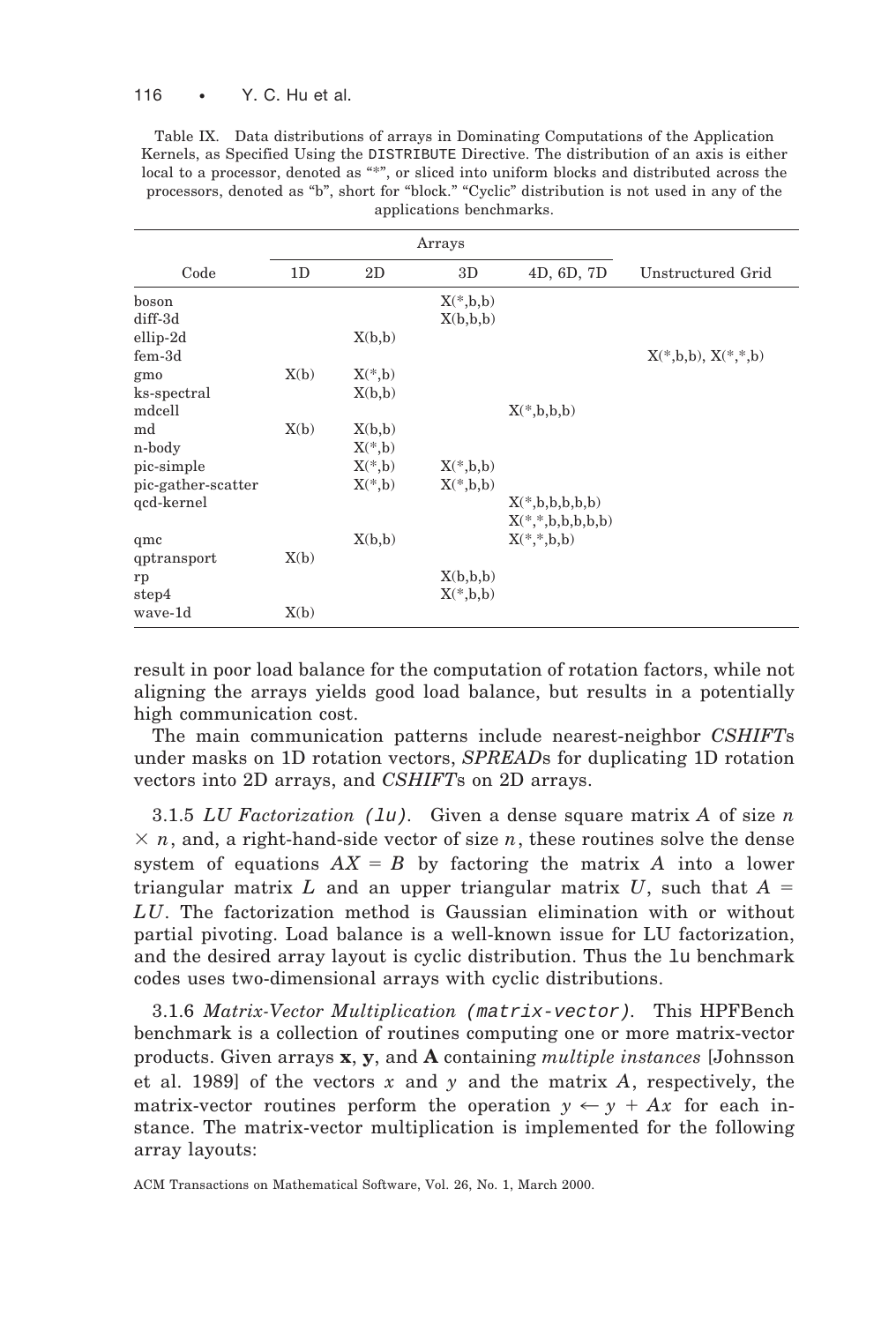- (1) one instance of the three operands with each instance spread over all the processors,
- (2) multiple instances with each instance of each operand occupying a subset of the processors,
- (3) multiple instances with each instance of the corresponding operands allocated to the memory unit associated with one processor. This layout requires no communication and represents a truly embarrassingly parallel case,
- (4) multiple instances with the row axis (the axis crossing different rows) of array **A** allocated local to the processors, and the other axis of **A** as well as the axes of the other operands spread across the processors. This layout only requires communication during the reduction.

For all cases, the spread-and-reduction algorithm is used, i.e.,  $y =$  $sum(A * spread(x, dim = dim2), dim = dim1)$ . Since a compiler typically allocates some temporary arrays to store the intermediate results when compiling the expression, the execution time for this implementation will on most architectures be dominated by the *SPREAD* and *SUM* operations, and the implicit alignments of the temporary arrays with input arrays **x** and **A** and output array **y**.

Matrix-vector multiplication is a typical level-2 BLAS operation. It is the dominating operation in iterative methods for the solution of linear systems of equations. It only requires two floating-point operations per matrix element, and its performance is very sensitive to data motion. In case one above, each operand is distributed across all nodes such that the input vector must be aligned with the matrix, and the result vector aligned with the output vector as part of the computation.

3.1.7 *Parallel Cyclic Reduction* (pcr). Parallel Cyclic Reduction is one of the two tridiagonal solvers in HPFBench. It is different from the other tridiagonal solver, cond-grad, both in the systems to be solved and in the methods used. While cond-grad solves a single-instance tridiagonal system, this code handles multiple instances of the system  $AX = B$ . The three diagonals representing *A* have the same shape and are 2D arrays. One of the two dimensions is the *problem axis* of extent *n*, i.e., the axis along which the system will be solved. The other dimension is the *instance axis*. For multiple right-hand sides, *B* is 3D. In this case, its first axis represents the right-hand sides, is of extent  $r$ , and is local to a processor. Excluding the first axis, *B* is of the same shape as each of the arrays for the diagonal *A*. The HPFBench code tests two situations, with the problem axis being the left and the right parallel axis, denoted as coef\_inst and inst\_coef, respectively.

While cond-grad uses Conjugate Gradient method to solve tridiagonal systems, the pcr benchmark solves the irreducible tridiagonal system of linear equations  $AX = B$  using the *parallel cyclic reduction* method [Golub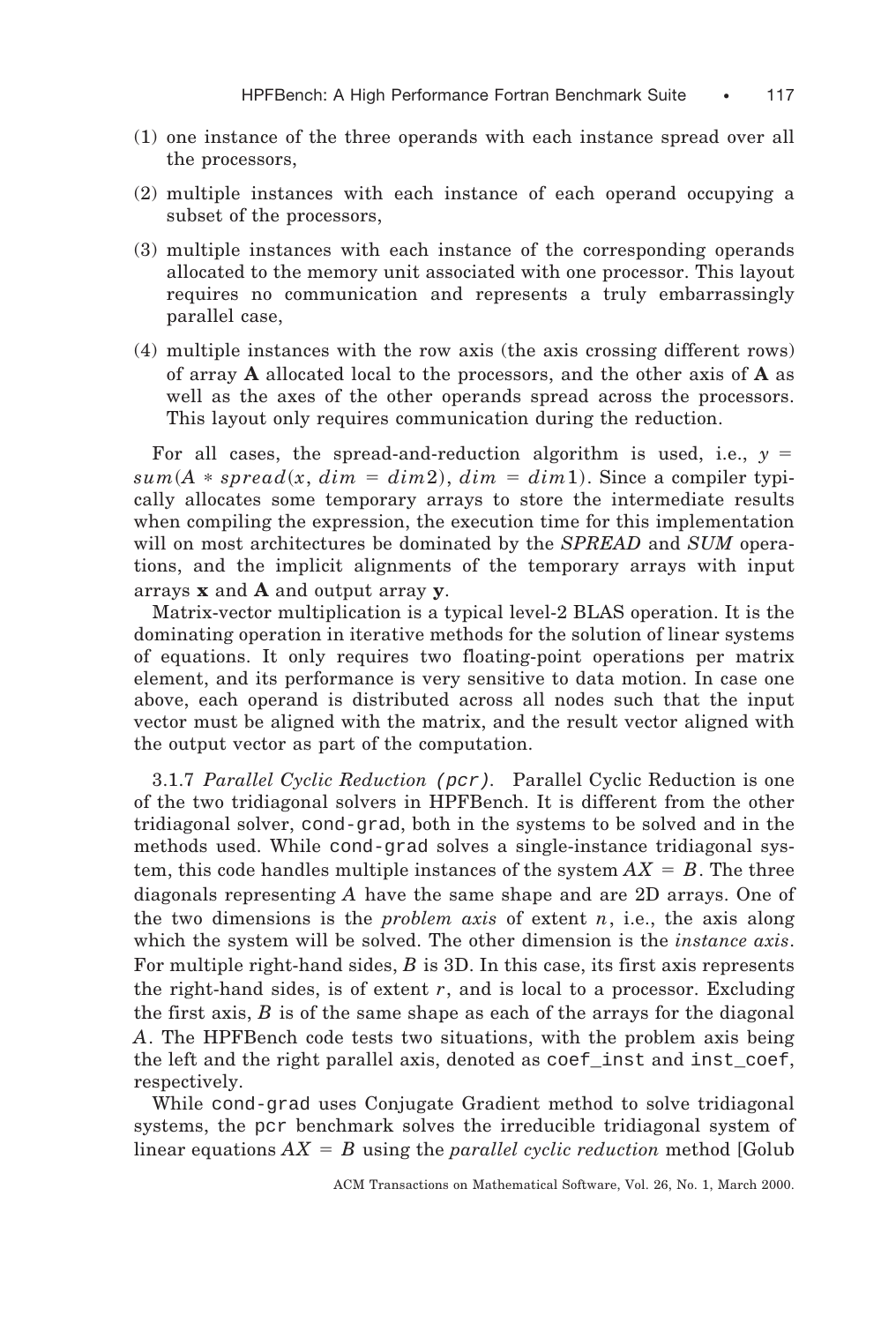and van Loan 1989; Hockney 1965; Hockney and Jesshope 1988], which performs the reduction and obtains the solution in one pass. Parallel implementation issues are discussed in Johnsson [1985] and Johnsson and Ho [1990]. The communication consists of circular shifts with offsets being consecutive powers of two and implemented by the intrinsic *CSHIFT*.

Like matrix-vector multiplication, few operations per data element are performed. Each element in each solution vector is updated log *n* times before its final value is available. However, only a few operations are performed on an element after each *CSHIFT* communication, regardless of *n*, and no replication or reduction is performed. Tridiagonal solvers expose communication overhead to a much greater extent than dense matrixvector multiplication. In the latter case, the number of operations per communicated element scales as  $O(\sqrt{M})$ , where *M* is the number of elements of each submatrix residing on each processor [Johnsson et al. 1989].

3.1.8 *QR Factorization and Solution* (qr). This benchmark solves dense linear systems of equations using Householder transformations [Dahlquist et al. 1974; Golub and van Loan 1989]. Given an  $m \times n$ coefficient matrix A, where  $m \geq n$ , and a set of r right-hand-side vectors in the form of an  $m \times r$  matrix *B*, the QR routines factorize and solve the system of equations  $AX = B$ . The matrix A is factored into an orthogonal matrix *Q* and an upper triangular matrix *R*, such that  $A = QR$ . Then, the solver uses the factors *Q* and *R* to calculate the least squares solution to the system  $AX = B$ , i.e., to compute the set of *r* vectors in array X (each corresponding to a particular right-hand side). The HPFBench version of the QR routines only supports single-instance computation and performs the Householder transformations *without* column pivoting.

Both the factorization and the solution routines make use of masks. An alternative would be to use array sections. Whichever approach yields the highest performance and requires the least memory depends upon how the compiler handles masked operations, the penalty for carrying out operations under masks, and how array sections are implemented, in particular with respect to temporary storage.

The communication patterns appearing are *SPREAD*s and reductions. The reductions are performed within the intrinsic function *SUM*. In the solution routines, the right-hand-side matrix *B* is aligned with *A* through assignment to another array (rhs) of the same shape as *A*. Therefore, the misalignment overhead is reduced, at the expense of additional memory space. Due to this alignment,  $n \geq r$  must hold. Thus the matrix sizes must satisfy the inequality  $m \geq n \geq r$ .

#### 3.2 Application Kernels

The application kernel benchmarks are intended to cover computations (including communication) that dominate the running time of a wide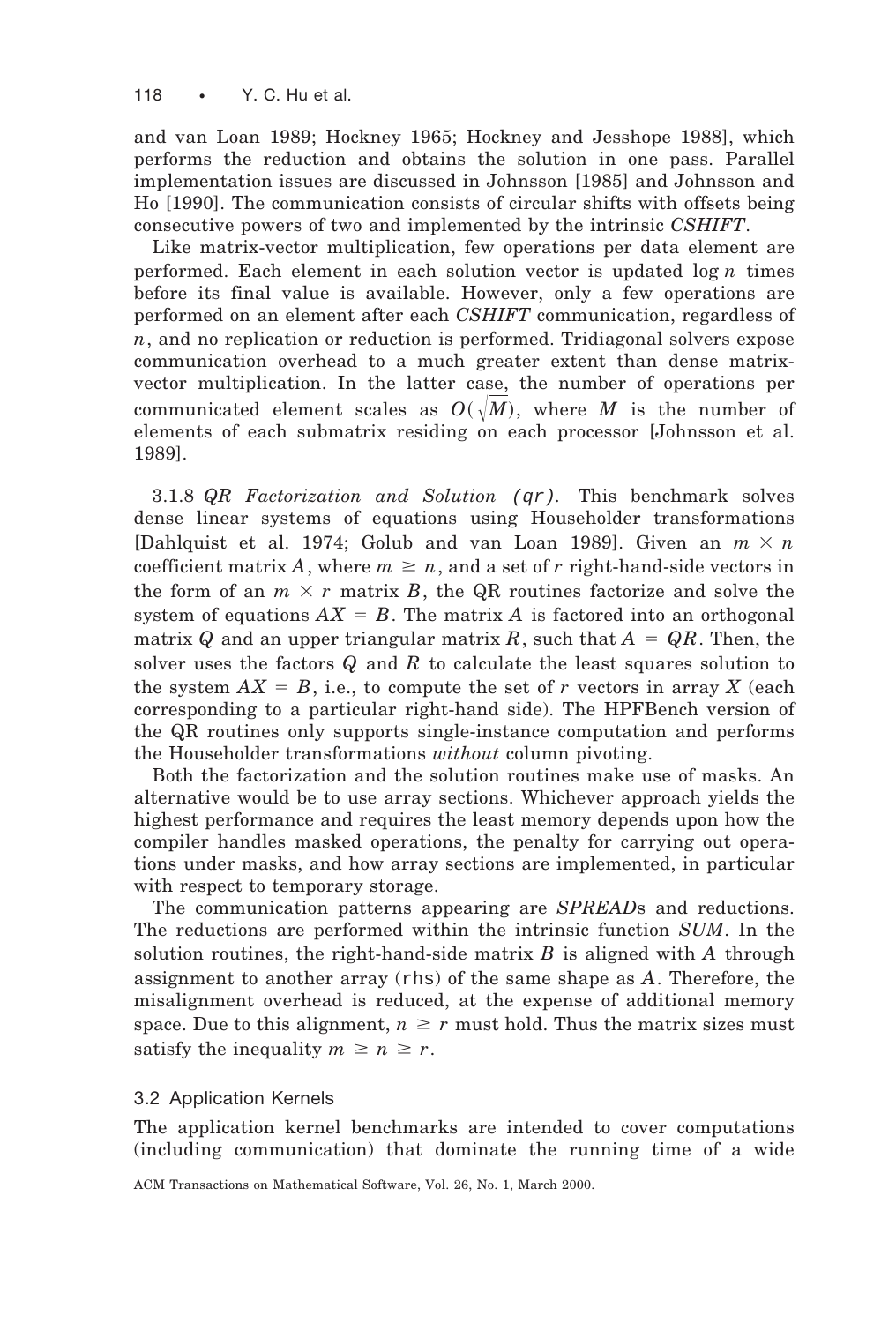variety of scientific applications frequently implemented on scalable architectures. We characterize these benchmarks to assess their performance according to some inherent properties that inevitably dictate their computational structure and communication pattern.

Single-node performance is at least as important as the communication related performance on most architectures. The HPFBench application kernels contain one "embarrassingly parallel" code, gmo, which does not include any interprocessor communication.

A large number of production codes are based on structured (regular) discretizations of space or time. Many solution methods imply data references along the axes of grids resulting from such discretizations. For methods of relatively low order with respect to accuracy, the data references associated with updating variables at grid points are confined to neighborhoods that extends one or two grid points in all directions. For computations of this nature, the efficient support of communication as defined by the grid is often crucial. The HPFBench application kernels contain codes that depend on the emulation of grids distributed across processors as follows: one-dimensional grids: wave-1d; two-dimensional grids: boson, ellip-2d, and step4; three-dimensional grids: diff-3d, rp, and mdcell; four-dimensional grids: qcd-kernel.

Since the geometries involved are often complex, unstructured (irregular) grids are the most common form of spatial discretizations in engineering applications, and the finite-element method is a common solution technique. The collection of elements is typically represented as a list of elements with arrays describing the connectivity or adjacency. The fem-3d HPFBench benchmark is intended to cover some of the aspects of this type of codes. This benchmark uses an iterative solver for the equilibrium equations. The execution time is dominated by matrix-vector multiplication, which is in turn dominated by *gather* and *scatter* operations on the unstructured grid (unassembled stiffness matrix).

In addition to codes solving field problems for a variety of domain shapes and media, many computations also involve discrete entities, like particles. The so-called *N-body* codes solve field equations based on particle-particle interactions with or without spatial discretizations. Traditional N-body codes do not use a spatial discretizations and have an arithmetic complexity of  $O(N^2)$ . The so-called *particle-in-cell* (pic) codes make explicit use of a grid for long-range interaction and require the representation of both particle attributes and grid-point data. Hierarchical N-body codes of arithmetic complexity  $O(N \log N)$  or  $O(N)$  construct a hierarchy of grids.

The HPFBench benchmark suite contains two codes that carry out direct interaction between all particles: md for particle interaction in threedimensional space, and n-body for particle interaction in two-dimensional space.

The HPFBench codes involving both grid and particle representations are pic-gather-scatter and mdcell (with three-dimensional grids) as well as pic-simple (with a two-dimensional grid).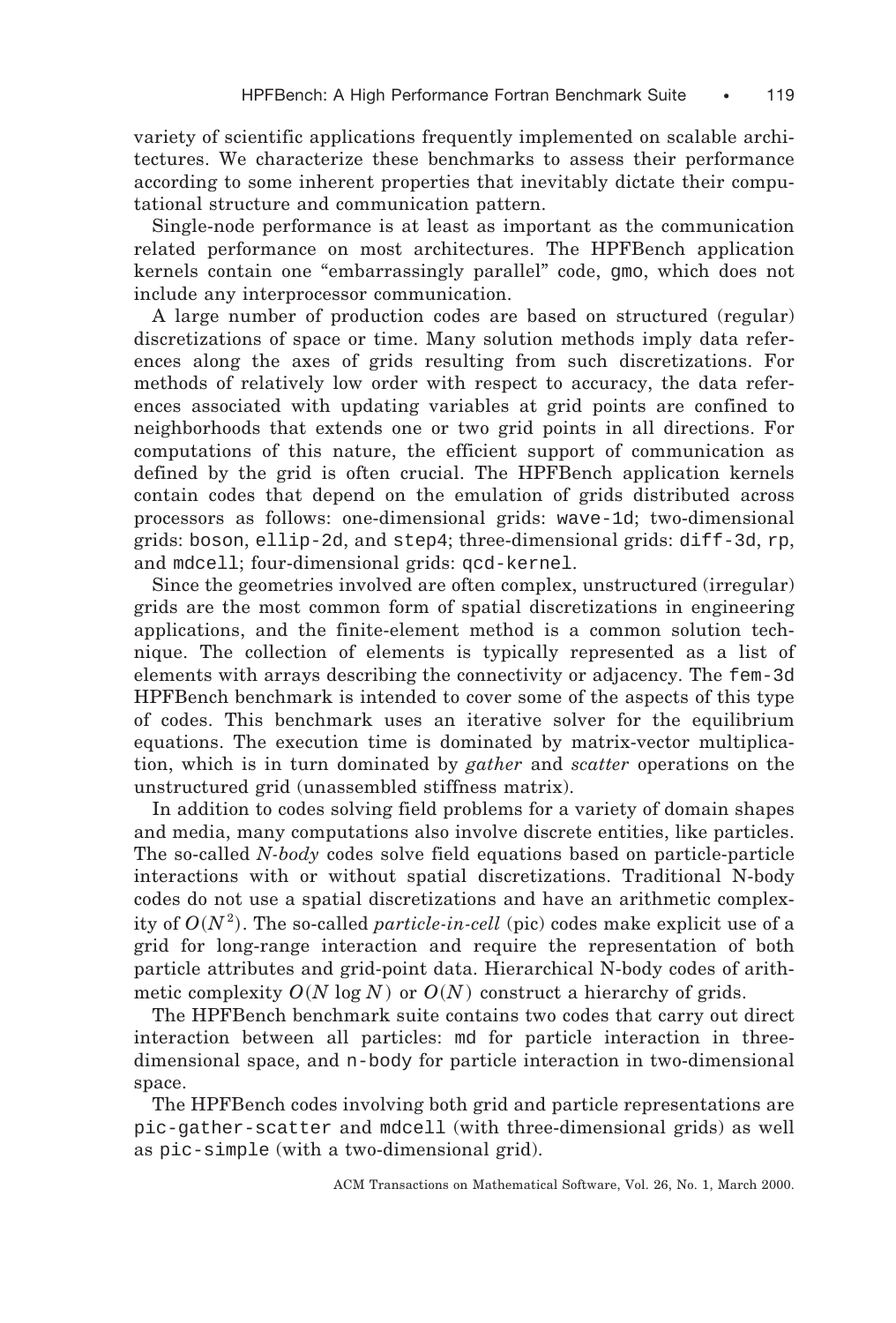A particularly important computational kernel is the FFT, for which efficient implementations appear in many libraries. The HPFBench suite includes three application kernels that make extensive use of the FFT: ks-spectral and pic-simple perform FFTs on two-dimensional grids, while wave-1d performs FFTs on a one-dimensional grid.

Several benchmarks (pic-simple, qmc, qptransport, and wave-1d) rely on a random-number generator for problem initialization. Although Fortran 90 provides an intrinsic function (*RANDOM NUMBER*) for random-number generation, the sequence the intrinsic function generates seems to vary with different F90 compilers. To ensure the same problem is solved for these benchmarks under different HPF compilers and on different platforms, we provide our random-number generator wrapper as an HPFBench utility function. The wrapper calls the UNIX C library function drand48() which is both compiler- and architecture-independent. One consequence of this change is that initializing a distributed array will be serialized. Since a random-number generator is only called during initialization, we consider this serialization to be acceptable.

The above characterization of the application kernels is summarized in Table VIII. Table IX lists the data representation and layout for the arrays used in the dominating computations in the application kernels, and Table X summarizes the communication patterns in the codes. Table XI tabulates the implementation techniques for the stencil, gather/scatter, and AABC communication patterns, whereas Table XII lists the computation-to-communication ratio for the main loop of application codes, as well as the memory usage.

3.2.1 *Boson: Many-Body Simulation* (boson). This benchmark performs quantum many-body computations for bosons on a two-dimensional lattice using a grid-based Monte Carlo technique. The code uses a Cartesian lattice with periodic boundary conditions and uniform site connectivity resulting in stencil communication. The algorithms are outlined and demonstrated in Batrouni and Scalettar [1992], Hirsch et al. [1982], and Tobochnik et al. [1992].

The implementation uses 3D arrays, with the first axis representing the time axes, and the other two axes representing the two spatial axes of the grid. Nearest-neighbor *CSHIFT*s are heavily used along the spatial axes. The *CSHIFT*s are interleaved with computations in a way that precludes the use of a linear stencil formulation as well as the use of *polyshift* (*PSHIFT* [George et al. 1994]). The main computations are scalar operations among 2D parallel arrays, i.e., the 3D arrays with the time axes locally (and sequentially) indexed.

3.2.2 *3D Diffusion Equation: Explicit Finite Difference* (diff-3d). This diffusion equation simulation is the integration of the three-dimensional heat equation using an explicit finite difference algorithm, which is stable subject to the Courant condition  $dt < dx^2/D$ , where *D* is the diffusivity. The benchmark code fully exploits the fact that the stencil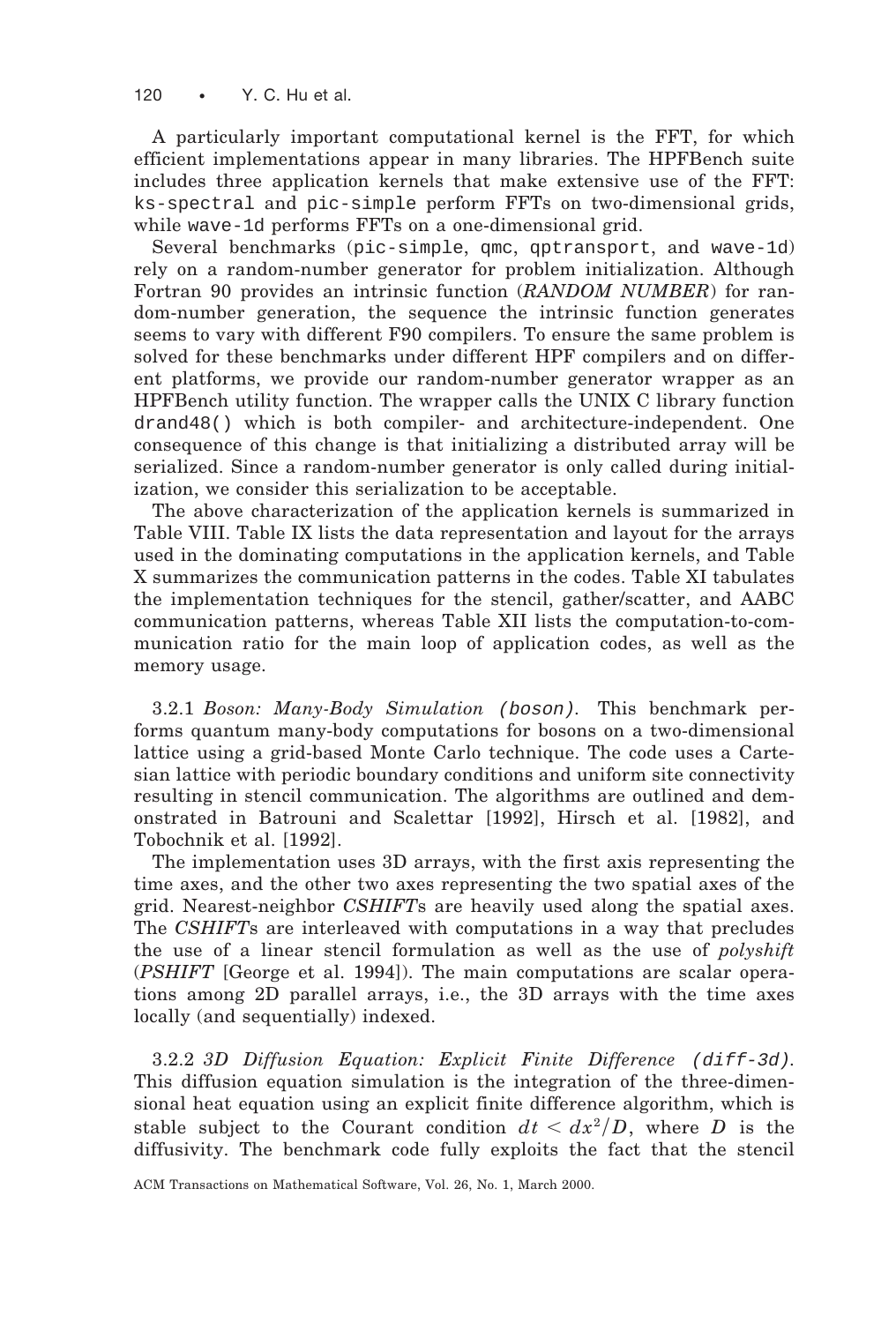| Communication        | Arrays                            |                                            |                              |                      |  |
|----------------------|-----------------------------------|--------------------------------------------|------------------------------|----------------------|--|
| Pattern              | 1D                                | 2D                                         | 3D                           | $(4,5,6,7)$ -D       |  |
| Stencil              | wave-1d                           | ellip-2d                                   | rp, diff-3d                  |                      |  |
|                      |                                   |                                            |                              |                      |  |
|                      |                                   | step4                                      |                              |                      |  |
|                      |                                   |                                            |                              |                      |  |
| Gather               |                                   | pic-simple                                 | fem-3d<br>pic-gather-scatter |                      |  |
| Scatter              | qptransport                       |                                            | pic-gather-scatter mdcell    |                      |  |
| Scatter<br>w/combine |                                   | qmc                                        | fem-3d                       |                      |  |
|                      |                                   |                                            | pic-gather-scatter           |                      |  |
| Reduction            | qptransport                       | ellip-2d<br>ks-spectral<br>md<br>qmc<br>rp |                              |                      |  |
| <b>Broadcast</b>     |                                   | $_{\rm ellip\text{-}2d,md}$<br>n-body,rp   |                              | qmc                  |  |
| AABC                 |                                   | md, n-body                                 |                              |                      |  |
| Butterfly (FFT)      | wave-1d                           | pic-simple<br>ks-spectral                  |                              |                      |  |
| Scan                 | qptransport                       | qmc                                        | pic-gather-scatter           |                      |  |
| Cyclic shift         | wave-1d                           | ellip-2d<br>n-body<br>step4                | boson<br>rp                  | mdcell<br>qcd-kernel |  |
| Sort                 | pic-gather-scatter<br>qptransport |                                            |                              |                      |  |

## Table X. Communication Patterns in the Application Kernels

coefficients are the same for all grid points (constant coefficients). Thus neither left-hand-side nor right-hand-side matrices are stored explicitly in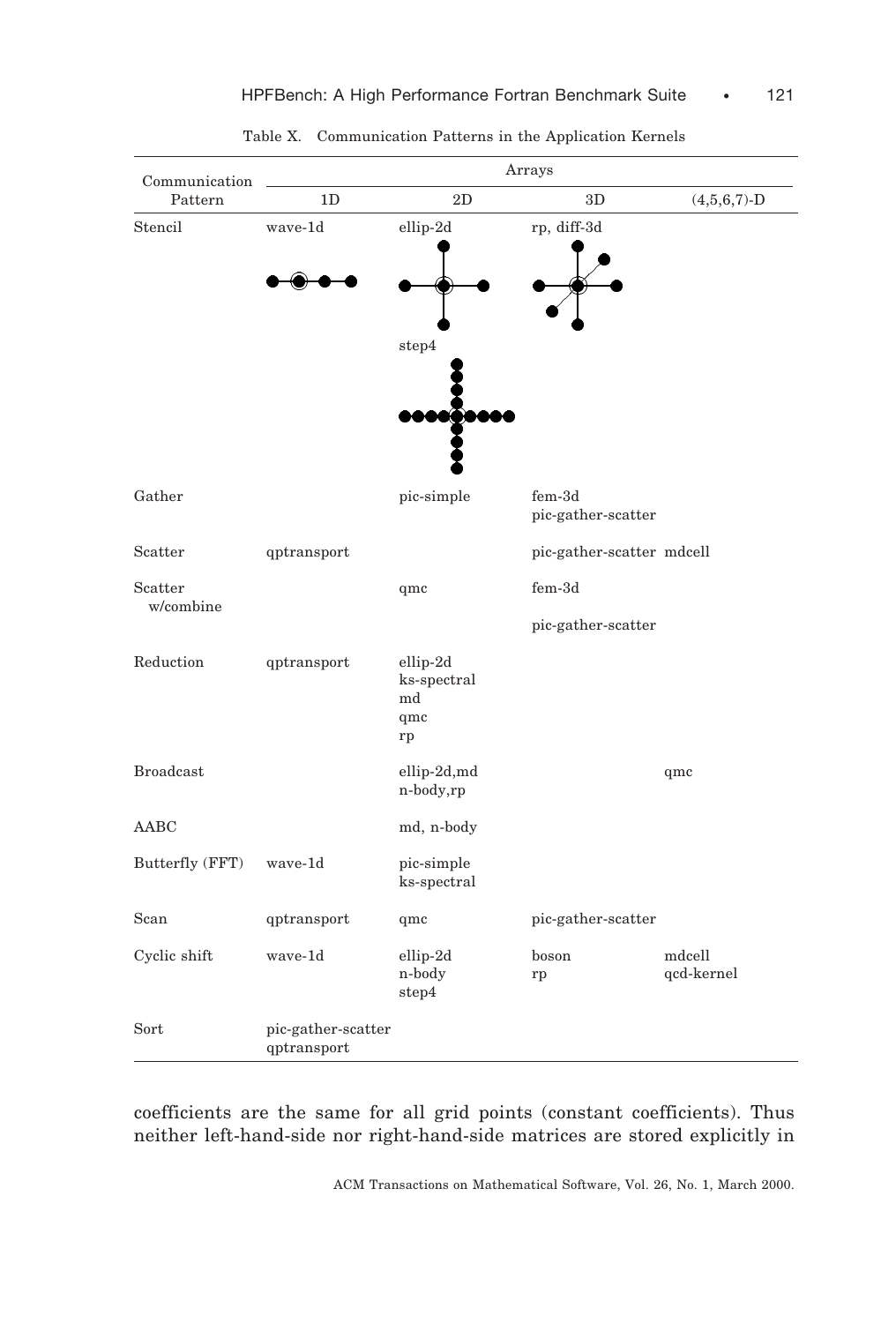#### 122 • Y. C. Hu et al.

| Communication     |                    |                                             |
|-------------------|--------------------|---------------------------------------------|
| Pattern           | Code               | <b>Implementation Techniques</b>            |
| Stencil           | boson              | <b>CSHIFT</b>                               |
|                   | ellip-2d           | <b>CSHIFT</b>                               |
|                   | mdcell             | <b>CSHIFT</b>                               |
|                   | rp                 | <b>CSHIFT</b>                               |
|                   | wave-1d            | <b>CHSIFT</b>                               |
|                   | step4              | chained CSHIFTs                             |
|                   | diff-3d            | Array sections                              |
| Gather            | $fem-3d$           | FORALL with indirect addressing             |
|                   | pic-gather-scatter | FORALL with indirect addressing             |
|                   | pic-simple         | FORALL with indirect addressing             |
| Scatter           | mdcell             | <b>INDEPENDENT DO</b> w/indirect addressing |
|                   | pic-gather-scatter | FORALL with indirect addressing             |
|                   | qptransport        | indirect addressing                         |
| Scatter w/combine | $f$ em-3d          | HPF sum_scatter library procedure           |
|                   | pic-gather-scatter | HPF sum_scatter library procedure           |
|                   | qmc                | HPF copy_scatter library procedure          |
| AABC              | md                 | <b>SPREAD</b>                               |
|                   | n-body             | CSHIFT, SPREAD, scalar to array assignment  |

| Table XI. F90/HPF Constructs Used in Implementing Some Common Communication |
|-----------------------------------------------------------------------------|
| Patterns in the Application Kernels                                         |

this benchmark. Only the solution variables  $F(x, y, z, t)$  are stored in array form for one time step as a 3D array of shape  $n_x \times n_y \times n_z$ .

The operations in this benchmark are dominated by the evaluation of a seven-point centered difference stencil in three dimensions. The communication is implemented by array sections. Instead of array sections, *CSHIFT*s could have been used. This implementation technique is used in ellip-2d, which evaluates five-point stencils in two dimensions, and the rp benchmark which also performs a seven-point centered stencil in three dimensions, just as diff-3d. Stencil evaluations are interesting from a compiler evaluation perspective because they occur frequently in a variety of application codes, and there are many opportunities for optimization of data motion between processing elements, and between memory and registers. Some of these issues, related to the data-parallel programming paradigm, are explored in Hu and Johnsson [1996], while some compiler techniques are explored in Brickner et al. [1993].

This benchmark is an example of applications with structured Cartesian grids, solving homogeneous linear differential equations with constant boundary conditions.

3.2.3 *Solution of Poisson's Equation by the Conjugate Gradient Method*  $(ellip-2d)$ . This benchmark uses the preconditioned Conjugate Gradient method to solve Poisson's equation on a regular two-dimensional grid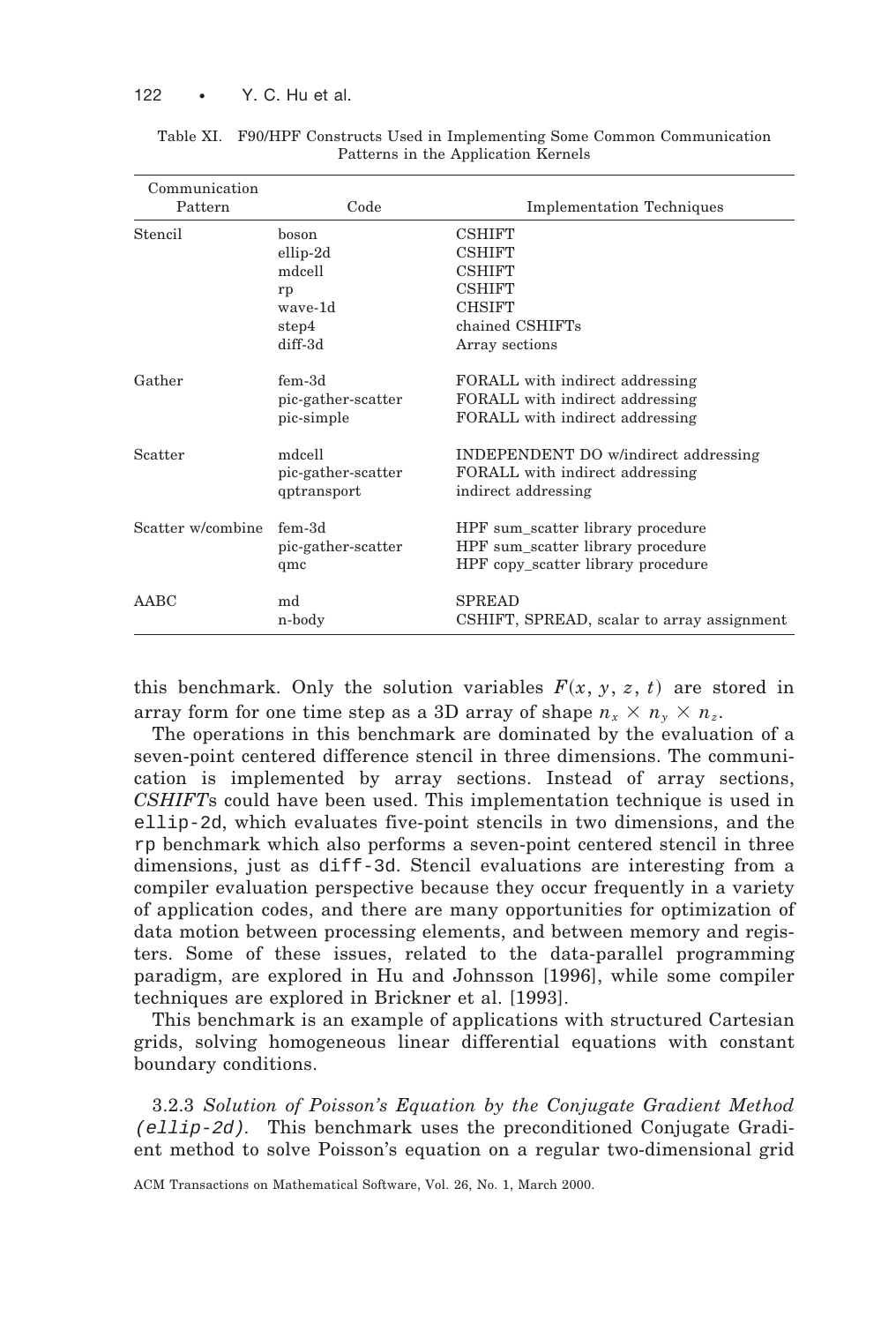Table XII. Computation-to-Communication Ratio and Memory Usage in Main Loop of Application Kernels. In applications involving structured grids,  $n_x$ ,  $n_y$ ,  $n_z$  denote the number of mesh points along  $x$ -,  $y$ -, and z-axes. In particle simulation applications,  $n_p$  denotes the number of particles.  $n_t$  denotes the extent of time axis in quantum dynamics applications boson and gcd. In fem-3d,  $n_{ve}$  and  $n_e$  denote the number of vertices per element and the number of elements in an unstructured mesh. Problem sizes in gmo and gmc are more involved and are detailed in the code.

| Code                                                         | FLOP Count<br>(per iteration)                                            | Memory Usage<br>(in bytes)                                                                                             | Communication<br>(per iteration)                                          |
|--------------------------------------------------------------|--------------------------------------------------------------------------|------------------------------------------------------------------------------------------------------------------------|---------------------------------------------------------------------------|
| boson                                                        | $4(258 + 36/n_t)$ .<br>$n_t n_x n_y$                                     | $40n_xn_y + 128n_t + 38$ CSHIFTs<br>$12000 + 4000m_h$<br>$+ 1536 n_{t} n_{r} n_{v}$                                    |                                                                           |
| diff-3d                                                      | $9(n_x-2)$ .<br>$(n_v - 2)(n_z - 2)$                                     | $8n_x n_v n_z$                                                                                                         | 1 7-point Stencil                                                         |
| ellip-2d                                                     | $38n_x n_y$                                                              | $96n_x n_y$                                                                                                            | 4 CSHIFTs, 3 Reductions                                                   |
| fem-3d                                                       | $18n_{ne}n_e$                                                            | $56n_{ve}n_e + 140n_v$<br>$+1200n_e$                                                                                   | 1 Gather, 1 Scatter w/combine                                             |
| gmo                                                          | 6000 $n_{vec}$                                                           | $2n_{\mathit{vec}}\cdot(8\,\cdot\,\textrm{ns}_{\mathit{out}}\,\cdot$<br>$(ntr_{out}+1)$ +<br>$8+8\cdot n_{\text{rec}}$ | N/A                                                                       |
| ks-spectral                                                  | $(76 + 40\log_2 n_r)$ .<br>$n_x n_y$                                     | $144n_x n_y$                                                                                                           | 8 1D FFTs on 2D arrays                                                    |
| mdcell                                                       | $(101 + 392n_n)$ .<br>$n_n n_x n_v n_z$                                  | $(184 + 160n_n)$<br>$n_x n_y n_z$                                                                                      | 195 CSHIFTs,<br>7 Scatters on local axis                                  |
| md                                                           | $(23 + 51n_p)n_p$                                                        | $160n_p + 80n_p^2$                                                                                                     | 6 1D to 2D SPREADs,<br>3 1D to 2D sends,<br>3 2D to 1D Reductions         |
| n-body<br><b>Broadcast</b><br><b>SPREAD</b><br><b>CSHIFT</b> | $17n_p^2$<br>$17n_n^2$<br>$17n_p(n_p-1)$<br>CSHIFT-sym. $13.5n_p(n_p-1)$ | $72n_p$<br>$72n_p$<br>$72n_n$<br>$96n_p$                                                                               | 3 Broadcasts<br>3 SPREADs, 3 SPREADs<br>3 CSHIFTs, 3 CSHIFTs<br>3 CSHIFTs |

with Dirichlet boundary conditions. The Poisson's equation is discretized with a centered five-point stencil. The matrix-vector product in the Conjugate Gradient algorithm [Dahlquist et al. 1974; Golub and van Loan 1989; Press et al. 1992] takes the form of a stencil evaluation on the twodimensional grid. In addition, one reduction and one broadcast is required for the Conjugate Gradient method.

Compared to diff-3d, this HPFBench benchmark is dominated by the evaluation of a two-dimensional stencil instead of a three-dimensional stencil. Hence, for a given subgrid size, the optimum computation-tocommunication ratio (volume/surface) is higher for ellip-2d. However, the inner products and broadcast require some communication, but it can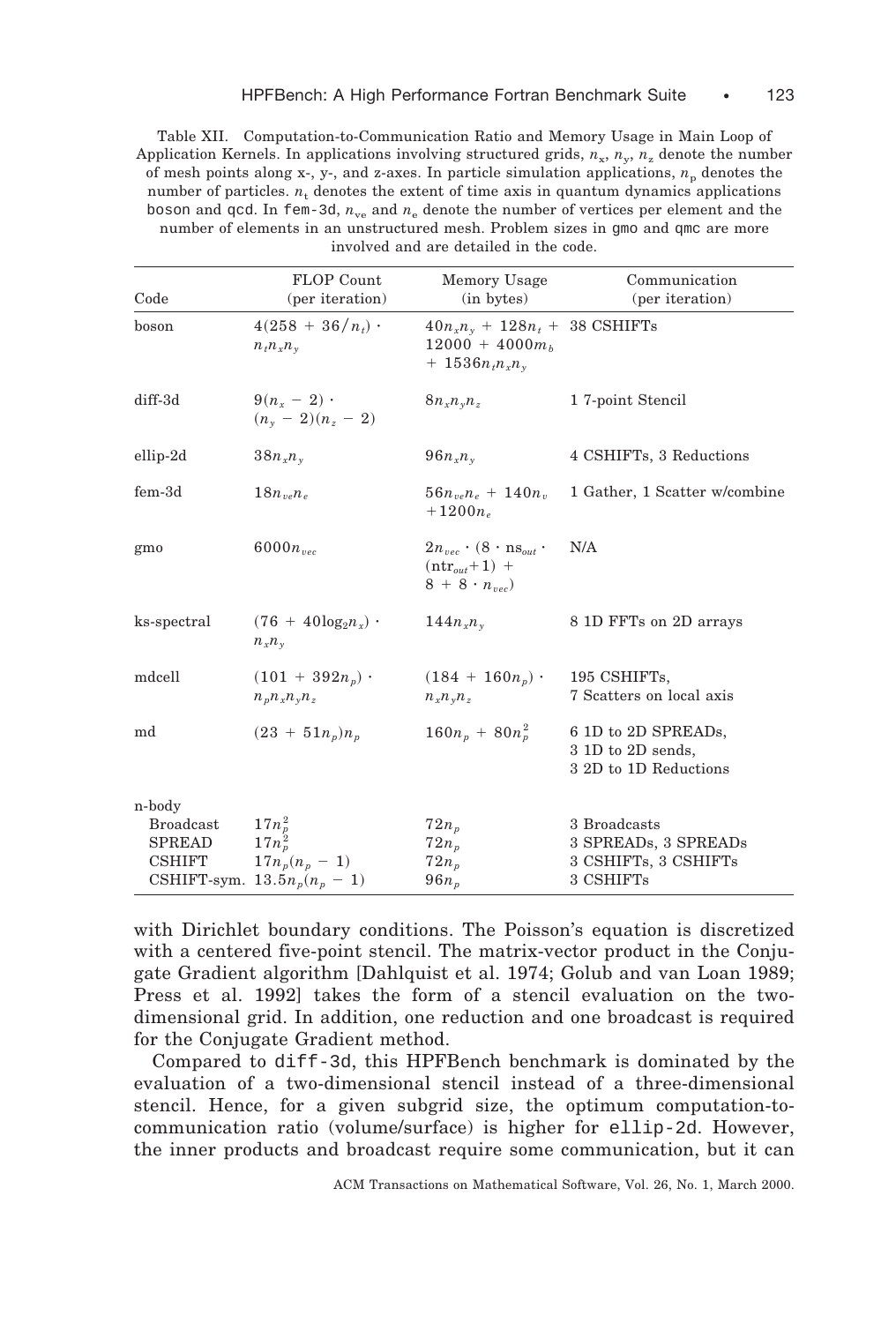| Code                   | FLOP Count<br>(per iteration)                                                                     | Memory Usage<br>(in bytes)    | Communication<br>(per iteration)                                                                                                                    |
|------------------------|---------------------------------------------------------------------------------------------------|-------------------------------|-----------------------------------------------------------------------------------------------------------------------------------------------------|
| pic-simple             | $n_{p} + 15n_{x}n_{y}$ .<br>$(log n_x + log n_y)$                                                 | $64n_p + 72n_x n_y$           | 1 Scatter w/ add 1D to 2D,<br>3 FFT, 1 Gather 3D to 2D                                                                                              |
| pic-gather-<br>scatter | 270 $n_{p}$                                                                                       | $12n_x n_v n_z + 88n_v$       | 81 Scans, 27 Scatters w/add,<br>27 1D to 3D Scatters.<br>27 3D to 1D Gather                                                                         |
| qcd-kernel             | $606n_x n_v n_z n_t$                                                                              | $720n_{x}n_{y}n_{z}n_{t}i$    | 4 CSHIFTs                                                                                                                                           |
| qmc                    | $[(42 + 2n_0n_{maxw})$ .<br>$n_p n_d n_w n_e +$<br>$(142n_{o} + 251)$ .<br>$n_w n_e \, \vert n_h$ | $16n_{n}n_{d} + 96n_{w}n_{e}$ | $n_{\text{max}}$ SPREADs 3D to 1D,<br>5 Reductions 2D to 1D,<br>$(n_p n_d + 4)$ Scans on 2D,<br>$(n_p n_d + 1)$ Sends,<br>3 Reductions 2D to scalar |
| qptransport $34n$      |                                                                                                   | 160n                          | 10 Scatters 1D to 1D,<br>1 Sort, 5 Scans, 1 CSHIFT,<br>1 EOSHIFT, 3 Reductions                                                                      |
| rp                     | $44n_x n_v n_z$                                                                                   | $120n_x n_v n_z$              | 2 Reductions, 12 CSHIFTs<br>(2 7-point Stencils)                                                                                                    |
| step4                  | $2500n_{x}n_{y}$                                                                                  | $1000 n_{x} n_{y}$            | 128 CSHIFTs<br>$(8\ 16\text{-point Stencils})$                                                                                                      |
| wave-1d                | $29n_x + 10n_x \log n_x$                                                                          | $64n_r$                       | 12 CSHIFTs, 2 1D FFTs                                                                                                                               |

Table XII. *Continued*

be made very efficient. The three dominating operations with respect to performance on many scalable architectures in this benchmark are the reduction (*SUM*), broadcast, and the evaluation of the five-point centered difference stencil.

This benchmark is an example of a class of applications with structured grids, involving the solution of linear nonhomogeneous differential equations with Dirichlet boundary conditions by means of an iterative solver. From a performance point of view, like diff-3d, this benchmark is interesting, since it discloses how efficiently stencil communication and evaluation are handled by the compiler.

3.2.4 *Finite-Element Method in Three Dimensions* (fem-3d). This benchmark uses the finite-element method on trilinear brick elements to solve the equilibrium equations in three dimensions. The mesh is represented as an unstructured mesh. Specifically, this code evaluates the elemental stiffness matrices and computes the displacements and the stresses at the quadrature points using the Conjugate Gradient method on unassembled stiffness matrices [Johnson 1987; Johnson and Szepessy 1987].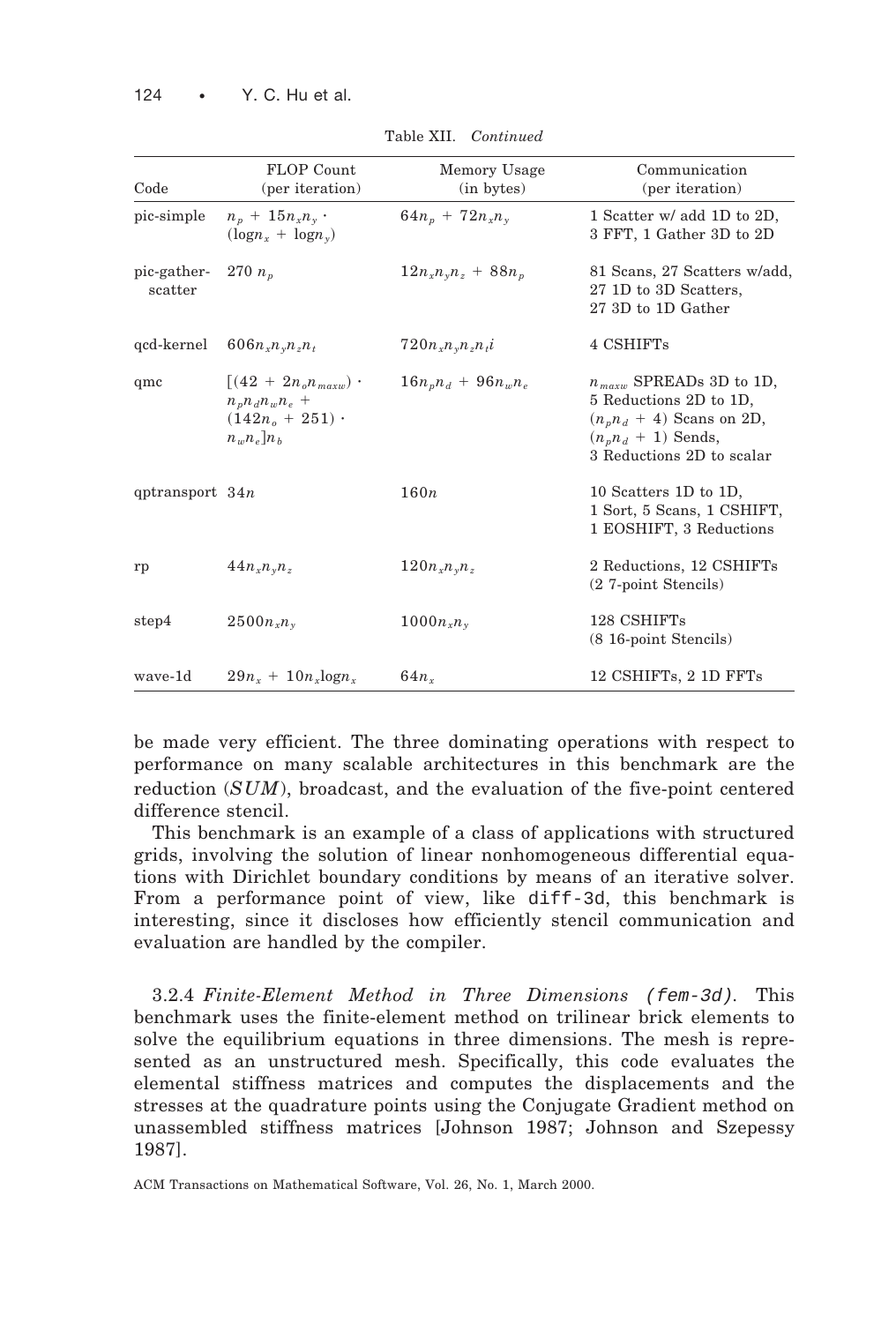The unstructured mesh is read from a file and stored in the element nodes array. A partitioning of the unstructured mesh is performed in an attempt to minimize the surface area (communication) for the collection of elements stored in the memory of a processor. The partitioning is carried out by Morton ordering (implemented in HPF as a general partitioning method in Hu et al. [1997]) of the elements using the coordinates of the element centers. The array of pointers derived from the unstructured mesh is reordered so that the communication required by the subsequent gather and scatter operations is reduced. The nodes are also reordered via Morton ordering. The nodes of the mesh are stored in a 2D array whose first axis is local to a processing element. It represents the coordinates of each node. The computations of the benchmark are dominated by the sparse matrixvector multiplication required for the Conjugate Gradient method. It is performed in three steps: a gather, a local elementwise dense matrix-vector multiplication, and a scatter. The elementwise matrix-vector multiplication exploits the fact that the elemental stiffness matrices are symmetric.

The fem-3d is a good example of finite-element computations on unstructured grids. In order to preserve locality of reference and allow for blocking, and the use of dense matrix optimization techniques, finite-element codes are often based on unassembled stiffness matrices. Moreover, by exploiting symmetry in the elemental stiffness matrices, this code is a good test case for compiler optimizations with respect to local memory references for a somewhat more complex situation than a dense nonsymmetric matrix. Through the use of the reordering of the mesh points and nodes to improve locality, the gather and scatter operations are expected to be efficient.

3.2.5 *Seismic Processing* (gmo). This benchmark is a highly optimized HPF code for a *generalized moveout* seismic kernel for all forms of Kirchhoff migration and Kirchhoff DMO (also known as  $x - t$  migration and  $x - t$ DMO). For each vector unit, the code explicitly strip-mines the main computational loop into vector chunks of length *nvec*. In order to perform the strip-mining, the indices isamp, ksamp, and the real variable del have a local axis of extent equal to the vector length *nvec*. independent do loops are used to express each calculation in the loop for one whole vector chunk and across all the vector units. An outer do-loop steps through all the vector chunks sequentially.

The gmo benchmark is a good test case of a compiler's local memory management. The code is written explicitly with efficient local memory management in mind.

3.2.6 *Spectral Method: Integration of Kuramoto-Sivashiniski Equations* (ks-spectral). This benchmark uses a spectral method to integrate the Kuramoto-Sivashiniski equations on a two-dimensional regular grid. The two-dimensional grid is stored in a two-dimensional array with block distribution. The code performs the integration using a fourth-order Runga-Kutta integration of the equation  $dX/dt = f(X, t)$  with step size dt. Within an integration step, the core computation is a 2D FFT performed on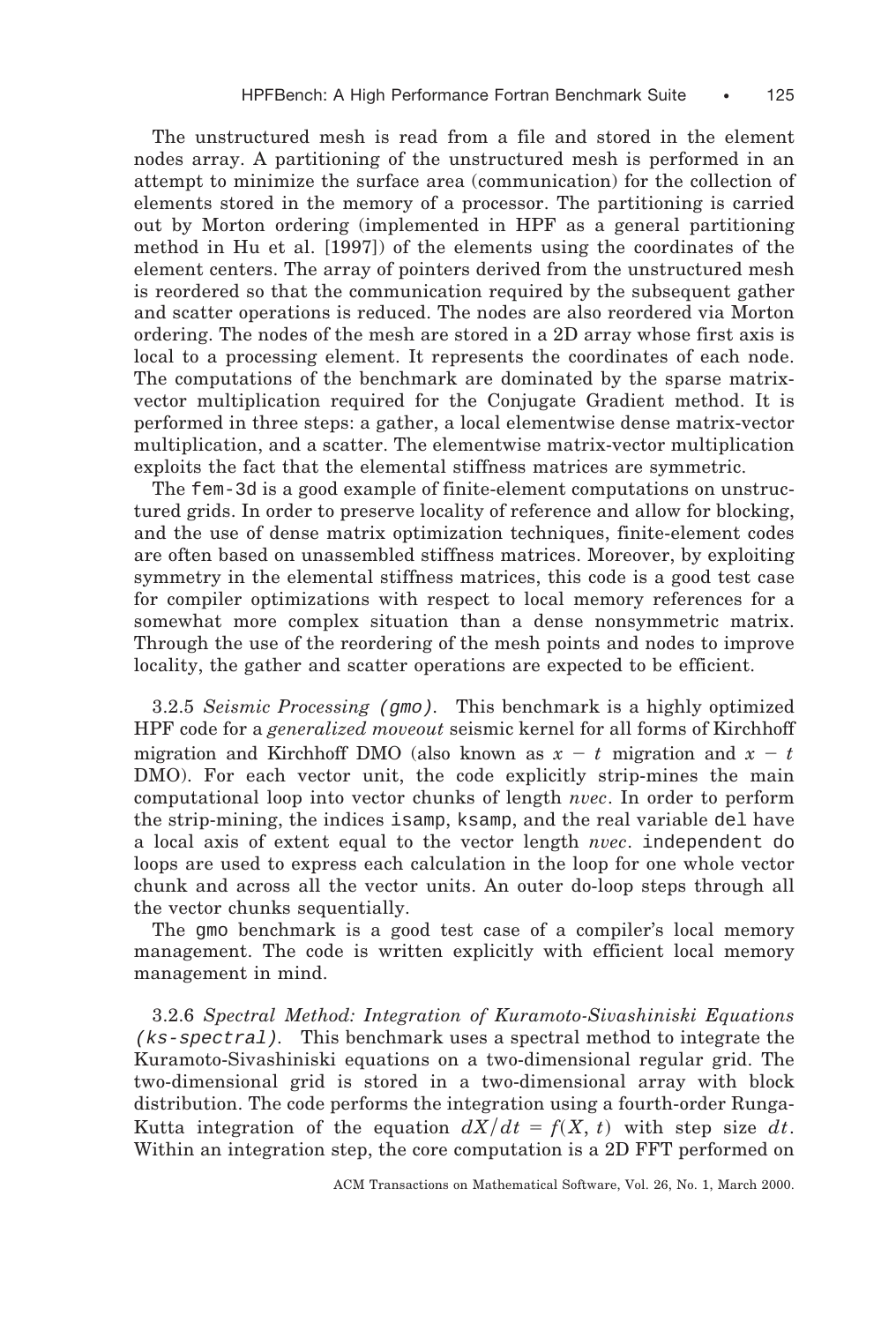the grids. In fact, all the communication in the benchmark happens inside the 2D FFT.

3.2.7 *Molecular Dynamics, Lennard-Jones Force Law* (md, mdcell). Many molecular dynamics codes make use of the Lennard-Jones force law for particle interaction. With few exceptions, this force law is applied with a cut-off radius. A grid is superimposed on the domain of particles, and the cell size of the grid is chosen such that the cut-off radius is smaller than the cell size. This guarantees that interaction only involves particles in adjacent cells. Furthermore, if the cell size is only moderately larger than the cut-off radius, then, for simplicity in implementation, all particles in adjacent cells are assumed to interact, and no separate interaction lists are maintained. The loss of efficiency is modest. The HPFBench mdcell code is designed with these assumptions. Accurate modeling of electrostatic forces does, however, require long-range interaction between particles, in which case the radius cannot be cut off. Thus, molecular dynamics codes that attempt to include electrostatic forces must evaluate interactions between all particles, i.e., such codes have many aspects in common with general N-body codes. The HPFBench code md carries out an evaluation of interactions between all particles using a Lennard-Jones potential without cut-off. The mdcell and the md codes both use a Maxwell initial distribution and a Verlet integration scheme. Both benchmarks make heavy use of parallel indirection.

—*Local forces only:* In the mdcell code particles only interact with particles in nearby cells; thus no neighbor tables are required. The benchmark assumes periodic boundary conditions and initializes particles with the Maxwell distribution.

The particles are initialized and manipulated in 4D arrays, i.e., the first axis is local and is used for storing particles in the same cell, while the other axes are parallel, representing the 3D grid of cells. Utilizing the symmetry, each cell only needs to fetch directly 13 neighbor cells instead of all 26 in the neighbor-cell interaction. The fetching of neighbor cells is performed via *CSHIFT*. No linear ordering [Lomdahl et al. 1993] is imposed on the order of fetching the 13 neighbors; therefore the number of *CSHIFT*s is not minimized. The migration of particles are implemented by slicing through the 4D particle arrays and copying particles that need to move to different cells out to a newly allocated slice of the 4D array, followed by a scatter operation within the local axis of the 4D array to squeeze out the "bubbles" in the array. Since particle can at most move to a neighboring cell, the copying operation is implemented using a *CSHIFT*.

—*Long-range forces:* The md code carries out a Lennard-Jones force law without cut-off. The interaction is evaluated directly through an  $O(N^2)$ method. The all-to-all communication is implemented with a sendspread-reduce algorithm. Each particle attribute is implemented as a 1D array. For instance, particle positions are implemented as three 1D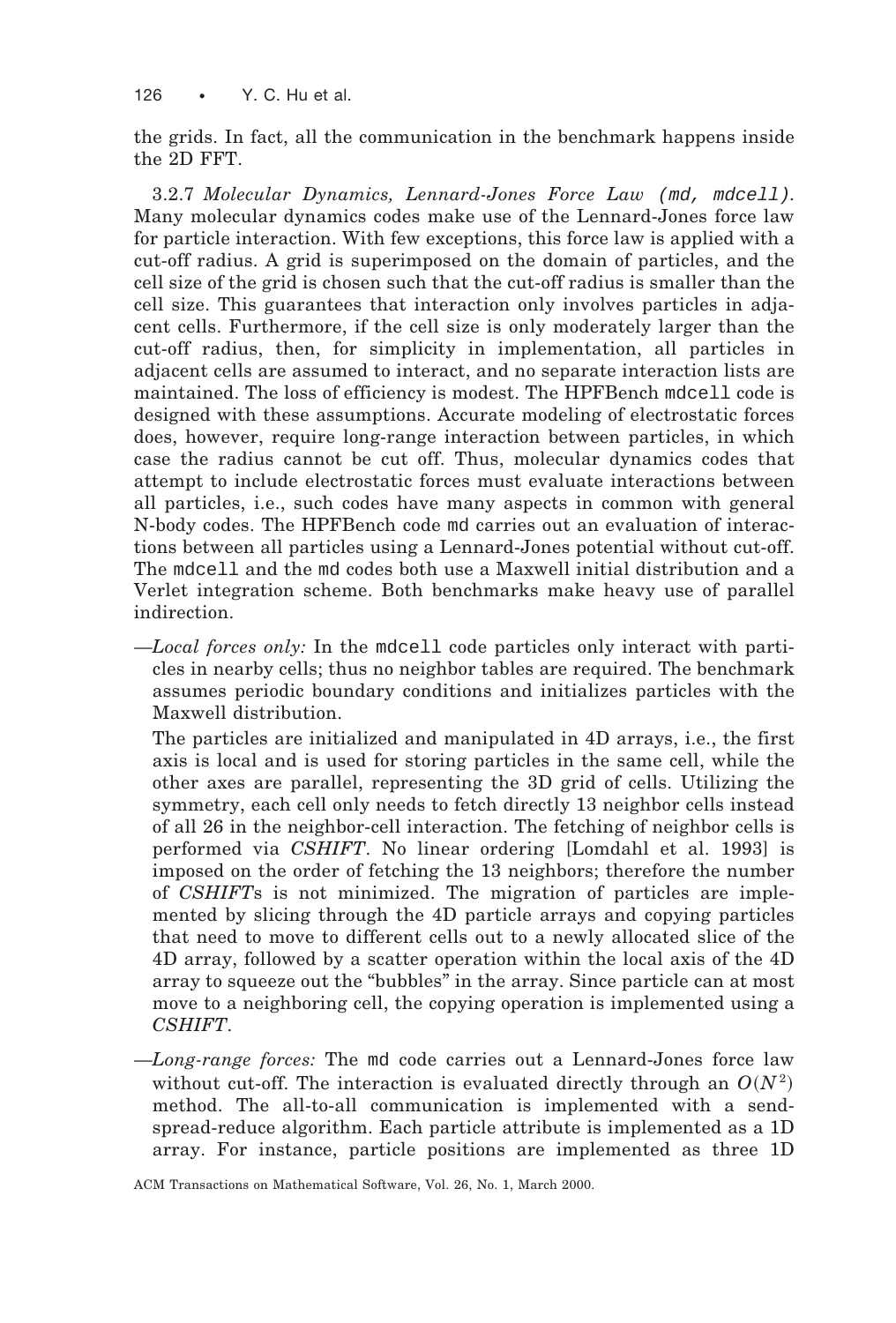arrays with a location for each particle. The all-to-all communication makes use of 2D temporary  $n \times n$  arrays, where *n* is the number of particles. The particle information is spread across both dimensions using *SPREAD* operations.

3.2.8 *A Generic Direct N-Body Solver, Long-Range Forces* (N-Body). This benchmark consists of a suite of two-dimensional N-body solvers all of which directly compute all pairwise interactions [Hockney and Eastwood 1988]. The different codes in the suite allows for a comparison of different ways of programming the all-to-all communication. The different ways of programming the direct method are described in detail with code listings in Greenberg et al. [1992]. The data structures consist of 2D arrays with the first dimension local to a node, holding the particle information, and the second parallel, representing the number of particles. The all-to-all communication for the direct method is implemented with four different communication patterns:

- (1) Broadcast, implemented as an assignment of a single array element to an array,
- (2) *SPREAD*, implemented using *SPREAD*,
- (3) *CSHIFT*, implemented using *CSHIFT*,
- (4) *CSHIFT*, implemented using *CSHIFT*, and exploiting symmetry.

3.2.9 *Particle-in-Cell Codes* (pic-simple, pic-gather-scatter). The HPFBench benchmark suite contains two codes for particle-in-cell methods. Both codes represent a structured grid in the form of 3D arrays, but differ in their representation of particle attributes. The pic-simple code implements a two-dimensional spatial grid with a third local axis for vector values at the grid points and a 2D array for particles, with the attributes for each particle forming a local axis. The pic-gather-scatter code implements a three-dimensional spatial grid for a scalar field, while each particle attribute is represented by its own 1D array.

The long-range particle interaction in particle-in-cell codes is determined by solving field equations on the grid by some efficient method, like the FFT, interpolating the field to particles in a cell, moving the particles, and then projecting back to the grid points. The pic-simple code scatters field data from the particles to the grid with *send-with-add*, whereas the pic-gather-scatter code accomplishes this task with both *send-withadd* and *sort-scan-with-add*.

—*Straightforward implementation:* The pic-simple benchmark represents a two-dimensional electrostatic plasma simulation. It is meant to be a naive implementation of the method, representative of the sort of parallel code that users would write on their first attempt.

The particle information is represented by 2D arrays, with the first axis being local to a processing element and storing the relevant attributes for each particle. Initially, the particles are placed randomly according to a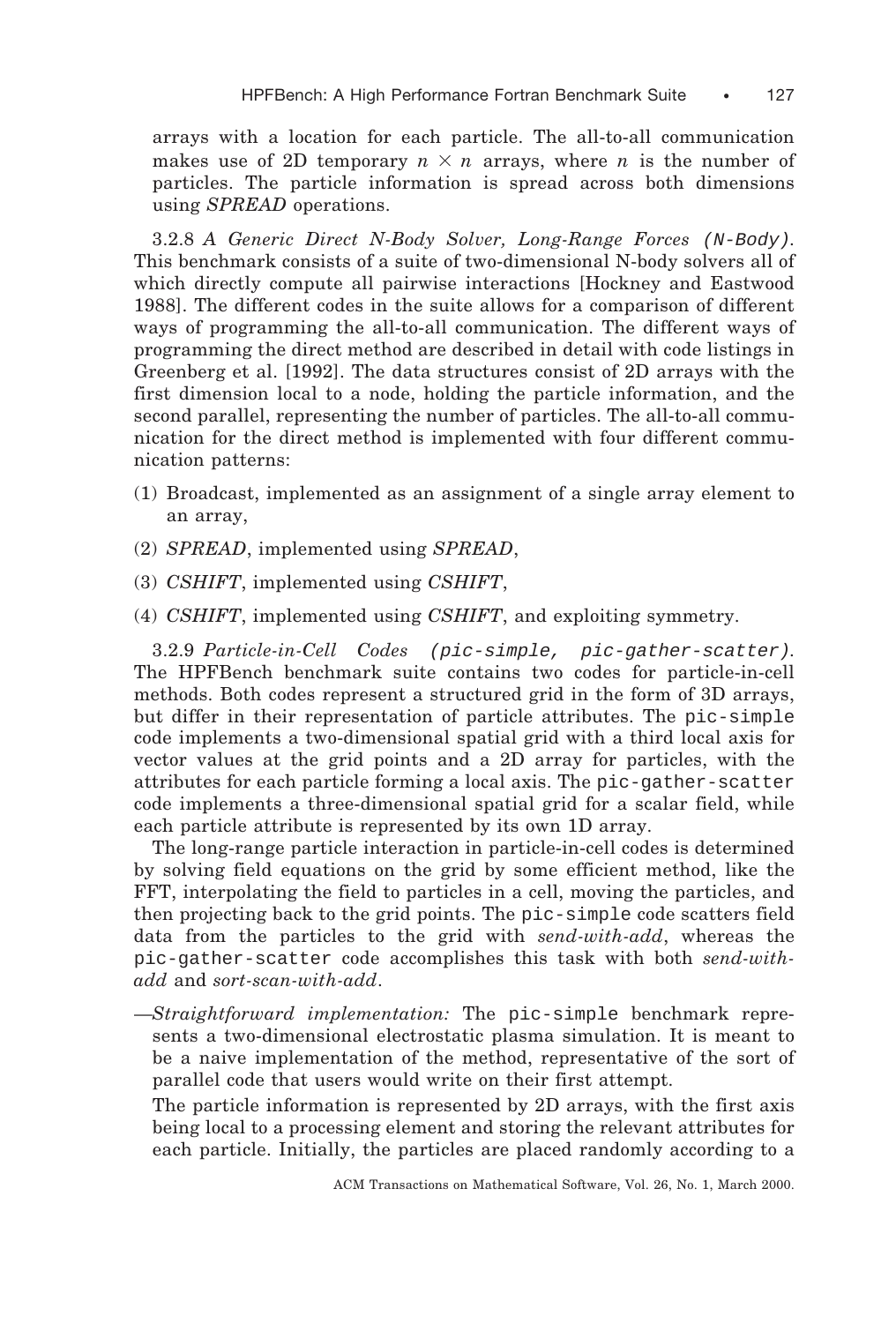uniform distribution inside a square box of shape  $c_r \times c_r$ . This box is centered in the domain. Each particle is given a random velocity in the range  $[-c_n/2, c_n/2]$  along the x- and y-axes, which is modified with a component normal to, and proportional to, the vector from the box center to the particle. The magnitude of this modification vector is  $c<sub>1</sub>$ . The two-dimensional grids are represented by 3D arrays, again with the first axis being local and representing the 2D vector field at each gridpoint.

The computations consist of scattering the charge data from the particles to the grid points using *sum\_scatter*. Charge data sent to the same gridpoint are combined on-the-fly, and no sophisticated interpolation scheme is used. Then, a two-dimensional FFT is used to solve Poisson's equation for the electrostatic field on the two-dimensional grid. This is followed by invoking a *gather* operation to determine the field at the particles. Then, the particle positions and velocities are advanced in time, using a leap-frog method.

—*Sophisticated implementation:* The pic-gather-scatter benchmark tests the gather/scatter operations between data structures for particles and for cells in a typical 3D particle-in-cell application. The solver for the field equations on the grid is *not* included. Two different techniques for particle-grid interactions are used: *send-with-add* and *sort-scan-send*. The sort-scan-send version avoids congestion, which occurs in the sendwith-add version. The sort-scan-send version also uses a more sophisticated interpolation function in distributing the charges (masses, etc.) to the grid.

The particle positions are stored in a 2D array, with the first axis being local and representing the three coordinates of a particle position. The field at the grid points is stored in 3D arrays, the first axis of which is local while the other two are parallel. Hence, this layout does not minimize the surface to volume ratio.

The benchmark makes extensive use of HPF library code for many communication and the sorting functions, including *sum\_scatter*, *sum\_ prefix*, *copy\_ prefix*, and *grade\_up*.

The scan-and-send sorts particles into canonical ordering using the concatenated coordinates of a particle, i.e.,  $(z|y|x)$ , as its key. This ordering differs from the ordering of the cells and gridpoints in that the address space for the cells and grid points is three-dimensional. Using a coordinate-sort for the particles as described in Hu and Johnsson [1996] should improve the locality in the send and get operations between the 1D particle arrays the 3D grid arrays.

3.2.10 *QCD Kernel: Staggered Fermion Conjugate Gradient Method* (qcd-kernel). This benchmark represents the kernel of a staggered fermion Conjugate Gradient algorithm for Quantum Chromo-Dynamics (QCD). The operation performed is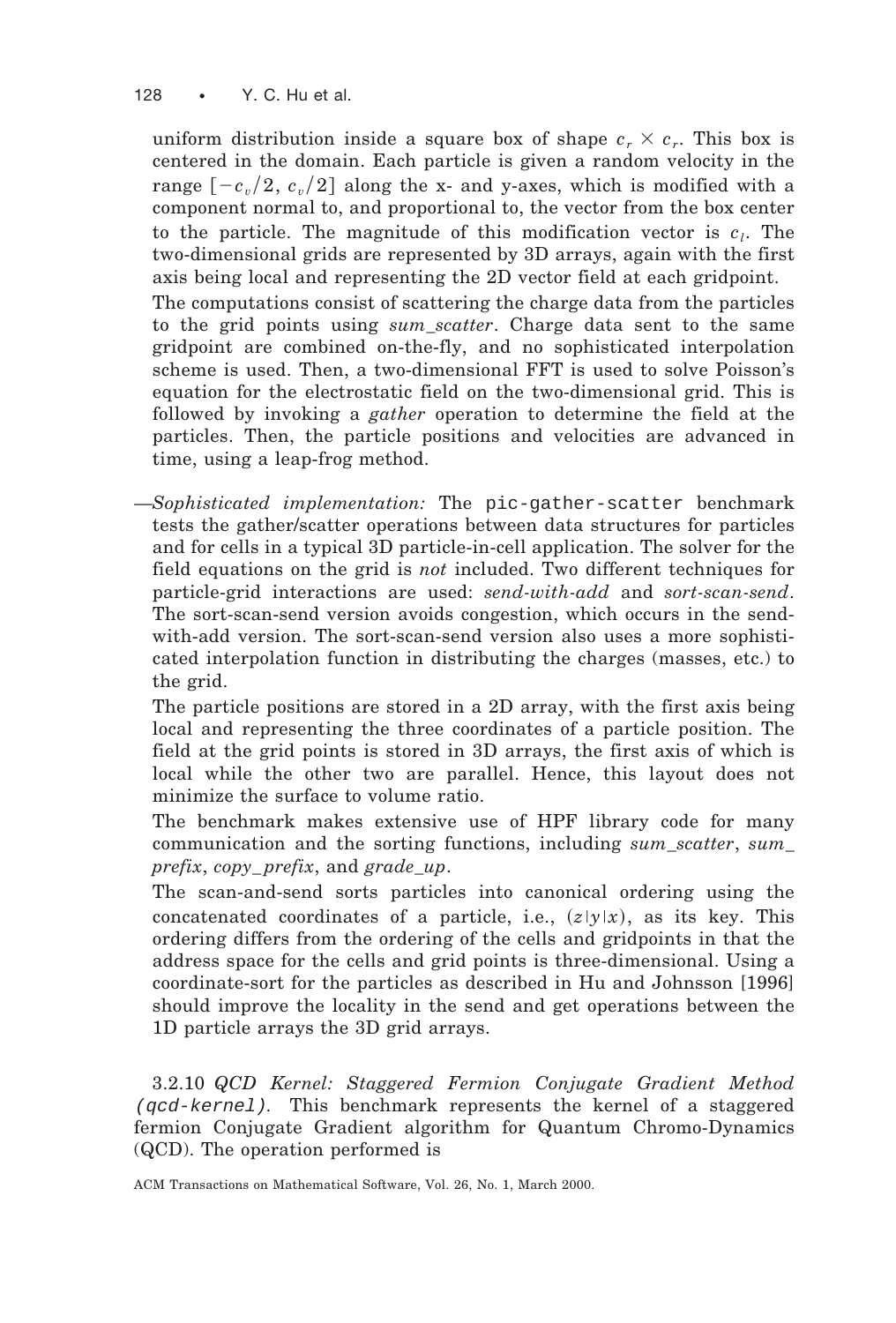$$
r(x) = mc + \sum_{\mu=1}^{4} [u(x)^{\dagger} c(x + \mu) - u(x - \mu) c(x - \mu)]
$$

where all the entities are double complex, except *m* which is a double constant. *r* and *c* represent three-element "vectors" (the three colors), and *u* represents a  $3 \times 3$  operator between colors;  $\dagger$  denotes the adjoint operator. The aforementioned operation is carried out on a four-dimensional lattice of shape  $n_x \times n_y \times n_z \times n_t$  (three spatial and one time dimension). The integer  $\mu$  loops over the four dimensions of the lattice, so  $x \pm \mu$  is a neighboring lattice point along dimension  $\mu$ . This method is described in detail in Aoki et al. [1991], which is also an excellent source of bibliography on the subject.

The qcd-kernel benchmark is implemented as a multiple-instance code, with 5D arrays for lattice data, or more for nonscalar fields. The kernel is highly optimized in the following ways:

- —All the complex entities are declared as a pair of real values (real and imaginary parts separately) to avoid operations on complex data types (and relying on the compiler to translate them).
- —The  $3 \times 3$  operator *u* is represented as a vector of length nine, so that both *u* and its transpose can be accessed without any extra space or mapping overheads.
- —Matrix operations are calculated element by element by straight-line code; the only loop overhead is the sequential loop for  $\mu$  over the four dimensions.
- —Only the five dimensions for the multiple-instance lattice (four dimensions for space and time and one dimension for the *nins* instances) are parallel; other dimensions are local. Thus, the only communication is the circular shifts  $x \pm \mu$ .

The qcd-kernel benchmark is interesting as an example of how efficient local arithmetic can be carried out on small matrices, and it is a good reference for compiler optimizations local to a node.

3.2.11 *Quantum Monte-Carlo* (qmc). This benchmark evaluates the ground-state energy for two fermions confined in a one-dimensional square potential well using a Green's function quantum Monte Carlo method. The basic algorithm consists of moving random walkers in configuration space (two-dimensional in this model problem) by sampling their steps from the Green's function for the Helmholtz equation, and multiplying their weights by a factor that is a function of configuration space position. For a thorough description of the algorithmic methodology see Anderson et al. [1991].

To load balance the calculation high-weight particles are split, and low-weight particles are killed at each step. This kill-and-split algorithm is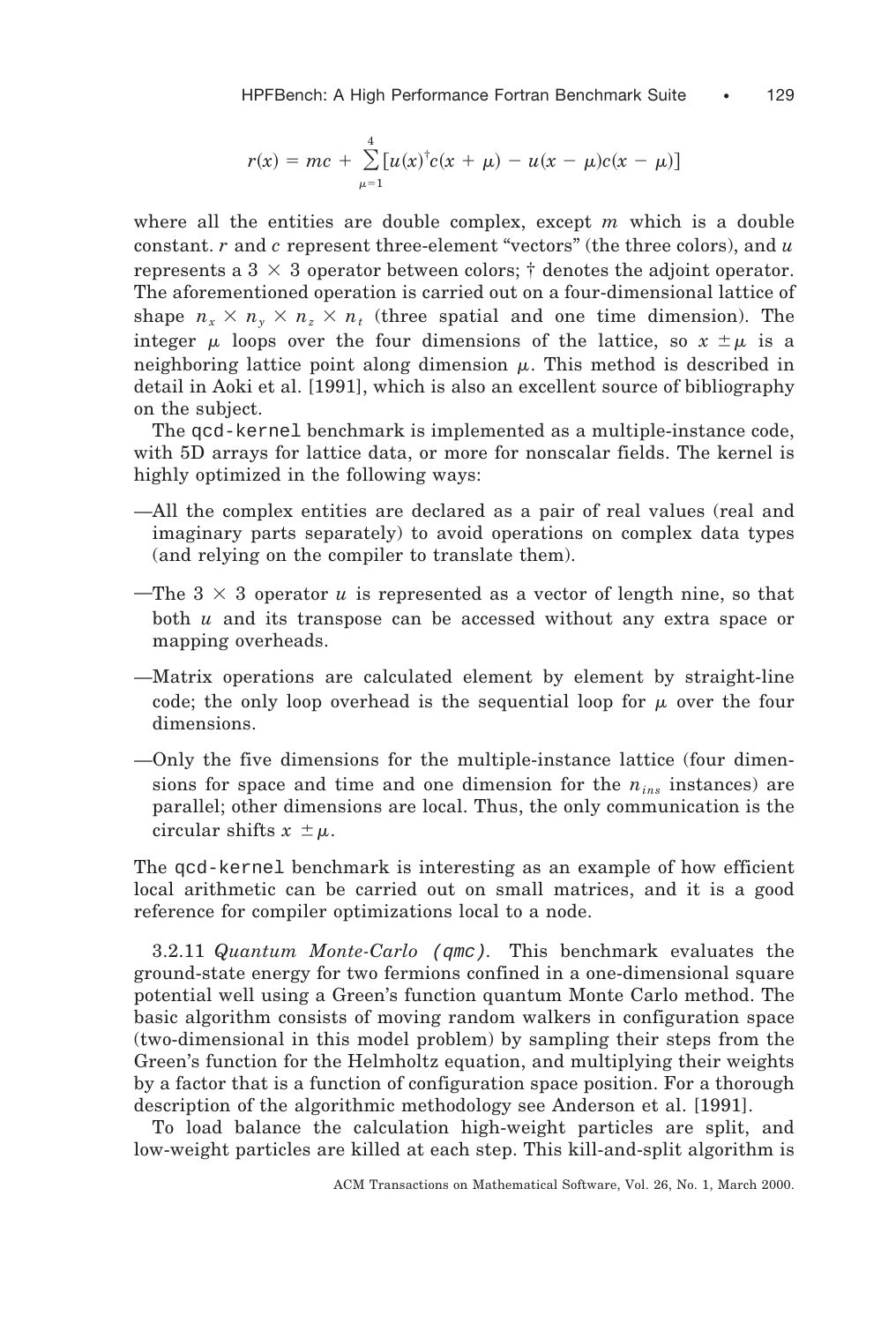implemented with *scan*s and sends and is described in Traynor et al. [1991].

The manifestation of the fermion sign problem in this calculation is the tendency of large numbers of walkers of opposite sign to collect in the same region of configuration space. To mitigate this problem, a walker-cancellation scheme is used, as described in Anderson et al. [1991]. This amounts to an N-body problem on the walkers, and it is implemented using the sequential spread algorithm every  $n_c$  (cancellation number) iteration steps. Thus, by making  $n_c$  large, this code is a good test of the *scan-and-send* load-balancing algorithm. By making  $n_c$  small, it is a good test of the sequential *SPREAD* N-body algorithm. Both limits are examined in this test suite.

The main data structures of the code are 4D arrays, with the first two axes being local to a node and representing a walker, and the other two axes being parallel, representing the independent ensembles of walkers. Most computations, however, are performed on 2D arrays corresponding to the two parallel axes of the 4D arrays. The communication includes *reductions* along one axis of these 2D arrays, *scatter* with combine on 2D arrays implemented via *copy\_scatter*, and *scan* operations by calling the HOF intrinsic functions *copy\_ prefix* and *sum\_ prefix* along one dimension of the 2D arrays.

3.2.12 *Quadratic Programming Problem* (qptransport). This benchmark is an optimization code for finding optimum paths on a bipartite graph with a quadratic cost function. The benchmark generates random sparse quadratic transportation problems and solves them using an unusual alternating direction method. Each problem is based on a large, sparse, bipartite graph. The graph vertices are either "sources" (with an exogenous supply of some commodity) or "sinks" (with a demand). The edges of the graph connect the sources and sinks, and each one has a quadratic cost function. The problem is to route the commodity from the source nodes to the sink nodes so as to exactly use all of the supplies and satisfy all demands with the minimum possible total cost. The example code generates problems, solves them, and checks that the solutions seem approximately correct. However only the solution phase is timed. It represents the graph as one long vector with many short segments of average length 16.

The code performs very few FLOPs and is dominated by many rank, *scan*, and scatter operations on 1D arrays by calling the HPF library functions, *grade\_up*, *sum\_ prefix*, *min\_ prefix*, *copy\_ prefix*, and indirect addressing. It is believed that *rank* and *scan* operations that could recognize and take advantage of all the short segments being short would substantially speed up this benchmark.

3.2.13 *Solution of Nonsymmetric Linear Equations Using the Conjugate Gradient Method* (rp). This benchmark solves a nonsymmetric linear system of equations that result from seven-point centered difference approximations of the differential operators in the following equation: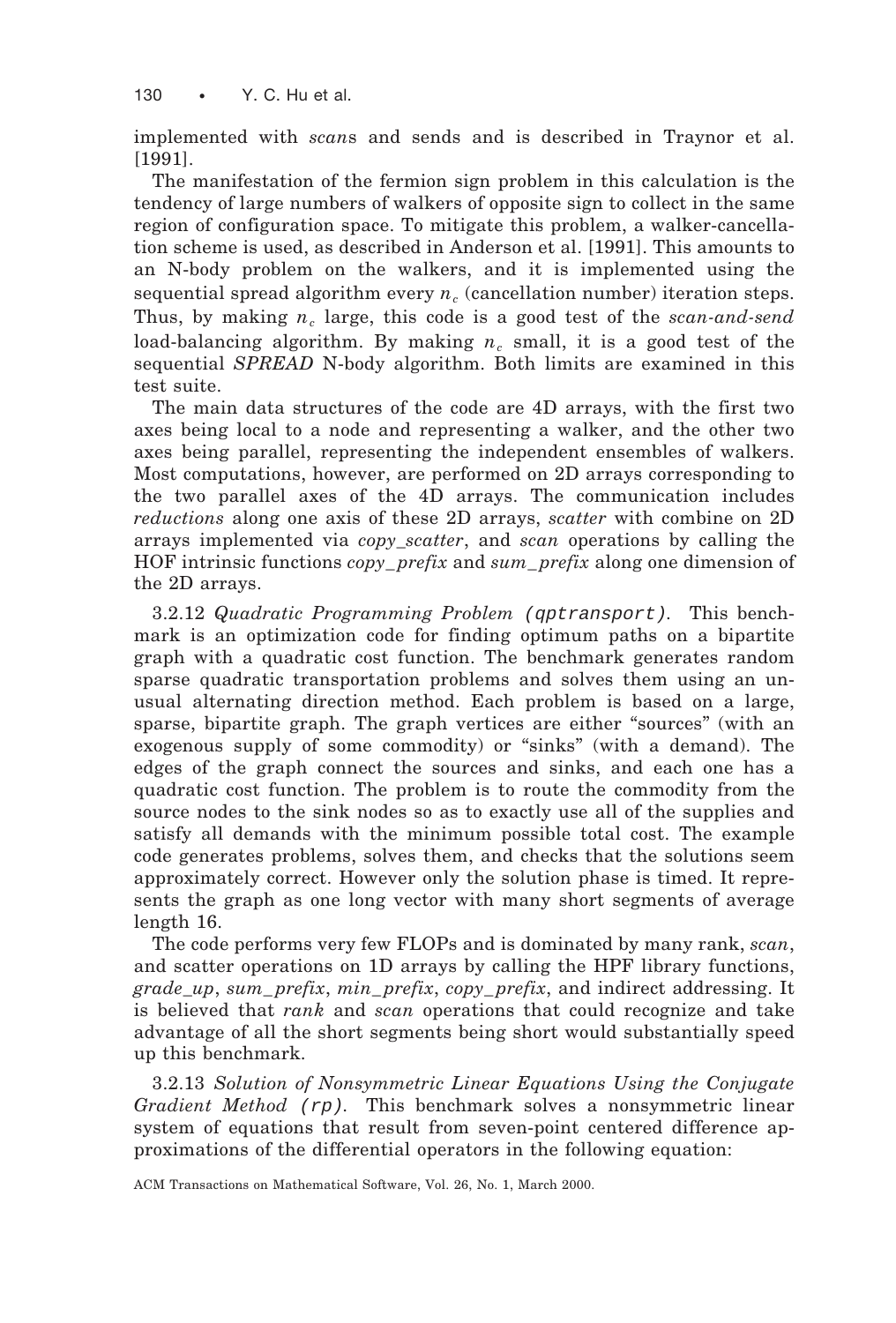$$
\frac{d^2u}{dx^2} + \frac{d^2u}{dy^2} + \frac{d^2u}{dz^2} + d(x)\frac{du}{dx} + 100.0\frac{du}{dy} + 100.0\frac{du}{dz} = F
$$

where  $d(x)$  is a polynomial function of *x*. *F* is never explicity specified. Instead, a solution vector *u* is set up as a vector of all ones, and then the right-hand-side vector is derived from the linear system of equations. The PDE assumes Dirichlet boundary condition, and the domain is descretized by a regular grid in three dimensions. The particular method employed uses the single-node version of Conjugate Gradient accelerated Cimmino row projections [Bramley and Sameh 1992; Cimino 1939]. That is, the Conjugate Gradient method is applied to the normal equations  $A<sup>T</sup>Ax =$ *ATb*, where *A* is a nonsymmetric matrix with seven diagonals. Each unknown in the equation corresponds to a gridpoint in the three-dimensional grid, and the matrix *A* is represented in seven 3D arrays.

The multiplication  $A^T A x$  is implemented as two matrix-vector multiplications, i.e.,  $A<sup>T</sup>(Ax)$ . Since the matrix *A* is represented in seven 3D arrays, each matrix-vector multiplication becomes a seven-point stencil evaluation. The stencil is implemented using *CSHIFT*s, which involve movement of data interior to the subgrid on each processor, as well as actual interprocessor communication of data on the boundary of each subgrid. The local data movement can be eliminated via restructuring the code using the array aliasing feature of CMF [Hu and Johnsson 1999].

This code is dominated by two seven-point centered stencils in three dimensions, global reduction, and broadcast. One of the two stencil evaluations has variable coefficients with a single-source array, while the other stencil evaluation has a different source array for each shift. Stencils with multiple sources are common in the solution of Navier-Stokes equations.

3.2.14 *Explicit Finite Difference in Two Dimensions* (step4). This benchmark solves a subsonic Euler flow over a backward-facing step. The method employed uses fourth-order accurate finite difference equations. Artificial viscosity is used to stabilize the numerical method.

The communication pattern for the difference operations involves a 16-point stencil with four stencil points coming from each direction: north, east, south, and west, as shown in Table X. The 16-point stencil is implemented as four four-point stencils, one along each axis. Each fourpoint stencil is in turn implemented using chained *CSHIFT*s. For boundary points, some stencil points are truncated at the boundary, and fewer stencil points are employed. As a consequence, a combination of third-order accurate (for boundary points) and sixth-order accurate (for interior points) local approximations is used which guarantees fourth-order global convergence [Olsson 1994; 1995a; 1995b].

3.2.15 *Wave Equation* (wave-1d). This benchmark simulates the inhomogeneous one-dimensional wave equation using the method of characteristics. It does a spline fit to the function at every time step and makes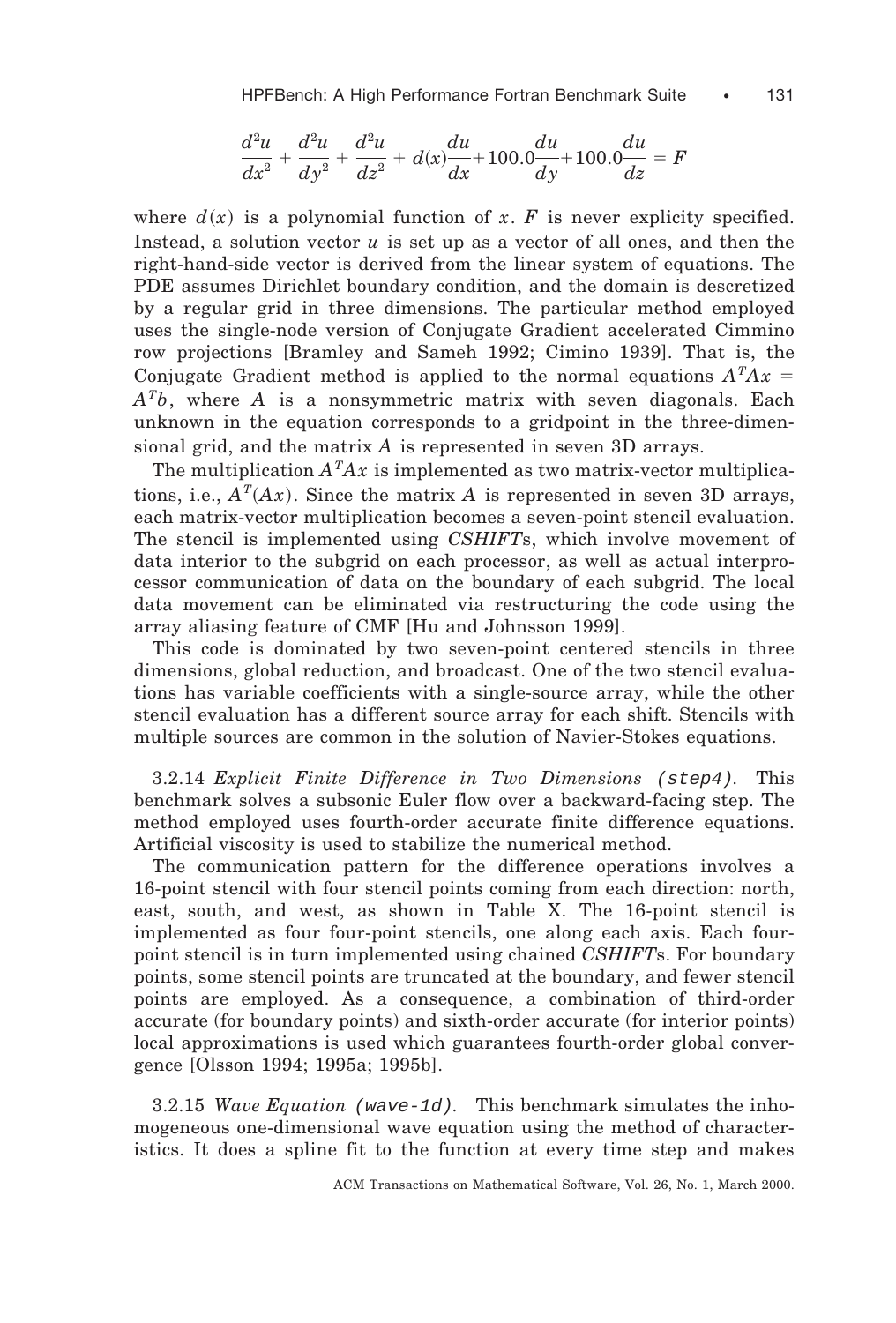|                             | Problem Size A                                              |               |                |
|-----------------------------|-------------------------------------------------------------|---------------|----------------|
| Benchmark                   | Problem Size                                                | <b>Mflops</b> | Iteration      |
| conj-grad                   | $2^{17}$                                                    | 3278.4        | 962            |
| $fft-1d$                    | $2^{17}$                                                    | 111.4         | 10             |
| $ft-2d$                     | $2^9 \times 2^8$                                            | 111.4         | 10             |
| $fft-3d$                    | $2^6 \times 2^6 \times 2^5$                                 | 111.4         | 10             |
| gauss-jordan                | $2^9 \times 2^9$                                            | 270.3         | $\mathbf{1}$   |
| jacobi                      | $2^8 \times 2^8$                                            | 614.2         | 6              |
| lu: nopivot                 | $(2^9+1) \times (2^9+1)$                                    | 89.5          | $\mathbf{1}$   |
| lu: pivot                   | $(2^9+1) \times (2^9+1)$                                    | 89.5          | $\mathbf{1}$   |
| $matrix-vector(1)$          | $2^8 \times 2^8$                                            | 65.5          | 500            |
| $matrix-vector(2)$          | $2^8 \times 2^8 \times 2^4$                                 | 1048.6        | 500            |
| $matrix-vector(3)$          | $2^8 \times 2^8 \times 2^4$                                 | 1048.6        | 500            |
| $matrix-vector(4)$          | $2^8 \times 2^8 \times 2^4$                                 | 1048.6        | 500            |
| $\text{pcr}(2)$ : coef_inst | $2^9 \times 2^9 \times 2^3$                                 | 117.4         | $\mathbf{1}$   |
| $\text{pcr}(2)$ : inst_coef | $2^9 \times 2^9 \times 2^3$                                 | 117.4         | $\mathbf{1}$   |
| qr:factor                   | $2^9 \times 2^9 \times 16$                                  | 671.0         | 1              |
| qr:solve                    | $2^9 \times 2^9 \times 16$                                  | 873.0         | $\mathbf{1}$   |
| boson                       | $2^5 \times 2^6 \times 2^6$                                 | 272.9         | $\overline{4}$ |
| diff-3d                     | $2^7\times 2^7\times 2^7$                                   | 1800.3        | 100            |
| ellip-2d                    | $2^9 \times 2^9$                                            | 655.4         | 100            |
| fem-3d                      | $4913 \times 4096$                                          | 627.6         | 133            |
| gmo                         | $256 \times 1500 \times 8$                                  | 1541.0        | 1000           |
| ks-spectral                 | $2^9 \times 2^8$                                            | 228.6         | $\overline{4}$ |
| md                          | 500                                                         | 1276.1        | 100            |
| mdcell                      | $2^4 \times 2^4 \times 2^4 \times 4$                        | 658.8         | 4              |
| nbody:bcast                 | $2^{14}$                                                    | 4563.1        | 1              |
| nbody:cshift                | $2^{14}$                                                    | 4563.1        | 1              |
| nbody:cshift-sym            | $2^{14}$                                                    | 3623.6        | 1              |
| nbody:spread                | $2^{14}$                                                    | 4563.1        | $\mathbf{1}$   |
| pic-gather-scatter          | $2^{18}bodies, 2^6 \times 2^6 \times 2^6 mesh$              | 118.0         | $\mathbf{1}$   |
| pic-simple                  | $2^{18}bodies, 2^6 \times 2^6 \times 2^7 mesh$              | 160.3         | 10             |
| qcd-kernel                  | $4 \times 9 \times 8 \times 8 \times 16 \times 16 \times 2$ | 1270.9        | 64             |
| qmc                         | $2\times 1\times 2^{11}\times 2^7$                          | 6491.1        | 40             |
| qptransport                 | $2^{13}$                                                    | 178.1         | 40             |
| rp                          | $2^6 \times 2^6 \times 2^5$                                 | 5765.1        | 1000           |
| step4                       | $4 \times 2^8 \times 2^7$                                   | 819.1         | 10             |
| wave-1d                     | $2^{\hspace{1pt}17}$                                        | 104.3         | 4              |

Table XIII. HPFBench Benchmark Problem Size A

heavy use of the FFT. A random-number generator is used for the simulation.

The only data structure in the code is a 1D array. Communication occurs within the computation of the FFT, and in an unbalanced four-point stencil.

## 3.3 HPFBench Problem Size

Two classes of problem sizes are defined for the HPFBench benchmark suite. Tables XIII and XIV give two problem sizes, Class A and Class B, and the total number of floating-point operations (in millions) performed for the two problem sizes for each of the HPFBench benchmarks. For all applica-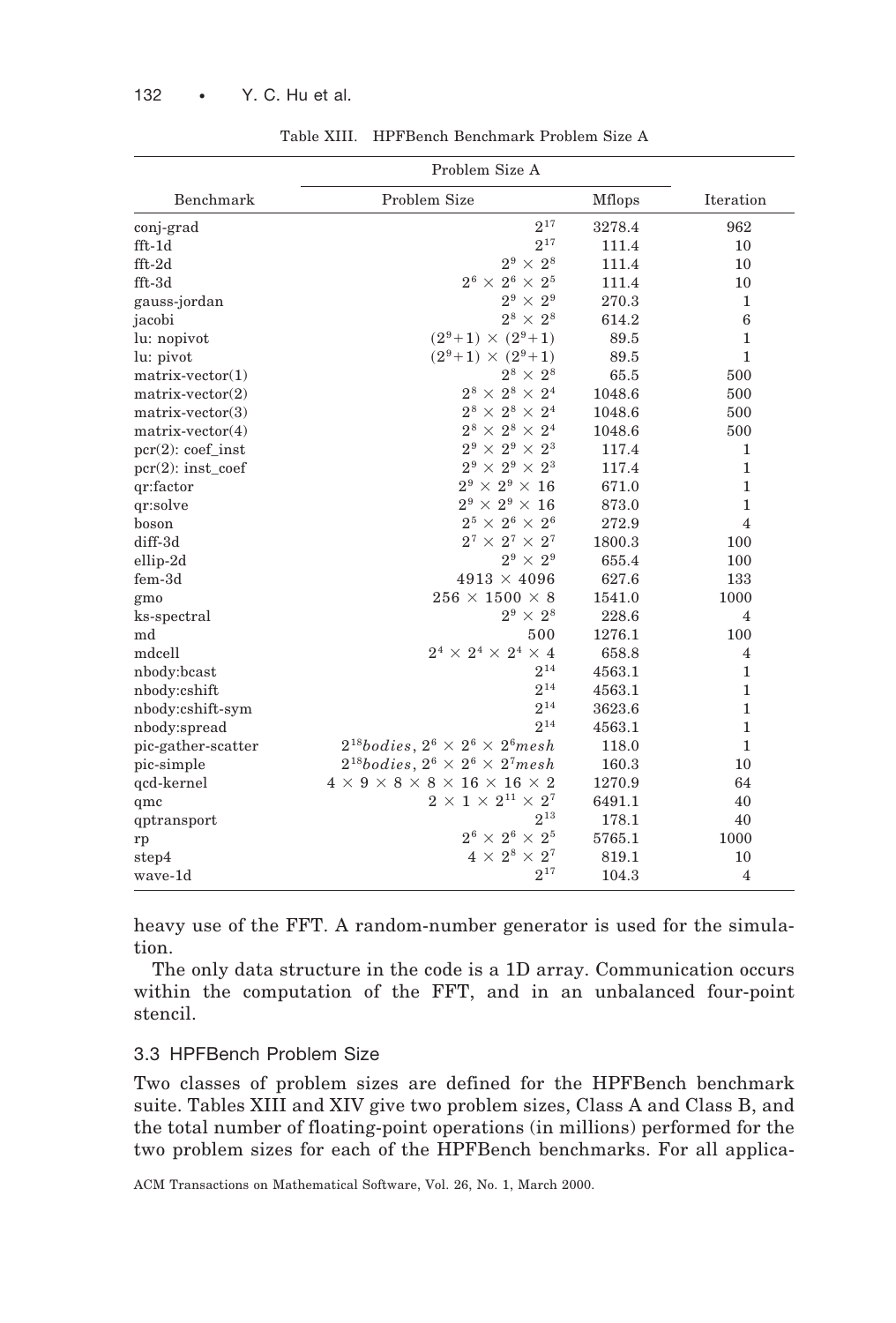|                             | Problem Size B                                                |               |                |
|-----------------------------|---------------------------------------------------------------|---------------|----------------|
| Benchmark                   | Problem Size                                                  | <b>Mflops</b> | Iteration      |
| conj-grad                   | $2^{20}$                                                      | 26227.2       | 962            |
| $fft-1d$                    | $2^{20}$                                                      | 1048.6        | 10             |
| $fft-2d$                    | $2^{10} \times 2^{10}$                                        | 1048.6        | 10             |
| fft-3d                      | $2^7 \times 2^7 \times 2^6$                                   | 1048.6        | 10             |
| gauss-jordan                | $2^{10} \times 2^{10}$                                        | 2148.5        | 1              |
| jacobi                      | $2^9 \times 2^9$                                              | 4872.7        | 6              |
| lu: nopivot                 | $(2^{10}+1) \times (2^{10}+1)$                                | 717.9         | 1              |
| lu: pivot                   | $(2^{10}+1) \times (2^{10}+1)$                                | 717.9         | $\mathbf{1}$   |
| $matrix-vector(1)$          | $2^{10} \times 2^{10}$                                        | 1048.6        | 500            |
| $matrix-vector(2)$          | $2^{10} \times 2^{10} \times 2^4$                             | 8388.6        | 500            |
| $matrix-vector(3)$          | $2^{10} \times 2^{10} \times 2^4$                             | 8388.6        | 500            |
| $matrix-vector(4)$          | $2^{10} \times 2^{10} \times 2^4$                             | 8388.6        | 500            |
| $\text{pcr}(2)$ : coef inst | $2^{10} \times 2^{10} \times 2^3$                             | 521.1         | 1              |
| $\text{pcr}(2)$ : inst_coef | $2^{10} \times 2^{10} \times 2^3$                             | 521.1         | $\mathbf{1}$   |
| qr:factor                   | $2^{10} \times 2^{10} \times 16$                              | 5369.0        | 1              |
| qr:solve                    | $2^{10} \times 2^{10} \times 16$                              | 6979.0        | $\mathbf{1}$   |
| boson                       | $2^5 \times 2^7 \times 2^7$                                   | 2173.7        | $\overline{4}$ |
| diff-3d                     | $2^8\times 2^8\times 2^8$                                     | 14402.4       | 100            |
| ellip-2d                    | $2^{10} \times 2^{10}$                                        | 2621.4        | 100            |
| fem-3d                      | $4913 \times 4096$                                            | 627.57        | 133            |
| gmo                         | $1024 \times 1500 \times 8$                                   | 6162.0        | 1000           |
| ks-spectral                 | $2^{10} \times 2^{9}$                                         | 998.2         | $\overline{4}$ |
| md                          | 1372                                                          | 9603.2        | 100            |
| mdcell                      | $2^5 \times 2^5 \times 2^5 \times 4$                          | 5270.4        | $\overline{4}$ |
| nbody:bcast                 | $2^{15}$                                                      | 18253.6       | $\mathbf{1}$   |
| nbody:cshift                | $2^{15}$                                                      | 18253.6       | $\mathbf{1}$   |
| nbody:cshift-sym            | $2^{15}$                                                      | 14495.1       | $\mathbf{1}$   |
| nbody:spread                | $2^{15}$                                                      | 18253.6       | $\mathbf{1}$   |
| pic-gather-scatter          | $2^{20}bodies, 2^7 \times 2^7 \times 2^7 mesh$                | 471.9         | $\mathbf{1}$   |
| pic-simple                  | $2^{20}bodies, 2^7 \times 2^7 \times 2^7 mesh$                | 718.2         | 10             |
| qcd-kernel                  | $4 \times 9 \times 16 \times 16 \times 16 \times 16 \times 2$ | 1270.8        | 64             |
| qmc                         | $2 \times 1 \times 2^{13} \times 2^7$                         | 25963.0       | 40             |
| qptransport                 | $2^{16}$                                                      | 1426.1        | 40             |
| rp                          | $2^7 \times 2^7 \times 2^7$                                   | 46140.0       | 1000           |
| step4                       | $4 \times 2^{10} \times 2^{9}$                                | 13107.0       | 10             |
| wave-1d                     | $2^{20}$                                                      | 960.5         | $\overline{4}$ |

Table XIV. HPFBench Benchmarks Problem Size B

tions, the problem sizes are chosen so that the total memory requirement would be around 50MB for Class A and 200MB for Class B. Therefore, the Class B problem sizes approach the capacity of the main memory in a single processor of most modern distributed-memory machines. Larger problem sizes will be added in the future when there is a significant increase of the main memory in the processors of parallel machines. For most mesh-based codes, the 200MB total memory requirement of Class B translates into about  $2^{20}$  mesh points, i.e.,  $2^{10} \times 2^{10}$  in 2D or  $2^7 \times 2^7 \times$  $2<sup>6</sup>$  in 3D. For Class A, the 50MB requirement translates into about  $2<sup>17</sup>$ mesh points.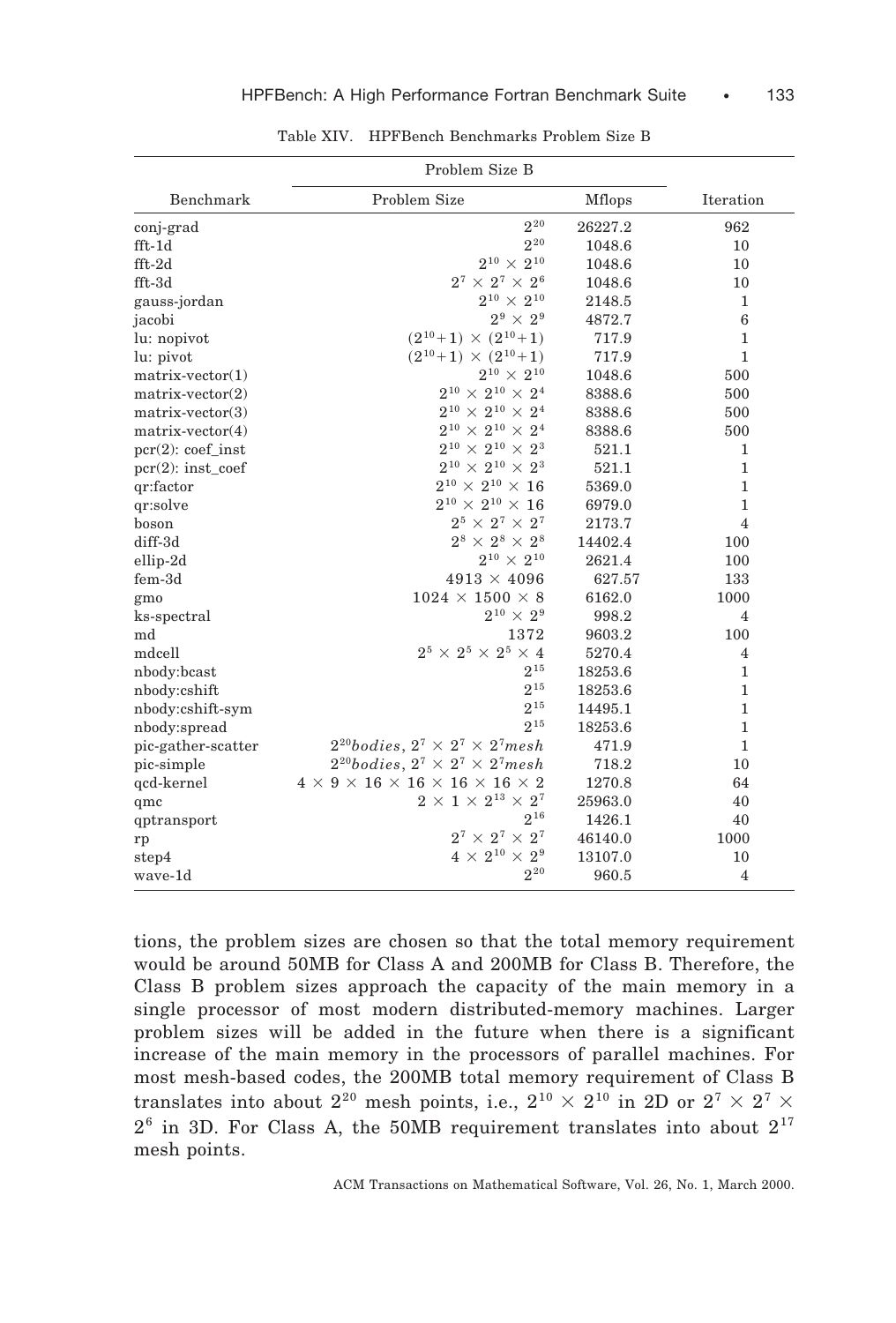## 134 • Y. C. Hu et al.

## 3.4 Core HPFBench Benchmarks

The large number of benchmarks included in the HPFBench suite strive to cover a wide variety of computational structures and communication patterns found in differnet disciplines. Nevertheless, it can be too strenuous for vendors to evaluate an HPF compiler using the full set of benchmarks. Therefore, we pick a subset of eight benchmarks to form the core HPF-Bench Suite. The criteria in picking the core benchmarks are to cover as many F90/HPF constructs, array distributions, computational structures, communication patterns, and different implementations of them as possible. The core suite consists of two from the linear algebra subset—fft and lu—and six from application kernels—ellip-2d, fem-3d, mdcell, picsimple, pic-gather-scatter, and rp.

# 4. EVALUATION RESULTS OF PGHPF ON THE IBM SP2

We report on the results of evaluating an industry-leading HPF compiler, *pghpf* , from the Portland Groups, Inc., on the distributed-memory IBM SP2, using all 25 benchmarks in the HPFBench suite. Version 2.2-2 of *pghpf* with compiler switch -O3 -W0,-O4 was used and linked with -Mmpl. To measure the overhead of HPF compilers on a single node, we also measure the performance of the HPF versions of the codes compiled under  $pgf90$  with the same compiler switchs as above plus  $-Mf90$  and linked with -rpm1, and the performance of the sequential code compiled using the native Fortran 77 compiler, *xlf*, with compiler flag -04.

Our evaluation was performed on an IBM SP2 with 16 uniprocessor nodes. Each node has a RS6000 POWER2 Super Chip processor running AIX 4.3 at 120MHz and has 128MB of main memory. The nodes are communicating through IBM's MPL library on the IBM SP2 high-performance switch network with a peak node-to-node bandwidth of 150MB/ second. All results were collected under dedicated use of the machines.

We use Class A problem sizes of the benchmarks as listed in Table XIII for the evaluation, due to the relative small main memory on each node of the IBM SP2.

## 4.1 Linear Algebra Functions

4.1.1 *Sequential Performance*. Table XV compares the the performance of the linear algebra benchmark codes compiled using *pgf90* and *pghpf*, respectively, versus that of the sequential versions of the same codes compiled using *xlf*, on a single node of the SP2. For lu using *pghpf*, block distribution is used, since using cyclic distribution gives much worse performance than using block distribution on one node and on multiple nodes, as reported in more detail in Section 4.3. Table XV shows that the HPF and the F90 compilers incur significant overhead to the generated code when running on a single processor. Specifically, codes compiled using *pgf90* and *pghpf* are 1.07 to 3.02 times slower than the sequential codes for all benchmarks except fft-3d, lu:nopivot, pcr:coef\_inst, and pcr: inst\_coef. Benchmarks fft-3d and lu:nopivot under *pgf90* are about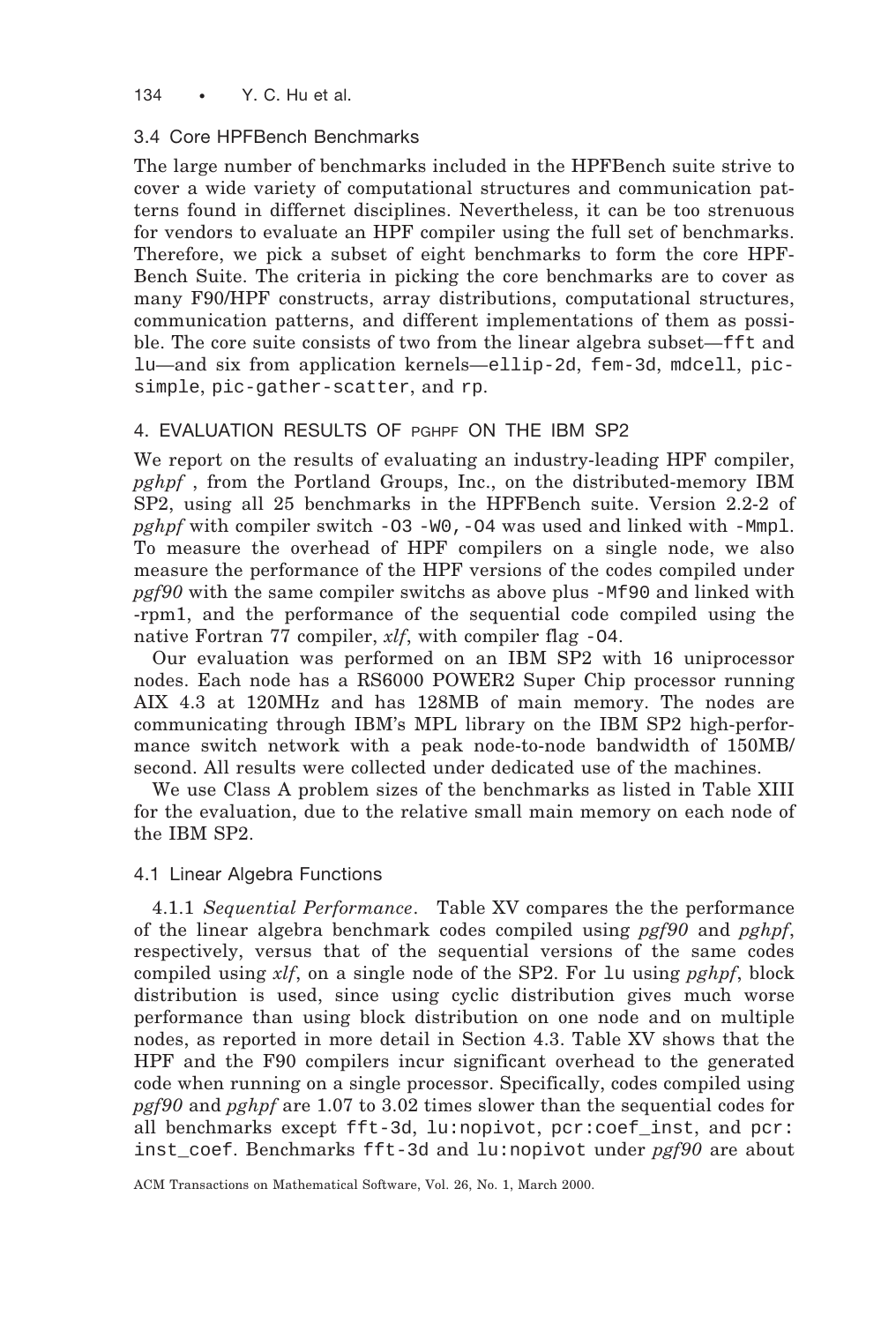|                                  | $x$ lf         |                         | pgf90                   | pghpf                   |
|----------------------------------|----------------|-------------------------|-------------------------|-------------------------|
| Code                             | Time<br>(sec.) | FLOP Rate<br>(Mflops/s) | Time<br>$(vs. x\n  tf)$ | Time<br>$(vs. x\n  tf)$ |
| conj-grad                        | 176.7          | 18.56                   | 1.08                    | 1.17                    |
| $fft-2d$                         | 52.5           | 2.12                    | 1.07                    | 1.08                    |
| $\operatorname{fft-}3\mathrm{d}$ | 68.1           | 1.65                    | 0.95                    | 1.00                    |
| gauss-jordan                     | 28.3           | 9.49                    | 1.24                    | 1.46                    |
| jacobi                           | 54.5           | 11.27                   | 2.20                    | 1.98                    |
| lu: nopivot                      | 23.2           | 3.88                    | 0.85                    | 1.03                    |
| lu: pivot                        | 19.6           | 4.60                    | 1.14                    | 1.16                    |
| $matrix-vector(1)$               | 3.62           | 18.2                    | 3.02                    | 2.92                    |
| $matrix-vector(2)$               | 57.2           | 18.3                    | 2.86                    | 2.93                    |
| $matrix-vector(3)$               | 56.3           | 18.6                    | 2.90                    | 2.94                    |
| $matrix-vector(4)$               | 56.4           | 18.6                    | 2.93                    | 2.93                    |
| pcr: coef_inst                   | 25.3           | 0.57                    | 1.23                    | 0.59                    |
| pcr: inst_coef                   | 25.3           | 0.57                    | 1.22                    | 0.57                    |
| gr: factor                       | 83.7           | 8.01                    | 1.30                    | 1.34                    |
| qr: solve                        | 75.3           | 11.58                   | 1.53                    | 1.47                    |

Table XV. Single-Node Performance of the Linear Algebra Kernels

5% and 15% faster than under  $x/f$ , respectively. Benchmarks  $per: coef$ inst and pcr: inst\_coef are  $41-43\%$  faster than their sequential counterparts. A close look at these benchmarks shows that the improvement is due to the default padding (-Moverlap5size:4) by *pghpf* along all parallel dimensions of an array which reduces cache conflict misses by from a moderate amount in fft-3d and lu:nopivot to a significant amount in pcr:inst\_coef and pcr:coef\_inst.

To understand the overhead incurred on the codes generated by the *pgf90* and *pghpf* compilers, we measured the time spent on segments of the code that would cause communication when running on parallel nodes, and compared them with those of the sequential codes. Table XVI lists the time breakdowns for the three versions of each benchmark. Table XVI shows that the overhead of the HPF and F90 compilers occurs mainly in code segments corresponding to *cshift*, *spread*, *sum*, and *scatter*. First, *cshift* is up to four times slower when compiled using *pgf90* or *pghpf*, compared with the sequential versions of the codes. This contributed to the longer total time for conj-grad, jacobi, and pcr. Second, *scatter* under *pgf90* and *pghpf* is about nine (for lu:pivot) to 44 times (for fft-2d and fft-3d) slower than under *xlf*. Third, *sum* under *pgf90* and *pghpf* is 2.3 to 14 times slower than under *xlf*, which contributed to the significant slowdown for matrix-vector(4) and qr under the *pgf90* and *pghpf* compilers. Lastly, *spread* is about 10% faster than *xlf* for all four of the matrix-vector benchmarks, but is 1.1 to 2.6 times slower than *xlf* for gauss-jordan, jacobi, lu, and qr.

4.1.2 *Parallel Performance*. Figure 1 shows the parallel speedups of the linear algebra benchmarks compiled using *pghpf* on up to 16 nodes of the SP2, using the performance of the sequential codes as the base. Overall,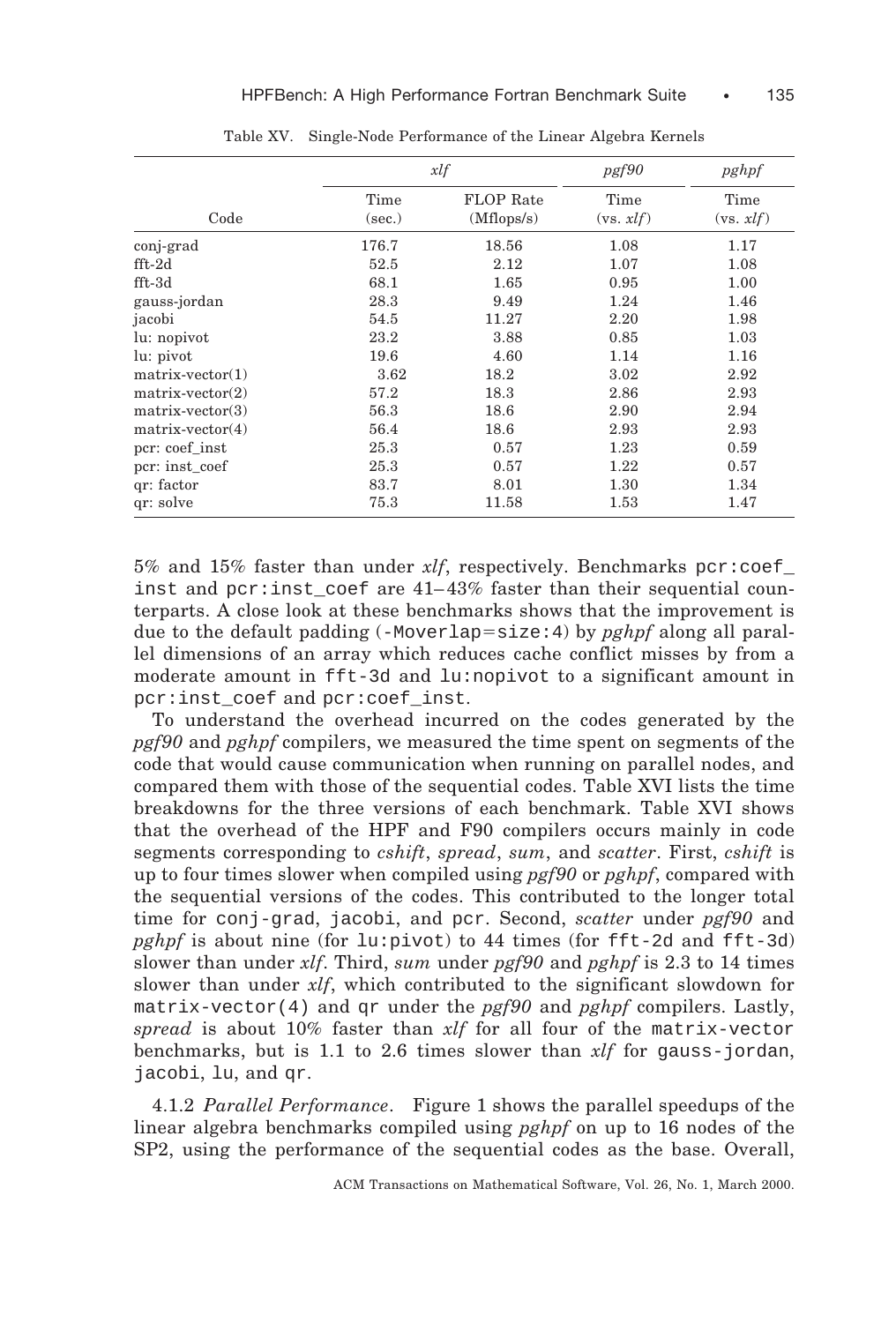## 136 • Y. C. Hu et al.

| Code               | Breakdown               | $x$ lf | pgf90  | pghpf    |
|--------------------|-------------------------|--------|--------|----------|
| conj-grad          | total                   | 176.66 | 190.45 | 207.13   |
|                    | cshift                  | 44.81  | 61.77  | 65.57    |
| $fft-2d$           | total                   | 52.5   | 56.0   | 56.7     |
|                    | scatter                 | 1.01   | 9.31   | 9.52     |
|                    | cshift                  | 18.7   | 15.3   | 17.7     |
| fft-3d             | total                   | 67.6   | 64.8   | 68.8     |
|                    | scatter                 | 2.22   | 17.3   | 18.0     |
|                    | cshift                  | 27.1   | 11.0   | 13.5     |
| gauss-jordan       | total                   | 28.31  | 35.18  | 41.36    |
|                    | spread                  | 4.72   | 4.91   | 5.06     |
|                    | maxloc                  | 9.65   | 17.73  | 18.27    |
|                    | scatter                 | 0.03   | 0.03   | 0.09     |
| jacobi             | total                   | 54.5   | 119.9  | 107.77   |
|                    | cshift                  | 14.49  | 58.57  | 50.37    |
|                    | spread                  | 7.93   | 14.31  | 15.08    |
| lu: nopivot        | total                   | 23.2   | 19.8   | 23.8     |
|                    | spread                  | 9.68   | 9.91   | 10.0     |
| lu: pivot          | total                   | 19.6   | 22.3   | 22.7     |
|                    | spread                  | 9.49   | 9.80   | 10.0     |
|                    | maxloc                  | 0.05   | 0.08   | 0.20     |
|                    | scatter                 | 0.01   | 0.44   | 0.44     |
| $matrix-vector(1)$ | total                   | 3.61   | 10.9   | 10.5     |
|                    | sum                     | 0.61   | 8.21   | 7.71     |
|                    | spread                  | 1.23   | 1.12   | 1.14     |
| $matrix-vector(2)$ | total                   | 57.2   | 164.0  | 168.0    |
|                    | sum                     | 10.2   | 121.0  | 124.0    |
|                    | spread                  | 19.5   | 17.4   | 17.7     |
| $matrix-vector(3)$ | total                   | 56.3   | 164.0  | 166.0    |
|                    | sum                     | 9.71   | 122.0  | 122.0    |
|                    | spread                  | 18.8   | 17.0   | 17.1     |
| $matrix-vector(4)$ | total                   | 56.4   | 165.0  | 165.0    |
|                    | sum                     | 9.91   | 123.0  | 122.0    |
|                    | spread                  | 18.4   | 17.4   | 17.1     |
| pcr: coef_inst     | total                   | 25.3   | 31.2   | 15.0     |
|                    | cshift                  | 2.38   | 3.25   | 3.07     |
| pcr: inst_coef     | total                   | 25.3   | 30.77  | 14.50    |
|                    | $\operatorname{cshift}$ | 2.44   | 2.63   | 2.59     |
| qr: factor         | total                   | 83.77  | 108.5  | 112.4    |
|                    | sum                     | 5.48   | 16.11  | 17.06    |
|                    | spread                  | 9.99   | 21.7   | $10.0\,$ |
| qr: solve          | total                   | 75.31  | 115.5  | 110.51   |
|                    | sum                     | 6.91   | 15.92  | 20.62    |
|                    | spread                  | 11.71  | 30.55  | 19.86    |

Table XVI. Breakdown of the Single-Node Time of the Linear Algebra Benchmarks

*pghpf* achieves a linear speedup for pcr:inst\_coef and moderate speedups for conj-grad, fft-2d, qr:solver, and lu:pivot. But for jacobi, gauss-jordan, and matrix-vector(4), there is little speedup beyond eight nodes.

To understand the contributing factors that limit the scalability of the benchmarks under *pghpf*, we further measure, for each benchmark, the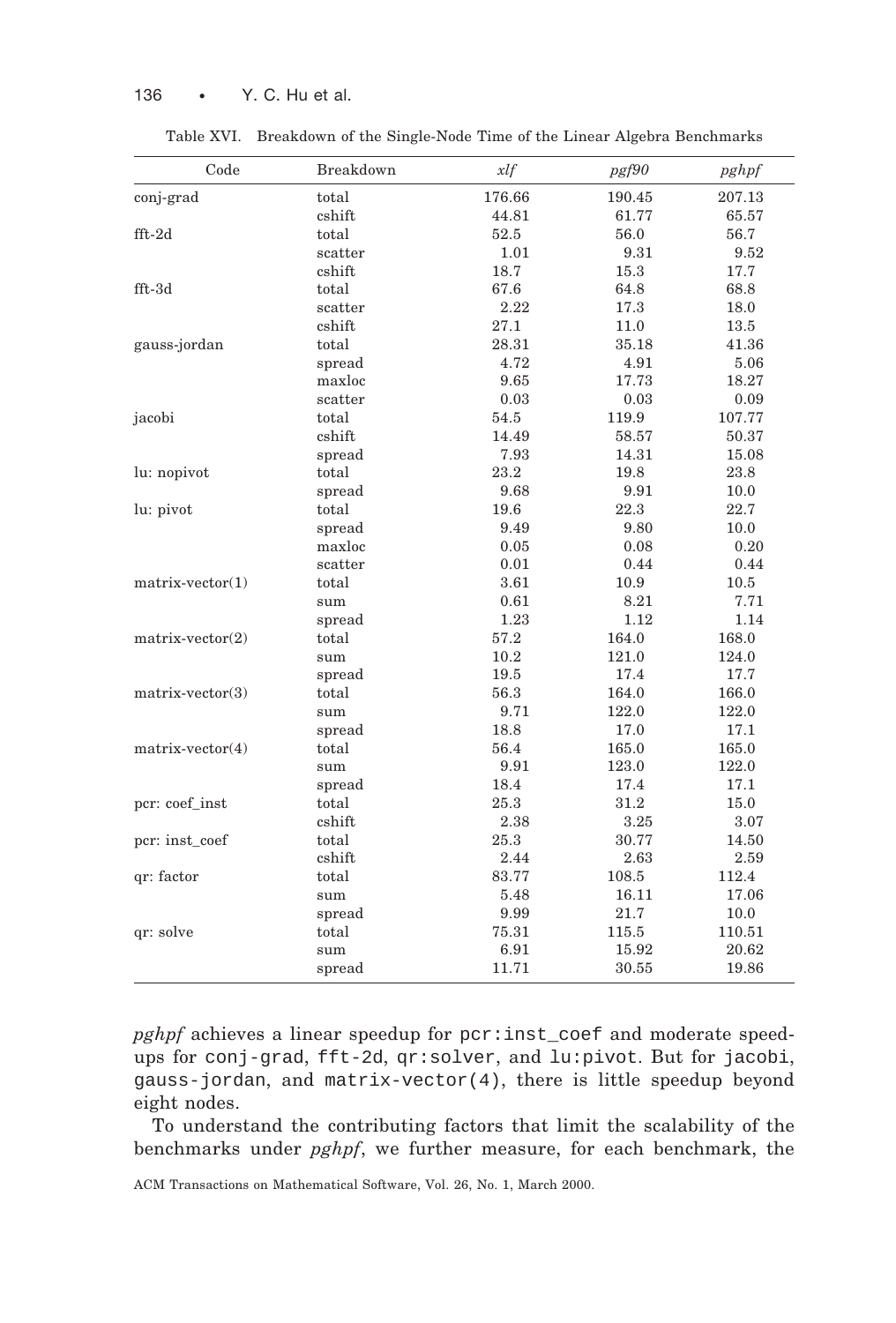

Fig. 1. Speedups of the linear algebra kernels under *pghpf* relative to the sequential performance under *xlf*.

amount of time spent in the different communications for runs on 1, 4, 8, and 16 nodes. Figure 2 shows the measured breakdowns of the total time.

Figure 2 shows that, in general, communications *cshift*, *scatter*, *spread*, and *sum* scale well under *pghpf* in most benchmarks, except for *cshift* in benchmark pcr:inst\_coef. In this case, *cshift* is performed along the second axis of some two-dimensional arrays with both axes distributed across the nodes. For jacobi, *spreads* scales poorly beyond four nodes. This contributed to the poor speedup of the benchmark beyond eight nodes.

#### 4.2 Application Kernels

4.2.1 *Sequential Performance*. Table XVII compares the performance of the application kernel benchmark codes compiled using *pgf90* and *pghpf*, respectively, versus that of the sequential versions of the same codes compiled using *xlf*, on a single node of the SP2. The table shows that, for application kernels, the performance difference of *pghpf* and *pgf90* versus *xlf* is quite mixed. Specifically, half of the benchmarks when compiled under *pgf90* run from 8% to 53% faster than when compiled with *xlf*. The other half of the benchmarks under *pgf90* run between 1.01 to 9.11 times slower than under *xlf*. In general, *pghpf* has higher overhead than *pgf90*. Specifically, eight of 20 benchmarks compiled with *pghpf* run between 3% to 85% faster than under *xlf*. The other 12 benchmarks under *pghpf* run between 1.04 to 4.04 times slower than under *xlf*.

To understand the overhead difference among the three compilers, we further measure the time spent on segments of the code that would cause communication when running on parallel nodes. The comparison (listed in Table XVIII) shows that *gather/scatter* and *sum* under *pgf90* and *pghpf* are 2.5 to 23 times slower than under *xlf* except in mdcell where *scatter* under *pghpf* and *pgf90* is 10% faster than *xlf* and in ellip-2d where *sum* under *pgf90* is 1.6 times faster than under *xlf*. *Sort* under *pgf90* and in *pghpf* is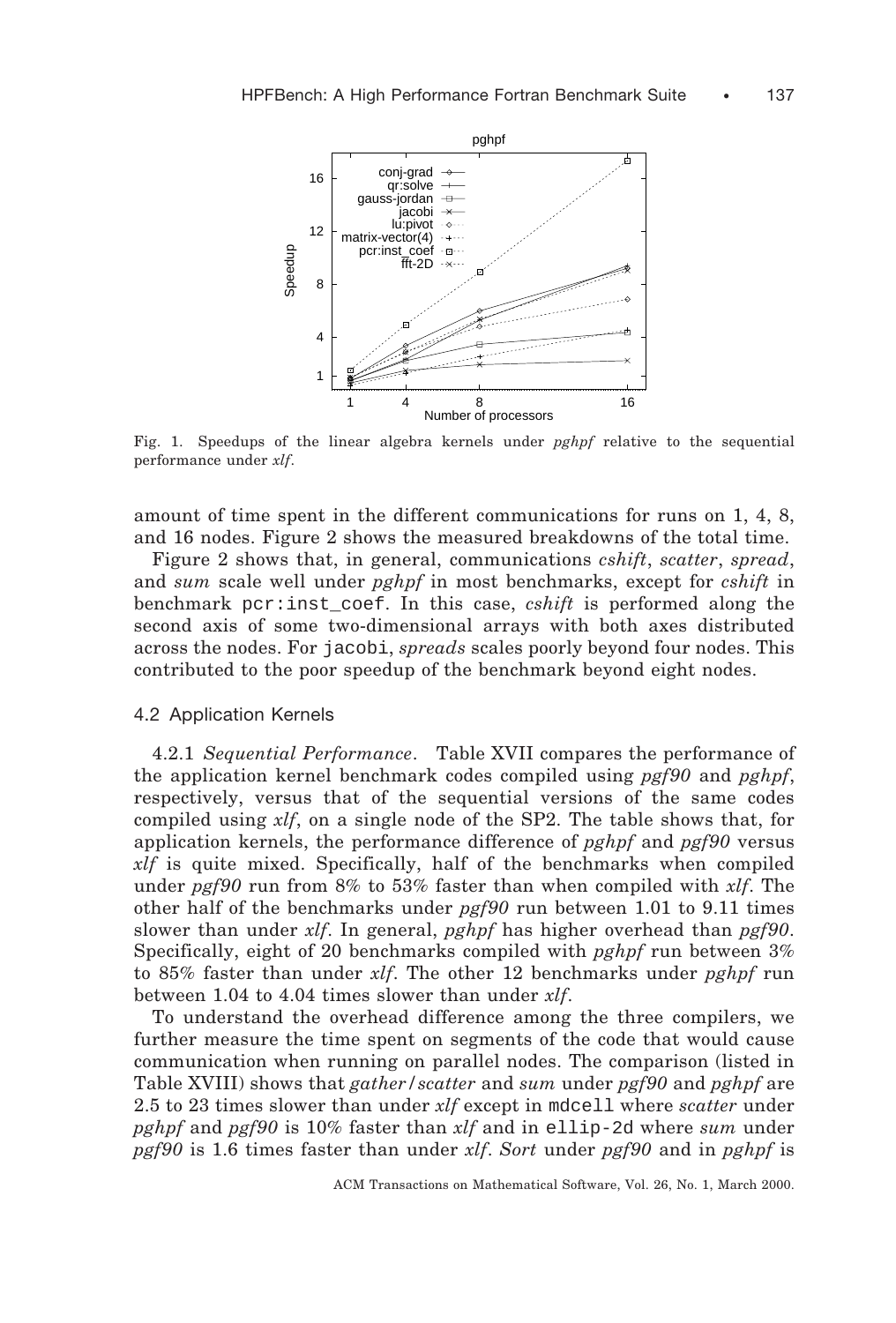

Fig. 2. Total running time and the communication breakdowns for linear algebra benchmarks. For benchmarks with multiple cases only one case is shown.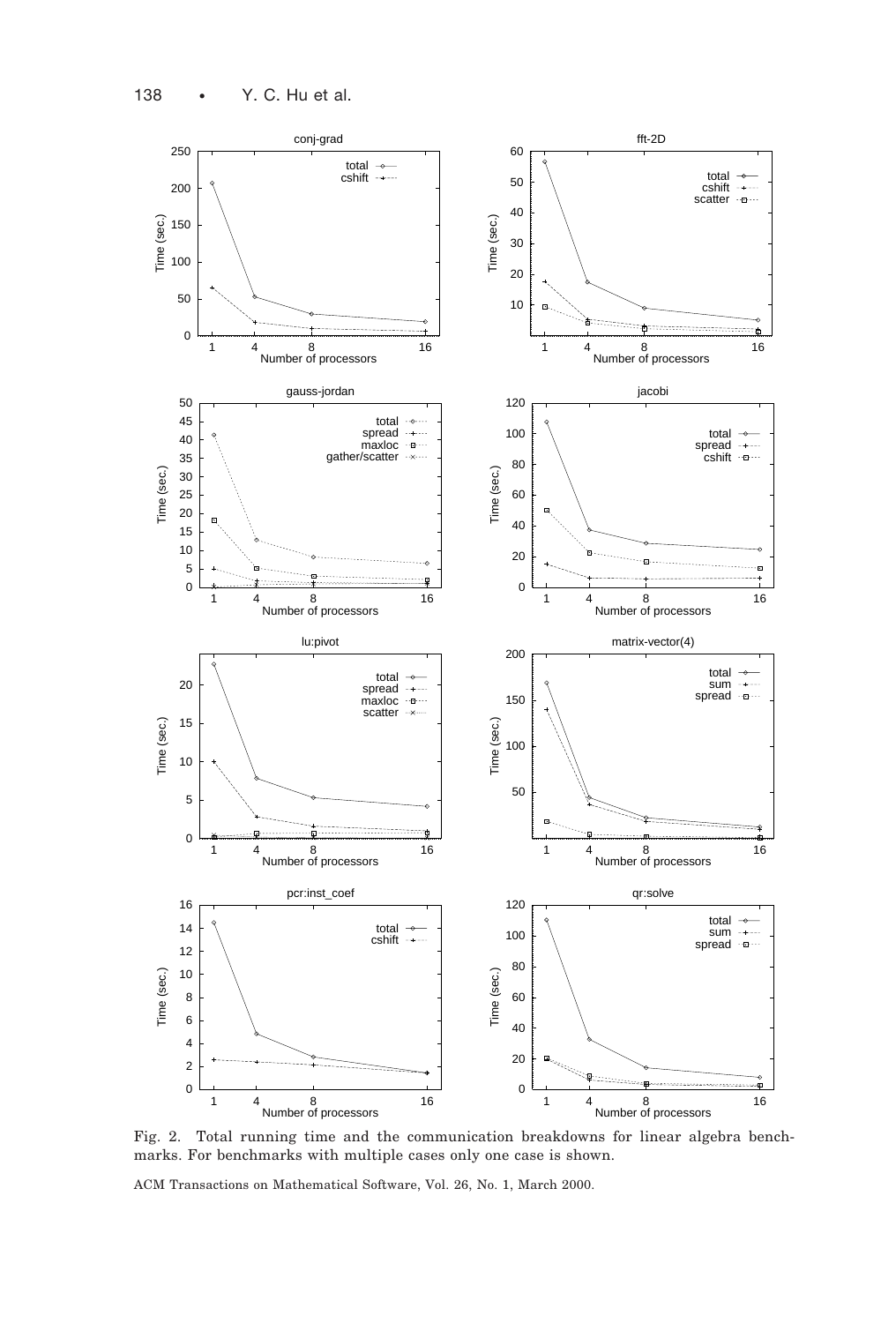|                    |                   | $x$ <i>lf</i>                  | $pgf90$             | pghpf                   |
|--------------------|-------------------|--------------------------------|---------------------|-------------------------|
| Code               | Time<br>$(\sec.)$ | <b>FLOP</b> Rate<br>(Mflops/s) | Time<br>(vs. x l f) | Time<br>$(vs. x\n  tf)$ |
| boson              | 57.8              | 9.40                           | 0.86                | 1.04                    |
| diff-3d            | 43.7              | 41.2                           | 0.47                | 1.42                    |
| ellip-2d           | 96.5              | 6.79                           | 0.88                | 0.15                    |
| fem-3d             | 159.0             | 3.95                           | 1.01                | 1.48                    |
| gmo                | 107.0             | 14.4                           | 0.94                | 0.99                    |
| ks-spectral        | 116.0             | 1.97                           | 0.70                | 0.85                    |
| md                 | 49.0              | 26.0                           | 1.13                | 1.51                    |
| mdcell             | 86.1              | 4.62                           | 1.04                | 1.13                    |
| n-body:bcast       | 100.0             | 45.5                           | 0.62                | 0.97                    |
| n-body:cshift      | 98.9              | 46.1                           | 1.05                | 0.98                    |
| n-body:cshift-sym  | 75.9              | 47.7                           | 1.16                | 0.86                    |
| n-body:spread      | 100.0             | 45.4                           | 0.78                | 1.12                    |
| pic-gather-scatter | 24.6              | 4.80                           | 2.22                | 4.03                    |
| pic-simple         | 83.9              | 1.91                           | 0.92                | 1.22                    |
| qcd-kernel         | 37.9              | 33.5                           | 1.11                | 1.37                    |
| qmc                | 107.0             | 60.7                           | 1.32                | 2.10                    |
| qptransport        | 337.0             | 5.29                           | 2.80                | 4.04                    |
| rp                 | 80.5              | 71.6                           | 9.11                | 3.49                    |
| step4              | 56.6              | 14.5                           | 0.85                | 0.81                    |
| wave-1d            | 54.9              | 1.90                           | 0.70                | 0.90                    |

Table XVII. Single-Node Performance of the Application Kernels

about 4 times slower than under *xlf* in qptransport, but is about the same in pic-gather/scatter under all three compilers.

4.2.2 *Parallel Performance*. Figure 3 shows the parallel speedups of the application benchmarks compiled using *pghpf* on up to 16 nodes of the SP2, using the performance of the sequential codes as the base. The applications can be divided into four groups according to their speedups. The first group consists of ellip-2d, which achieves better than linear speedup as a consequence of 6.7 times better performance under *pghpf* than under *xlf* with both running on one node. The much better performance with *pghpf* is due much less cache conflicts from padding. The second group consists of gmo, which achieves a linear speedup because of no communication. The third group consists of boson, ks-spectral, mdcell, md, pic-simple, fem-3d, wave-1d, n-body:cshift-sym, n-body:cshift, step4, qcdkernel, and qmc. These benchmarks achieve from moderate to almost linear speedups on up to 16 nodes. The last group consists of diff-3d, pic-gather-scatter, n-body:bcast, n-body:spread, qptransport, and rp. These benchmarks achieve fairly poor speedups. Among these five applications, qptransport, pic-gather-scatter, and rp achieve poor speedups as a result of their poor sequential performance when compared with *xlf*. The poor sequential performance is a result of the poor performance of *gather/scatter*, *cshift*, *sort*, and *sum* under *pghpf* than under *xlf*, as shown in Table XVIII.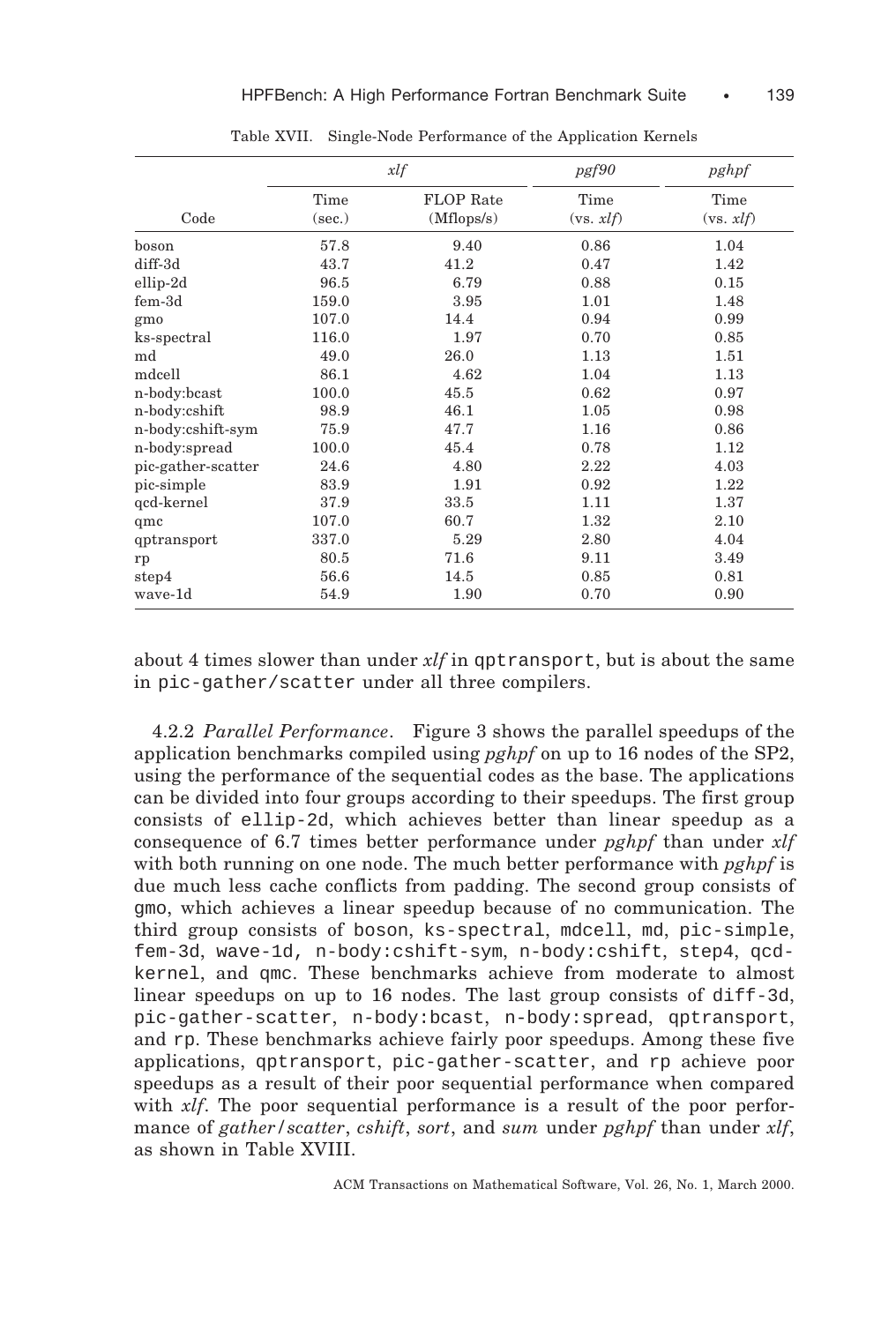

Fig. 3. Speedups of the application kernels under *pghpf* relative to the sequential performance under *xlf*.

Similar to linear algebra benchmarks, we again measure, for each benchmark, the amount of time spent in the different communications for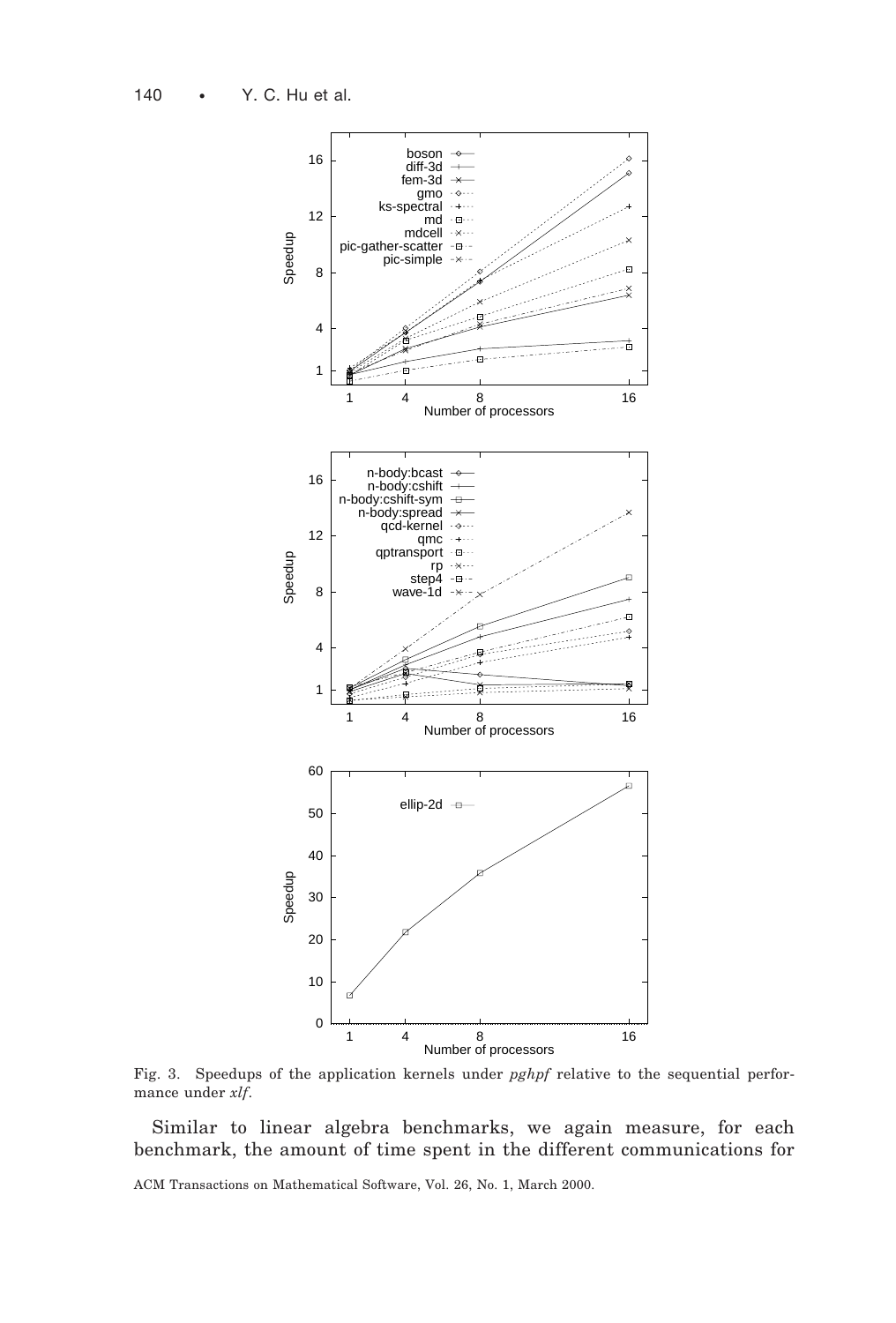| Code               | Breakdown | $x$ lf | pgf90 | pghpf |
|--------------------|-----------|--------|-------|-------|
| boson              | total     | 57.8   | 50.1  | 60.2  |
|                    | cshift    | 2.90   | 9.44  | 3.57  |
| diff-3d            | total     | 43.7   | 20.4  | 61.8  |
| ellip-2d           | total     | 96.5   | 84.6  | 14.4  |
|                    | cshift    | 87.7   | 49.5  | 5.86  |
|                    | sum       | 2.46   | 1.54  | 2.55  |
| fem-3d             | total     | 159.0  | 160.0 | 235.0 |
|                    | gather    | 0.77   | 0.52  | 41.6  |
|                    | scatter   | 3.02   | 32.7  | 39.3  |
| gmo                | total     | 107.0  | 101.0 | 106.0 |
| ks-spectral        | total     | 116.2  | 81.6  | 98.5  |
|                    | scatter   | 0.41   | 6.15  | 7.46  |
|                    | cshift    | 54.9   | 21.7  | 32.9  |
| md                 | total     | 49.0   | 55.1  | 74.1  |
|                    | spread    | 5.91   | 5.53  | 6.03  |
|                    | sum       | 3.11   | 24.1  | 34.7  |
| mdcell             | total     | 86.1   | 89.2  | 97.7  |
|                    | cshift    | 9.03   | 13.6  | 15.0  |
|                    | scatter   | 2.27   | 1.99  | 2.06  |
| n-body:bcast       | total     | 100.0  | 62.2  | 96.9  |
|                    | broadcast | 15.2   | 15.4  | 15.7  |
| n-body:cshift      | total     | 98.9   | 103.0 | 97.2  |
|                    | cshift    | 15.5   | 57.3  | 15.8  |
| n-body:cshift-sym  | total     | 75.9   | 88.4  | 65.2  |
|                    | cshift    | 13.0   | 43.0  | 13.4  |
| n-body:spread      | total     | 100.0  | 77.6  | 112.4 |
|                    | spread    | 15.6   | 31.0  | 31.3  |
| pic-gather-scatter | total     | 24.6   | 54.5  | 99.0  |
|                    | sort      | 0.91   | 0.68  | 0.95  |
|                    | scan      | 0.93   | 2.64  | 3.80  |
|                    | gather    | 2.77   | 7.43  | 14.32 |
|                    | scatter   | 1.06   | 12.5  | 18.5  |

Table XVIII. Breakdown of the Single-Node Time of the Application Kernel Benchmarks

runs on 1, 4, 8, and 16 nodes. Figures 4–6 show the measured breakdowns of the total time. For most applications, communications *cshift*, *gather/ scatter*, *sort*, and *sum* scale well under *pghpf* till eight nodes. On the other hand, communications *broadcast* and *spread* achieve slowdown beyond four nodes, as shown in n-body:bcast and n-body:spread.

#### 4.3 Effect of Data Layouts

We also evaluate the effects of different data layouts on the benchmark performance under the HPF compiler *pghpf*. Specifically, the LU decomposition used in the lu benchmark and and QR factorization used in the  $\sigma$ benchmark is well known to achieve better load balance with the cyclic array layout than with block array layout. We measure the overall running time as well as the communication time breakdowns for lu:pivot and qr:solve with three distributions: block, cyclic, and block-cyclic with a block size 4, respectively. The measurements are shown in Figures 7 and 8.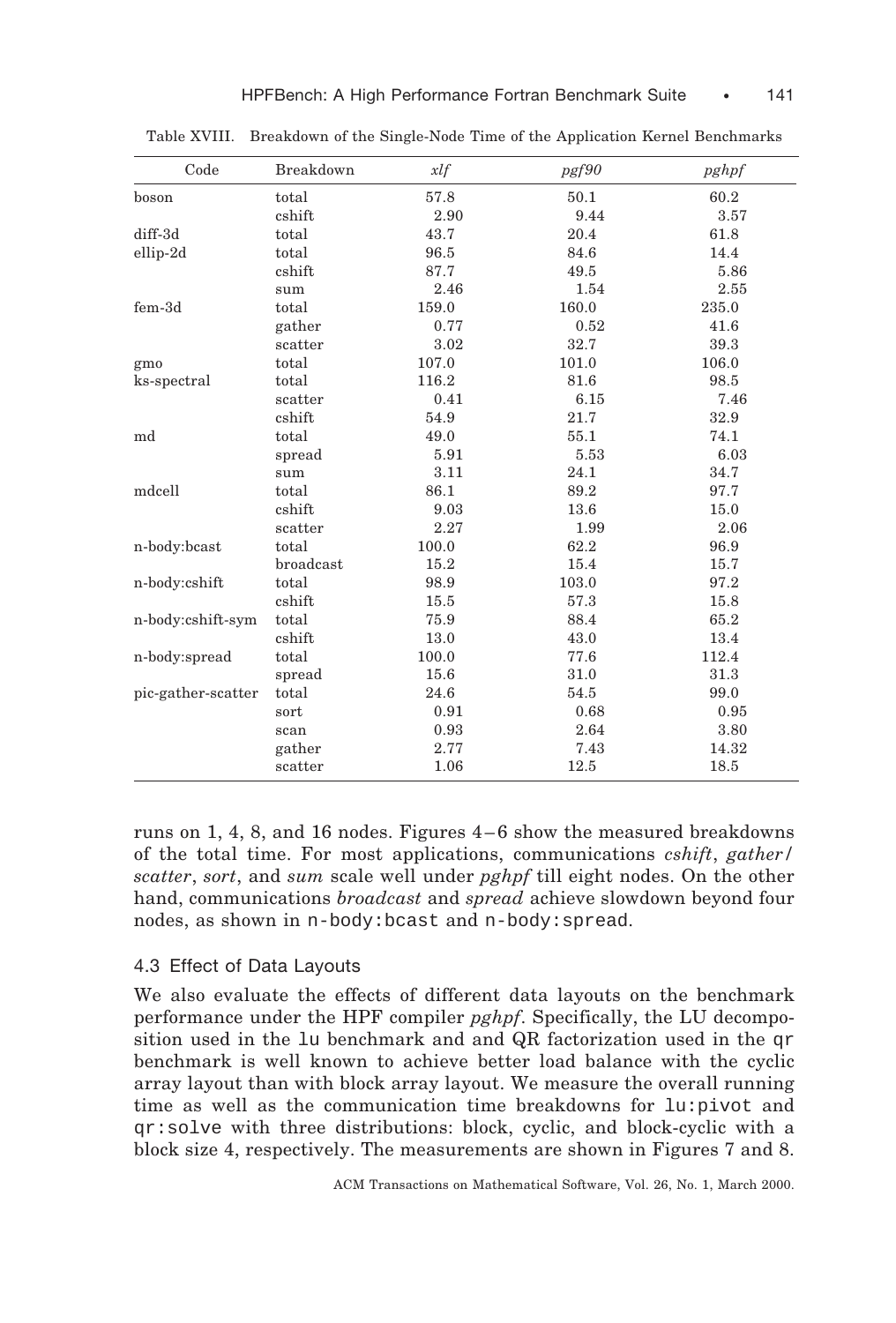| Code        | Breakdown    | $x$ lf | $pgf90$ | pghpf |
|-------------|--------------|--------|---------|-------|
| pic-simple  | total        | 83.9   | 77.3    | 102.0 |
|             | sum scatter  | 0.80   | 4.22    | 7.41  |
|             | copy_scatter | 0.31   | 7.11    | 7.14  |
|             | cshift       | 32.1   | 21.2    | 24.1  |
|             | gather       | 1.11   | 1.11    | 19.3  |
| qcd-kernel  | total        | 37.9   | 41.9    | 52.0  |
|             | cshift       | 6.00   | 8.82    | 9.13  |
| qmc         | total        | 107.0  | 141.0   | 225.0 |
|             | scan         | 16.1   | 11.5    | 13.4  |
|             | scatter      | 3.71   | 33.8    | 87.9  |
|             | reduction    | 0.72   | 0.80    | 0.91  |
| qptransport | total        | 33.7   | 94.5    | 136.0 |
|             | sort         | 13.8   | 55.4    | 61.5  |
|             | scan         | 4.11   | 10.9    | 14.4  |
|             | scatter      | 7.42   | 18.8    | 40.4  |
| rp          | total        | 80.5   | 735.0   | 282.0 |
|             | sum          | 4.01   | 67.1    | 6.01  |
|             | cshift       | 60.5   | 645.0   | 262.0 |
| step4       | total        | 56.6   | 48.0    | 46.0  |
|             | cshift       | 27.7   | 30.6    | 28.4  |
| wave-1d     | total        | 54.9   | 38.6    | 49.2  |
|             | cshift       | 16.6   | 8.66    | 12.3  |
|             | scatter      | 0.72   | 1.93    | 2.84  |

Table XVIII. *Continued*

Overall, The total running time using block-cyclic(4) distribution is about 2 to 5.5 times longer than using block distribution on 1, 4, 8, and 16 nodes for both benchmarks. Using pure cyclic distribution, the total running time is almost identical to that using block distribution for  $qr:solve$  and is about 2 to 2.5 times for  $l$ u: pivot. The fact that the performance gap on parallel nodes is consistent with that on one node suggests that the cause of the gap is again due to poor nodal compilation for cyclic distributions.

A close look at the communication time breakdowns shows that blockcyclic(4) distribution loses to block and cyclic distributions mainly in the *spread* communication on one node as well as on parallel nodes. The block-cyclic(4) distribution actually beats the pure cyclic distribution for *maxloc* and *scatter* communications as shown by lu:pivot. For qr:solve, the pure cyclic distribution only loses to the block distribution on *spread* by a factor of two on parallel nodes.

## 5. SUMMARY

The HPFBench benchmark suite is a set of High Performance Fortran codes intended for evaluating HPF compilers on scalable parallel architectures. The codes contain new constructs of Fortran 90 and HPF. The benchmarks cover several aspects of the array syntax of Fortran 90 and HPF, scientific software library functions, and application kernels that reflect the computational structure and communication patterns in typical scientific applications, particularly fluid dynamic simulations, fundamental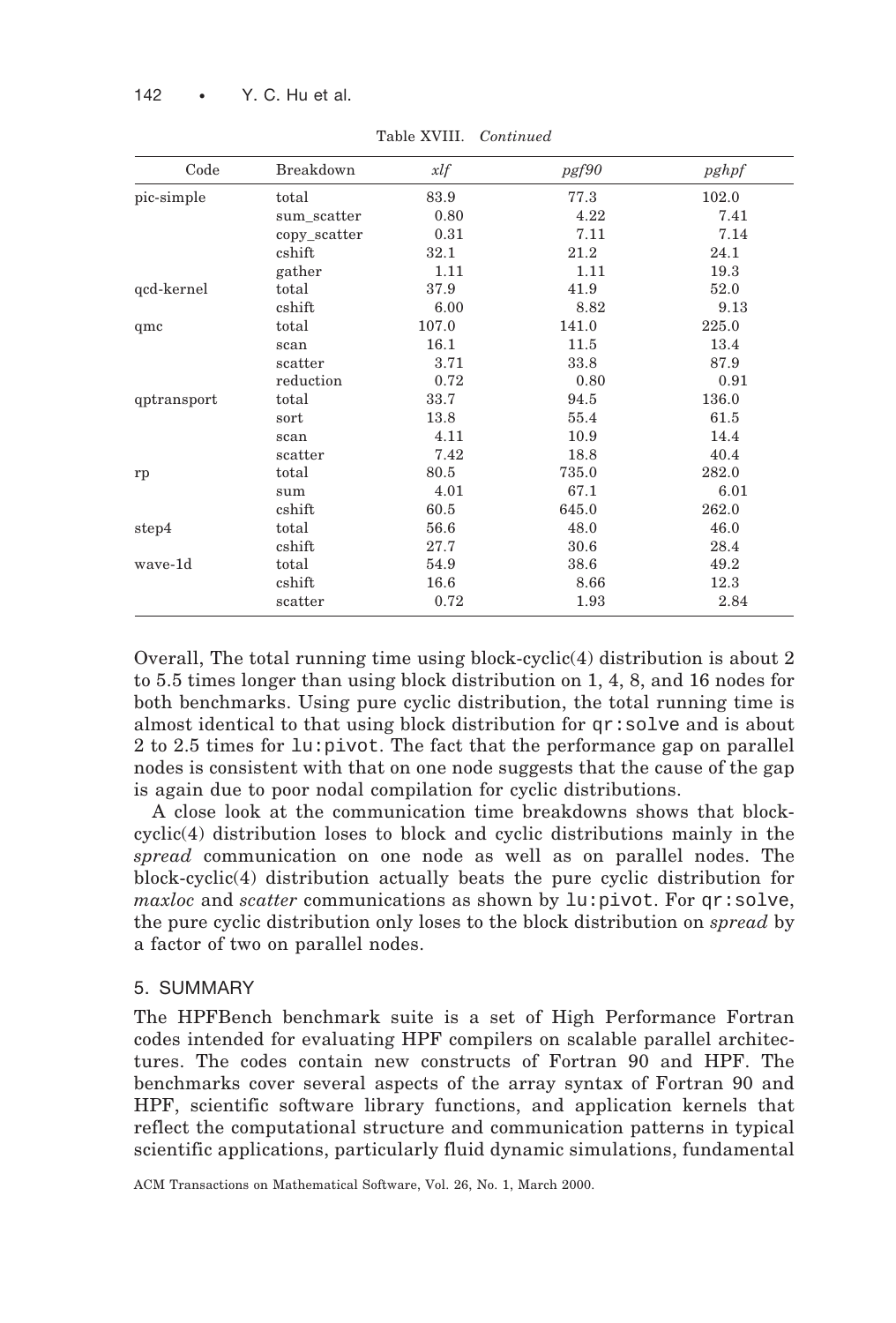

Fig. 4. Total running time and the communication breakdowns for application kernels boson, diff-3d, ellip-2d, fem-3d, gmo, ks-spectral, md, and mdcell.

ACM Transactions on Mathematical Software, Vol. 26, No. 1, March 2000.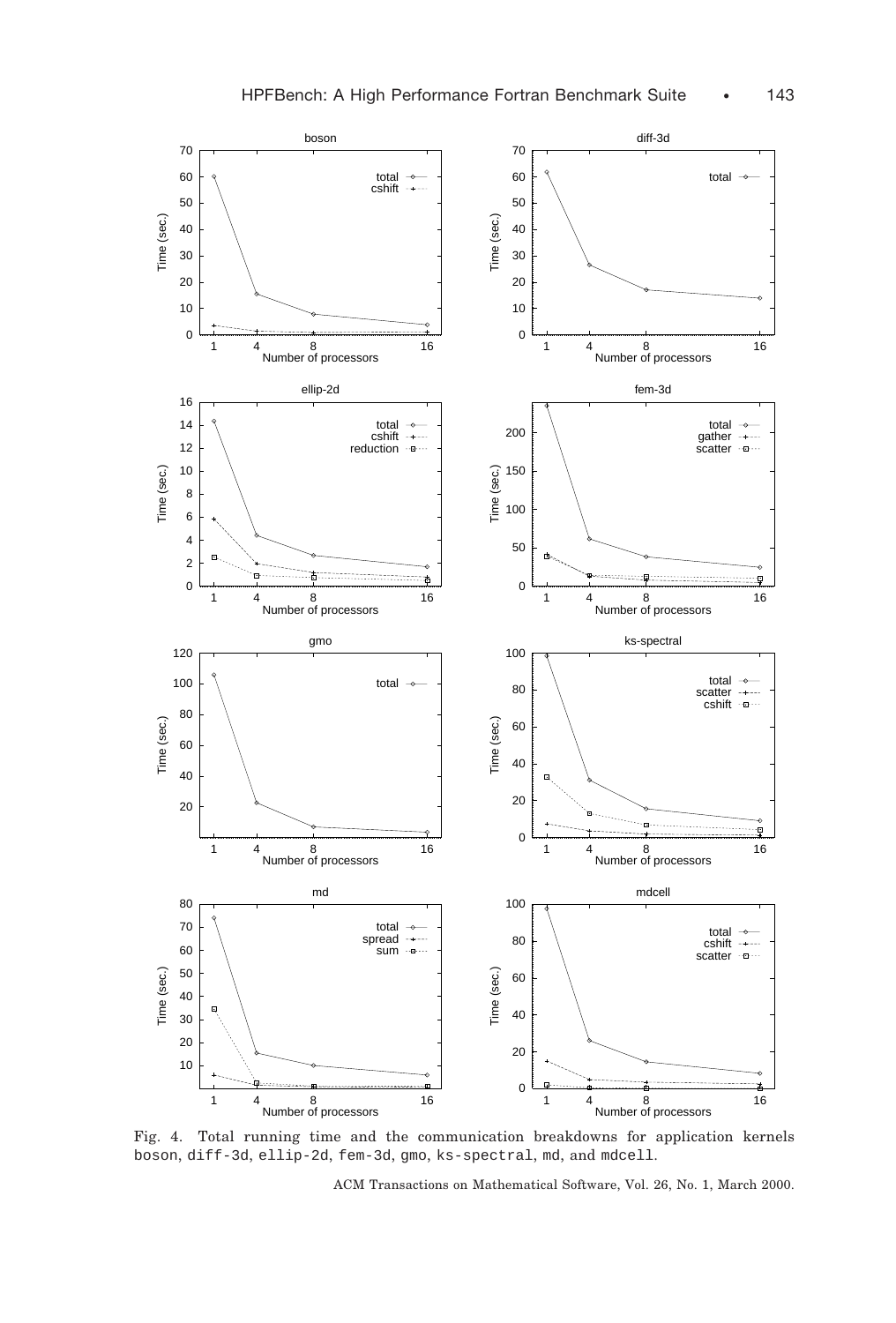

Fig. 5. Total running time and the communication breakdowns for application kernels n-body, pic-gather-scatter, pic-simple, qcd-kernel, qmc, qptransport, and rp.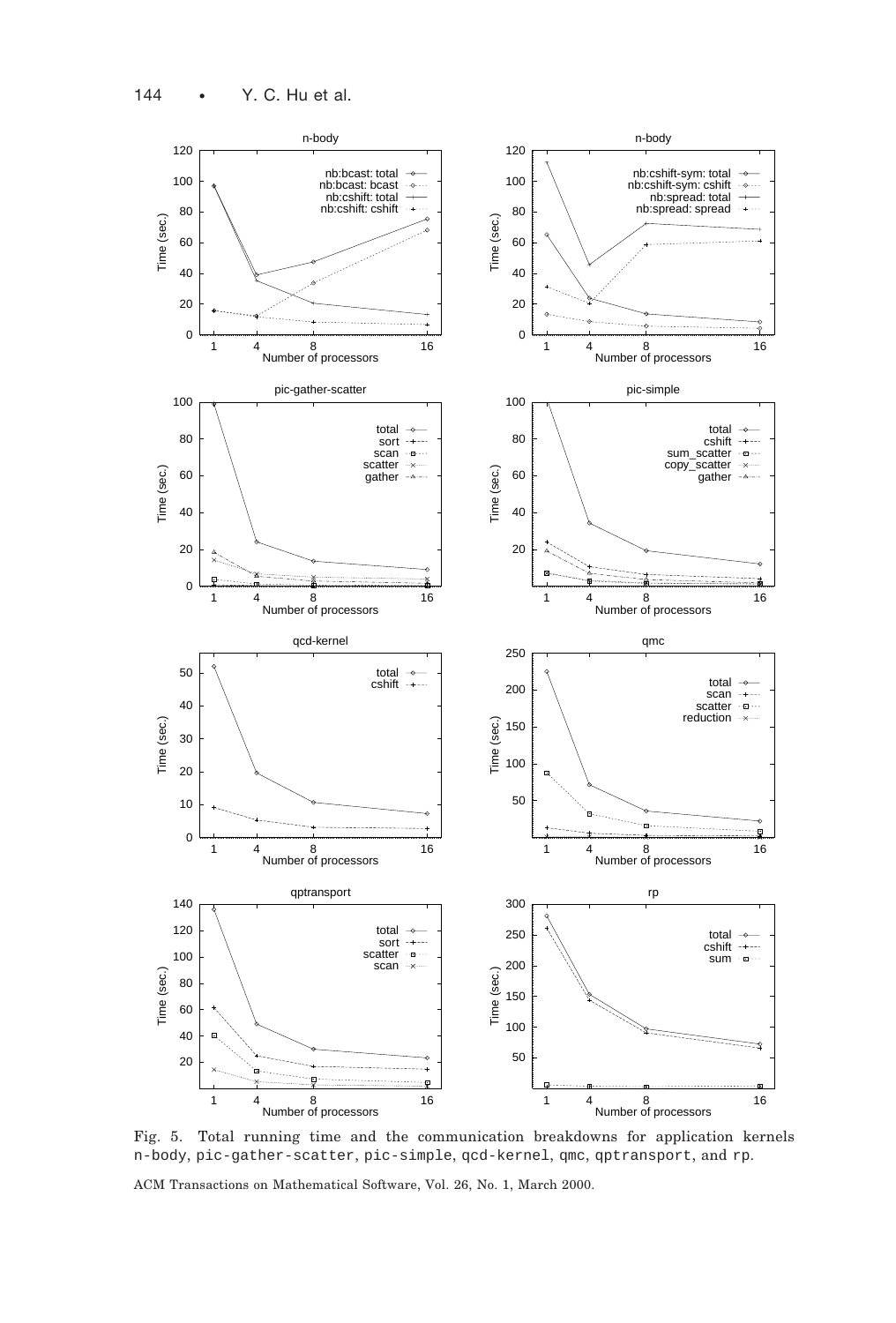

Fig. 6. Total running time and the communication breakdowns for application kernels step4 and wave-1d.



Fig. 7. Total running time and communication time breakdowns of  $lu:pi\otimes u$  under different array layouts. Note the different scale of the y-axis for the breakdowns.

physics, and molecular studies in chemistry or biology. We provide performance evaluation metrics in the form of elapsed times, FLOP rates, and communication time breakdowns, and quantify performance according to the FLOP count, memory usage, communication pattern, local memory access, as well as operation and communication counts per iteration. We also provide a benchmark guide to aid the choice of subsets of the benchmarks for evaluating particular aspects of an HPF compiler. We expect the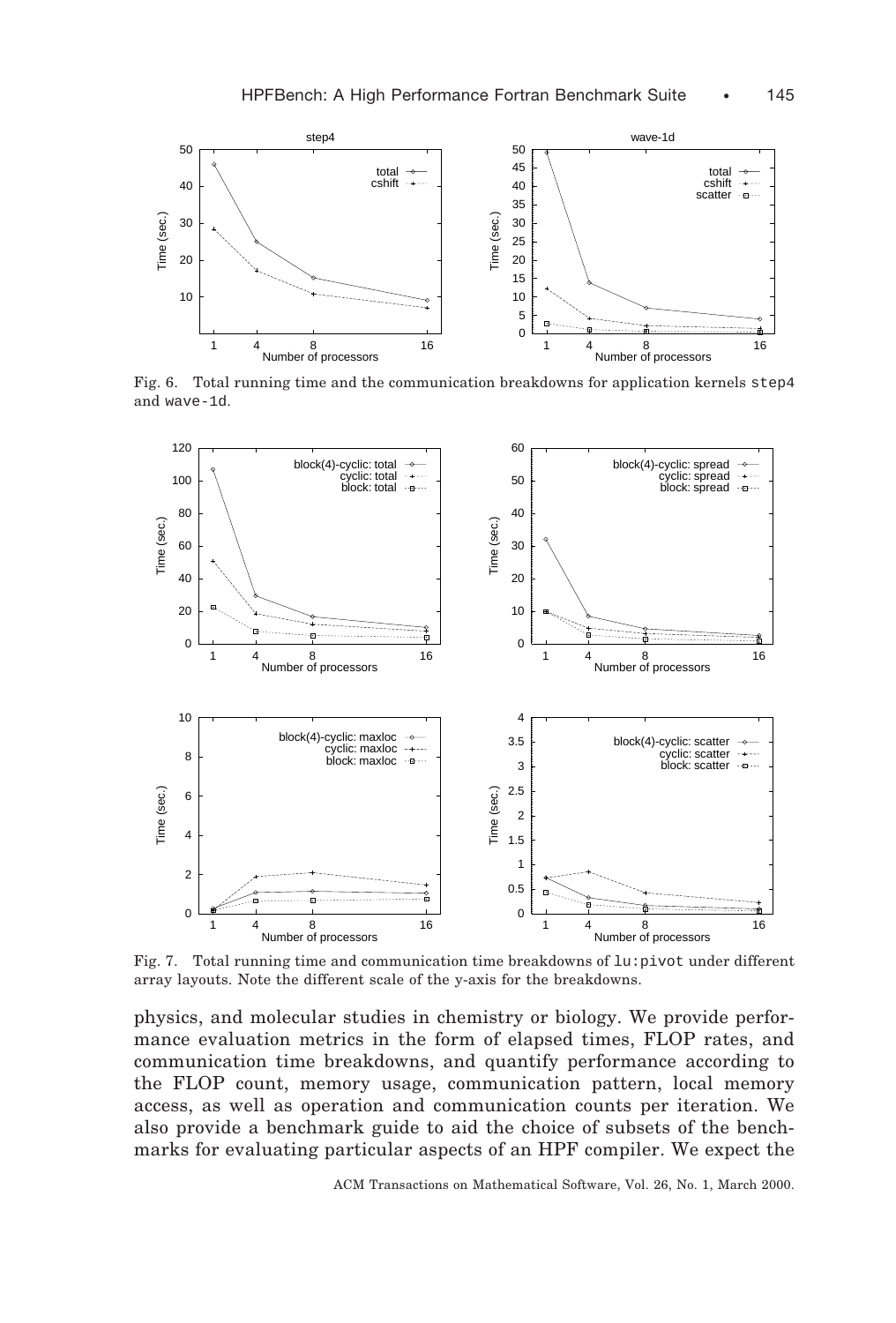146 • Y. C. Hu et al.



Fig. 8. Total running time and communication time breakdowns of  $qr:solve$  under different array layouts. Note the different scale of the y-axis for the breakdowns.

HPFBench benchmark suite to be a valuable asset in the development and evaluation of Fortran 90 and HPF compilers.

We have reported a performance evaluation of an industry-leading HPF compiler, *pghpf*, from the Portland Group Inc. using the HPFBench benchmarks on the distributed-memory IBM SP2. While with respect to running the HPF benchmarks on one node, most of the benchmarks achieved good speedups on up to 16 nodes of the SP2, over half of the 25 benchmarks compiled using *pghpf* run over 10% slower than their Fortran 77 counterparts compiled using the native F77 compiler *xlf*. Among these benchmarks, the gap is over a factor of two for five benchmarks. The measurement of communication time breakdowns shows that the high overhead with *pghpf* when running on a single node mainly comes from the poor nodal performance of these communications segments of the codes; though on one node, the data movement is all within the node.

#### ACKNOWLEDGMENTS

We would like to thank the anonymous referees and the Editor-in-Chief Ronald Boisvert for careful reading of the manuscript and providing us with detailed comments which have greatly improved both the content and the presentation of the article.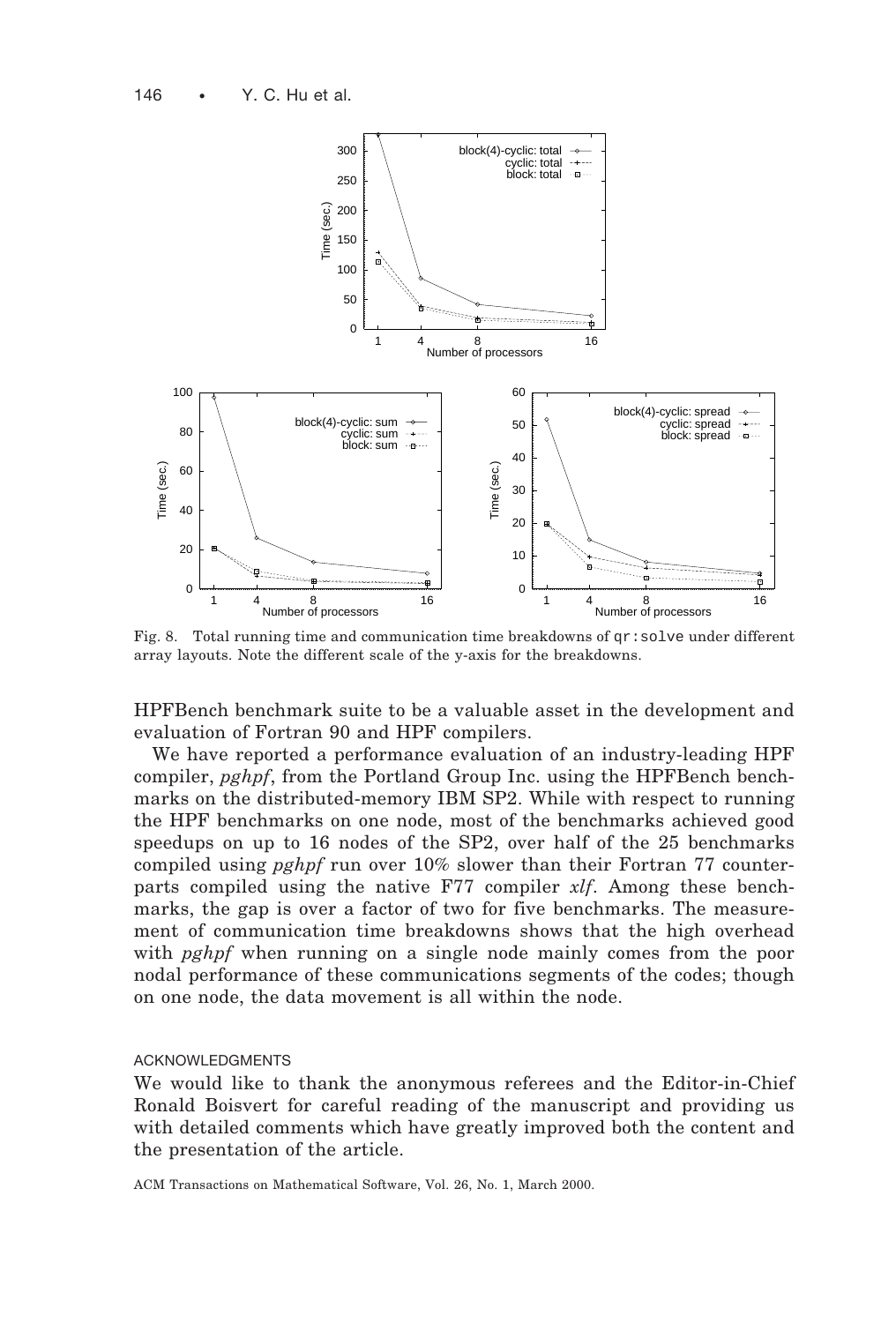#### **REFERENCES**

- ANDERSON, J., TRAYNOR, C., AND BOGHOSIAN, B. 1991. Quantum chemistry by random walk: Exact treatment of many-electon systems. *J. Chem. Phys. 95*, 10 (Nov.), 7418–7425.
- AOKI, S., SHROCK, R., BERG, B., OGILVIE, M., PETCHER, D., BHANOT, G., ROSSI, P., BITAR, K., EDWARDS, R., HELLER, U. M., KENNEDY, A., SANIELEVICI, S., BROWER, R., POTVIN, J., REBBI, C., BROWN, F. R., CHRIST, N., MAWHINNEY, R., DETAR, C., DRAPER, T., LIU, K., GOTTLIEB, S., HAMBER, H., KILCUP, G., SHIGEMITSU, J., KOGUT, J., KRONFELD, A., LEE, I. H., NEGELE, J., OHTA, S., SEXTON, J. C., SHURYAK, E., SINCLAIR, D. K., SONI, A., AND WILCOX, W. 1991. Physics goals of the QCD teraflop project. *Int. J. Mod. Phys. C 2*, 4 (Dec.), 829–947. BAILEY, D. H. AND BARTON, J. 1985. The NAS kernel benchmark program. Tech. Memo.
- 86711. RIACS, NASA Ames Research Center, Moffett Field, CA.
- BAILEY, D., BARSZCZ, E., BARTON, E., BROWNING, D., CARTER, R., DAGUM, L., FATOOHI, R., FINEBERG, S., FREDERICKSON, P., LASINSKI, T., SCHREIBER, T., SIMON, R., VENKATAKRISHNAN, V., AND WEERATUNGA, S. 1994. The NAS parallel benchmarks. Tech. Rep. RNR-94-007. RIACS, NASA Ames Research Center, Moffett Field, CA.
- BAILEY, D., HARRIS, T., SAPHIR, W., WIJNGAARTAND, R., WOO, A., AND YARROW, M. 1995. The NAS parallel benchmarks 2.0. Tech. Rep. NAS-95-020. RIACS, NASA Ames Research Center, Moffett Field, CA.
- BATROUNI, G. AND SCALETTAR, R. 1992. World-line quantum Monte Carlo algorithm for a one-dimensional Bose model. *Phys. Rev. B46*, 14 (Oct.), 9051–9062.
- BERRY, M., CHEN, D., KOSS, P., KUCK, D., LO, S., PANG, Y., POINTER, L., ROLOFF, R., SAMEH, A., CLEMENTI, E., CHIN, S., SCHNEIDER, D., FOX, G., MESSINA, P., WALKER, D., HSIUNG, C., SCHWARZMEIER, J., LUE, K., ORSZAG, S., SEIDL, F., JOHNSON, O., GOODRUM, R., AND MARTIN, J. 1989. The PERFECT Club benchmarks: Effective performance evaluation of supercomputers. *Int. J. Supercomput. Appl. High Perform. Eng. 3*, 1, 5–30.
- BLACKFORD, L. S., CHOI, J., CLEARY, A., D'AZEVEDO, E., DEMMEL, J., DHILLON, I., DONGARRA, J., HAMMARLING, S., HENRY, G., PETITET, A., STANLEY, K., WALKER, D., AND WHALEY, R. C. 1997. Scalapack: A linear algebra library for message-passing computers. In *Proceedings of the SIAM Conference on Parallel Processing* (Mar.), SIAM, Philadelphia, PA.
- BRAMLEY, R. AND SAMEH, A. 1992. Row projection methods for large nonsymmetric linear systems. *SIAM J. Sci. Stat. Comput. 13*, 1 (Jan. 1992), 168–193.
- BRICKNER, R. G., GEORGE, W., JOHNSSON, S. L., AND RUTTENBERG, A. 1993. A stencil compiler for the Connection Machine models CM-2/200. In *Proceedings of the 4th International Workshop on Compilers for Parallel Computers*, H. Sips, Ed. Delft University of Technology, Delft, The Netherlands, 68–78.
- CIMMINO, G. 1939. Calcolo approssimato per le soluzioni dei sistemi di equazioni lineari. *Ric. Sci. Progr. Tecn. Econom. Naz. 9*, 326–333.
- COOLEY, J. C. AND TUCKEY, J. 1965. An algorithm for the machine computation of complex Fourier series. *Math. Comput. 19*, 291–301.
- CYBENKO, G., KIPP, L., POINTER, L., AND KUCK, D. 1990. Supercomputer performance evaluation and the Perfect Benchmarks. In *Proceedings of the 1990 ACM International Conference on Supercomputing* (ICS '90, Amsterdam, The Netherlands, June 11–15), A. Sameh and H. van der Vorst, Eds. ACM Press, New York, NY, 254–266.
- DAHLQUIST, G., BJÖRCK, A., AND ANDERSON, N. 1974. *Numerical Methods*. Prentice-Hall Series in Automatic Computation. Prentice-Hall, Englewood Cliffs, NJ.
- DEKKER, T. AND HOFFMAN, W. 1989. Rehabilitation of the Gauss-Jordan algorithm. *Numer. Math. 54*, 4, 591–599.
- DONGARRA, J. J. 1989. Performance of various computers using standard linear equations software. Tech. Rep. CS-89-85. Department of Computer Science, University of Tennessee, Knoxville, TN.
- DONGARRA, J., MARTIN, J., AND VORLTON, J. 1987. Computer benchmarking: Paths and pitfalls. *IEEE Spectrum 24*, 7 (July 1987), 38–43.
- GEORGE, W., BRICKNER, R. G., AND JOHNSSON, S. L. 1994. POLYSHIFT communications software for the connection machine system CM-200. *Sci. Program. 3*, 1 (Spring), 83–99.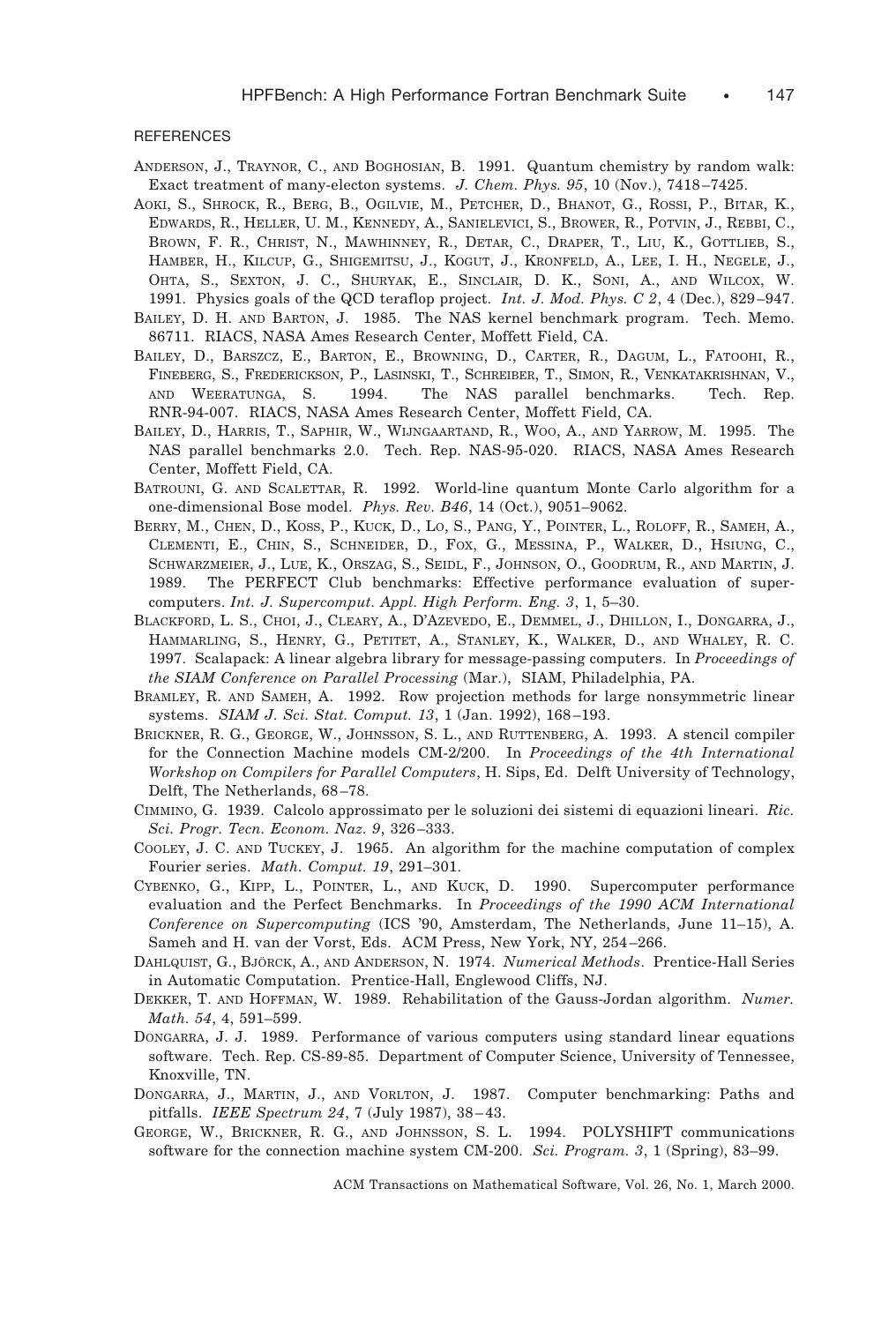- GOLUB, G. AND VAN LOAN, C. F. 1989. *Matrix Computations*. 2nd ed. Johns Hopkins University Press, Baltimore, MD.
- GREENBERG, A., MESIROV, J., AND SETHIAN, J. 1992. Programming direct N-body solvers on Connection Machines. Tech. Rep. 245. Thinking Machines Corp., Bedford, MA.
- HENNESSY, J. L. AND PATTERSON, D. A. 1990. *Computer Architecture: A Quantitative Approach*. Morgan Kaufmann Publishers Inc., San Francisco, CA.
- HIGH PERFORMANCE FORTRAN FORUM. 1993. High Performance Fortran; language specification, version 1.0. *Sci. Program. 2*, 1-2, 1–170.
- HIGH PERFORMANCE FORTRAN FORUM. 1997. High Performance Fortran language specification, version 2.0. Rice University, Houston, TX. http://dacnet.rice.edu/Depts/CRPC/HPFF/ versions/hpf2/hpf2-v20/index.html.
- HIRSCH, J., SUGAR, R., SCALAPINO, D., AND BLANKENBECLER, R. 1982. Monte Carlo simulations of one-dimensional Fermion systems. *Phys. Rev. B26*, 9 (Nov.), 5033–5055.
- HO, C.-T. AND JOHNSSON, S. L. 1990. Optimizing tridiagonal solvers for alternating direction methods on Boolean cube multiprocessors. *SIAM J. Sci. Stat. Comput. 11*, 3 (May 1990), 563–592.
- HOCKNEY, R. W. 1965. A fast direct solution of Poisson's equation using Fourier analysis. *J. ACM 12*, 1, 95–113.
- HOCKNEY, R. AND BERRY, M. 1994. Public international benchmarks for parallel computers: Parkbench committee report-1. Tech. Rep. Oak Ridge National Laboratory, Oak Ridge, TN.
- HOCKNEY, R. W. AND EASTWOOD, J. W. 1988. *Computer Simulation Using Particles*. Taylor and Francis, Inc., Bristol, PA.
- HOCKNEY, R. W. AND JESSHOPE, C. 1988. *Parallel Computers 2*. Adam Hilger.
- HU, Y. AND JOHNSSON, S. L. 1996. Implementing  $O(N)$  *N*-body algorithms efficiently in data-parallel languages. *Sci. Program. 5*, 4, 337–364.
- HU, Y. C. AND JOHNSSON, S. L. 1999. Data parallel performance optimizations using array aliasing. In *Algorithms for Parallel Processing*, M. Heath, A. Ranade, and R. Schreiber, Eds. IMA Volumes in Mathematics and Its Applications, vol. 105. Springer-Verlag, Vienna, Austria, 213–245.
- HU, Y. C., JOHNSSON, S. L., AND TENG, S.-H. 1997. High Performance Fortran for highly irregular problems. In *Proceedings of the 6th ACM Symposium on Principles and Practice of Parallel Programming* (SIGPLAN '97, Las Vegas, NV, June 18–21), M. A. Berman, Ed. ACM Press, New York, NY.
- IBM. 1996. *IBM Parallel Engineering and Scientific Subroutine Library Release 2, Guide and Reference*. IBM Corp., Riverton, NJ.
- JOHNSON, C. 1987. *Numerical Solutions of Partial Differential Equations by Finite Element Method*. Cambridge University Press, New York, NY.
- JOHNSON, C. AND SZEPESSY, A. 1987. On the convergence of a finite element method for a nonlinear hyperbolic conservation law. *Math. Comput. 49*, 180, 427–444.
- JOHNSSON, S. L. 1985. Solving narrow banded systems on ensemble architectures. *ACM Trans. Math. Softw. 11*, 3 (Sept. 1985), 271–288.
- JOHNSSON, S. L. AND HO, C.-T. 1989. Optimum broadcasting and personalized communication in hypercubes. *IEEE Trans. Comput. 38*, 9 (Sept.), 1249–1268.
- JOHNSSON, S. L., HARRIS, T., AND MATHUR, K. K. 1989. Matrix multiplication on the connection machine. In *Proceedings of the 1989 Conference on Supercomputing* (Reno, NV, Nov. 13–17, 1989), F. R. Bailey, Ed. ACM Press, New York, NY, 326–332.
- JOHNSSON, S. L., JACQUEMIN, M., AND KRAWITZ, R. L. 1992. Communication efficient multi-processor FFT. *J. Comput. Phys. 102*, 2 (Oct.), 381–387.
- LOMDAHL, P. S., TAMAYO, P., GRØNBECH-JENSEN, N., AND BEAZLEY, D. M. 1993. 50 GFlops molecular dynamics on the Connection Machine 5. In *Proceedings of the Conference on Supercomputing* (Supercomputing '93, Portland, OR, Nov. 15–19), B. Borchers and D. Crawford, Eds. IEEE Computer Society Press, Los Alamitos, CA, 520–527.
- LUBECK, O., MOORE, J., AND MENDEZ, R. 1985. A benchmark comparison of three supercomputers: Fujitsu vp-200, hitachi s810/20, and cray x-mp/2. *IEEE Computer 18*, 12, 10–24.